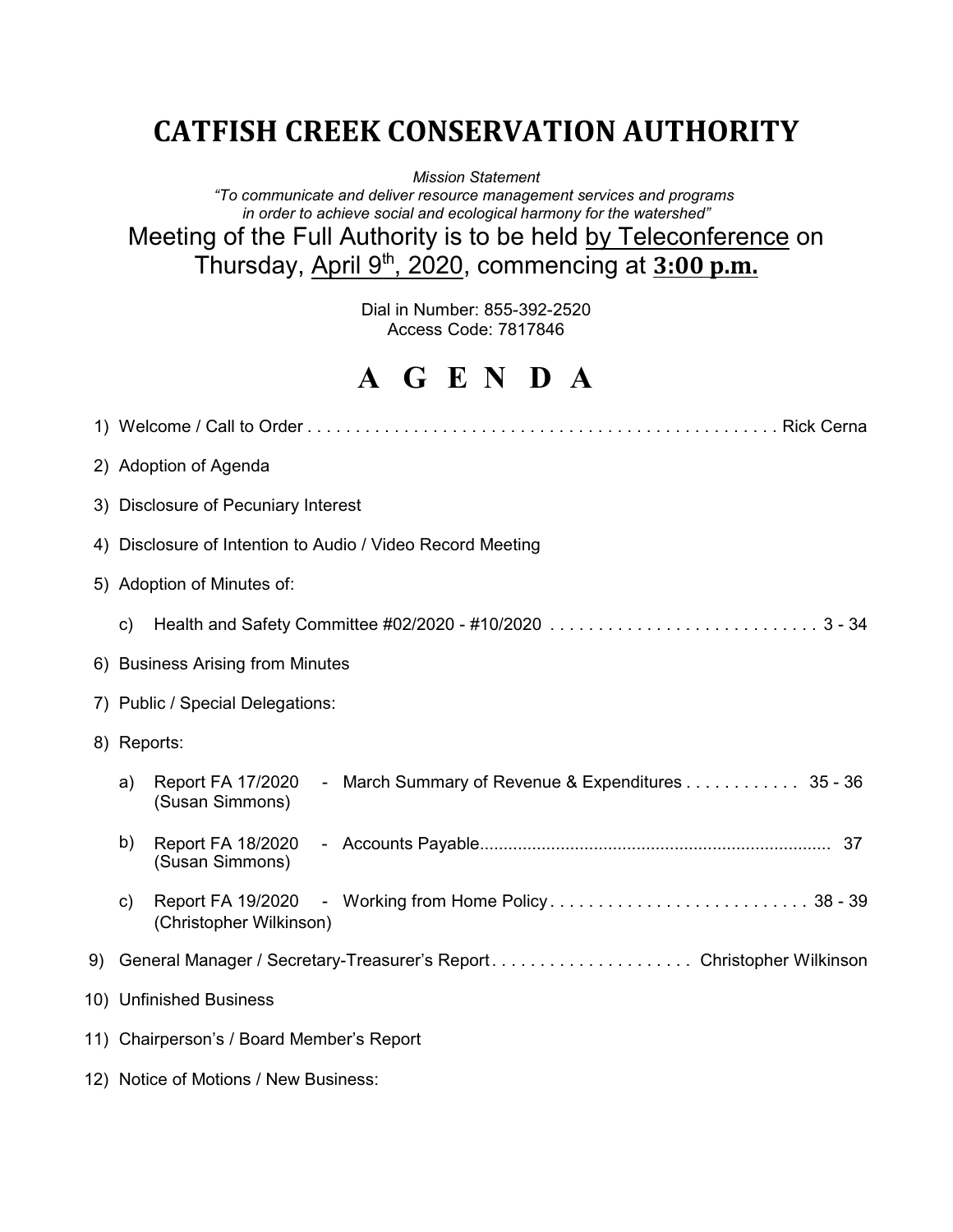- 13) Correspondence:
	- a) Copied:
		- A letter from Conservation Ontario to the Ontario Ministry of Agriculture, Food, and Rural Affairs sent on February 18, 2020 with comments on the "Drainage Act Discussion Paper" (ERO # 019- 1187).
		- A letter from Conservation Ontario to the Minister of Natural Resources sent on February 28, 2020 thanking the province for investing \$5 Million in improvements to the Water and Erosion Control Infrastructure program.
		- A letter from the Elgin County Warden to Catfish Creek Conservation Authority received on March 19, 2020 regarding support and resources for Elgin County businesses impacted by COVID-19.
		- A letter from the Chair of the Latornell Auction Committee to Catfish Creek Conservation Authority on March 30, 2020 thanking the Authority for the donation.
		- A letter from the Minister of Natural Resources to Conservation Ontario received March 31, 2020 regarding the second intake of the Investing in Canada Infrastructure Program (ICIP) Green Stream.
	- b) Not Copied:
		- Correspondence Register for March, 2020.
- 14) Committee of the Whole
- 15) Next Meeting / Termination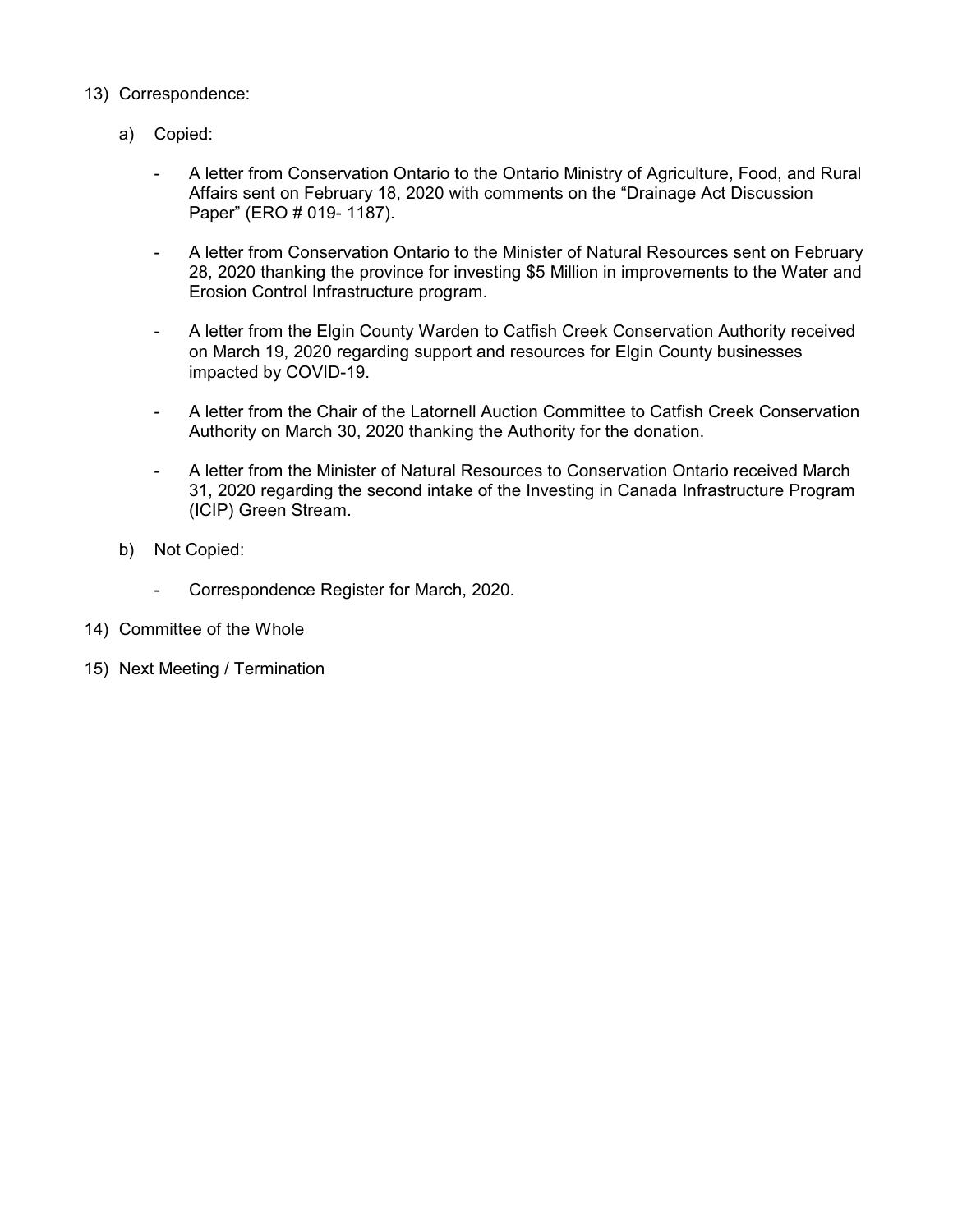#### **Sunday, March 15, 2020 – 8:30am**

**Meeting #HS 02/2020**

**PRESENT:**

Employee Representative (Acting Chairperson) Christopher Wilkinson Management Representative

**ABSENT:**

Tony Difazio Employee Representative

#### **WELCOME AND CALL TO ORDER:**

The Acting Chairperson of the Conservation Authority Health and Safety Committee welcomed everyone and called the meeting to order at (8:30 a.m.).

#### **ADOPTION OF AGENDA:**

The Committee deferred the review of the Board approved Minutes from the September 10, 2019 Health and Safety Committee meeting. The committee approved the Meeting Agenda as circulated.

#### **BUSINESS OUT OF MINUTES:**

The Committee deferred the review of business out of the minutes

#### **NEW BUSINESS:**

Risk Assessment for Maple Syrup Festival.

The management representative indicated the Public Health Agency of Canada recommends conducting a risk assessment when determining the public health actions related to a mass gathering during the COVID-19 outbreak. This involves assessing the epidemiology, related impacts, and the weight (importance) of each of the factors involved in the risk assessment. The rationale for the potential health risks of mass gatherings include: increased crowd density, restricted points of access/exit which force participants through high touch areas (e.g. doors, elevators), and limited medical care. The diversity of spectators and participants can be varied which can increase the risk of communicable disease transmission due to close contact with people who have a diverse risk factors and/or immunological status. Limited environmental cleaning and the potential for individual health measures (e.g. hand hygiene) may play a role in increasing health risks at mass gatherings.

The Risk Assessment should be completed for any event at or near 250 people. Attendee numbers from Saturday were 167 people. With the potential to reach 250, the Risk Assessment was completed as attached.

As a result of the Risk Assessment, the Actions identified are as per the Recommendations below.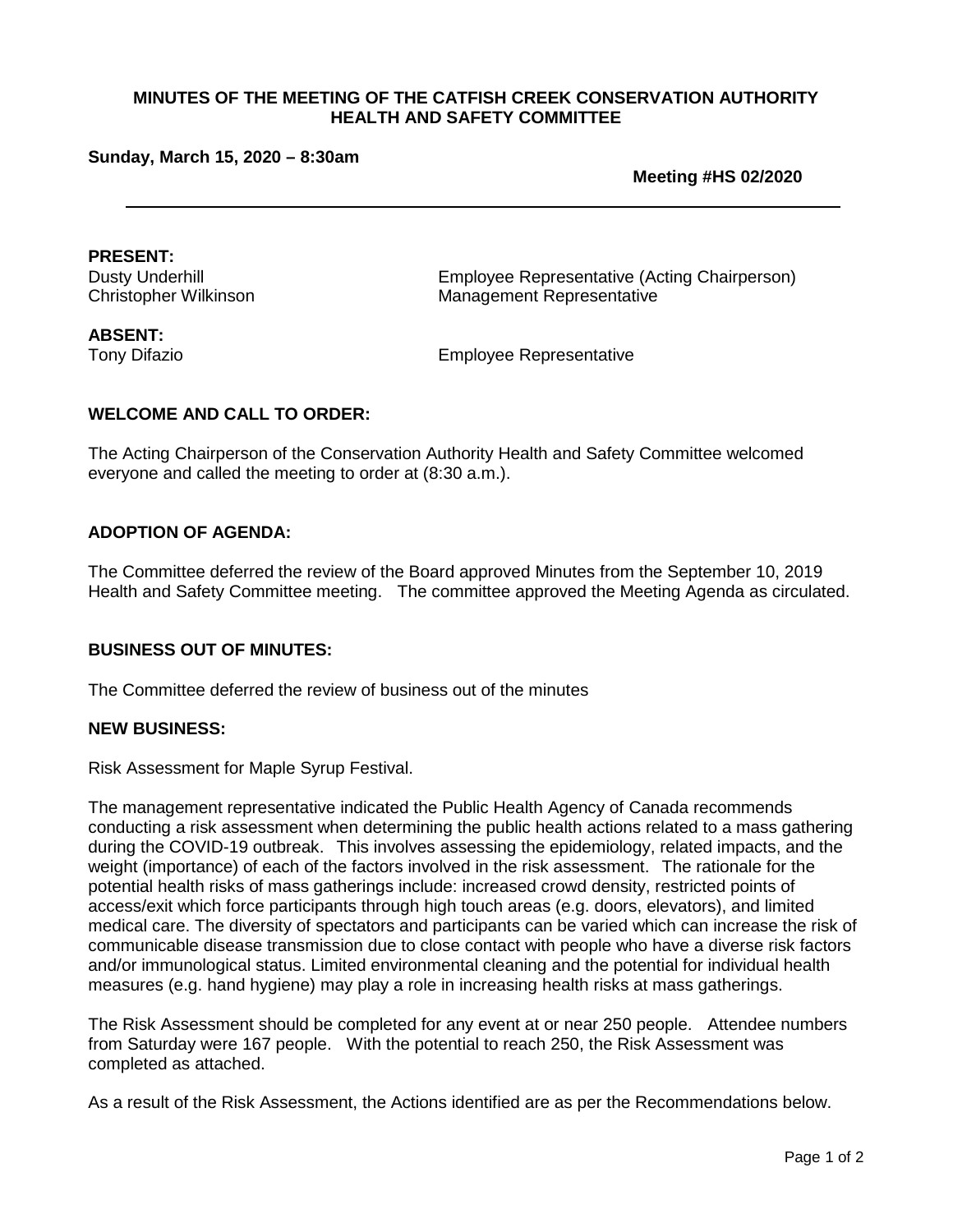#### **Recommendations:**

- Continue ensuring the additional signage for handwashing is available and in good condition.
- Continue providing hand sanitizer to staff and customers
- Move Half of the Pancake house tables outside to reduce the indoor capacity of the Pancake house by 50%.
- Remove the interpreter from the wagon ride to remove staff person from proximity to persons. Tractor driver will do the interpretation from the tractor.
- Shanty doors to be kept open at all time.
- People monitoring in the Shanty for number and flow information for H&S committee to determine next steps.
- Syrup samples to be poured as required. Continue use of disposable cups.
- Monitor the number of participants
- Monitor relevant websites to determine if the Risk Level remains Low.
- The above recommendations to be implemented immediately prior to Sunday festival.
- The committee will meet following the event to determine next steps.

#### **ADJOURNMENT:**

There being no further business to be discussed, the meeting was adjourned at (9:10 a.m.).

#### **NEXT MEETING:**

 $\overline{a}$ 

Future Health and Safety Committee meetings will be held quarterly.

Christopher Wilkinson, Management Representative

 $\overline{\phantom{a}}$ 

Tony Difazio, Employee Representative Dusty Underhill, Employee Representative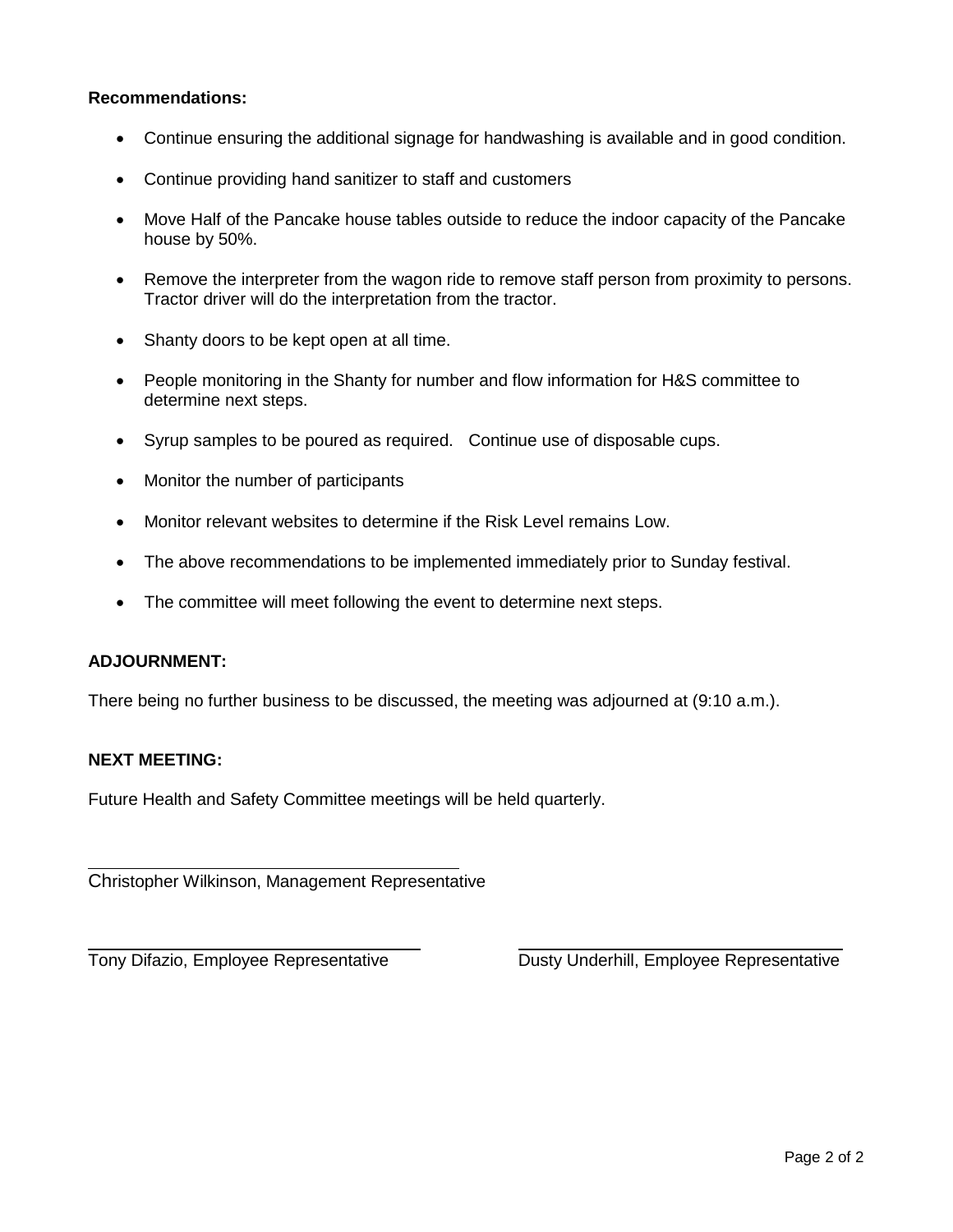| <b>Characteristics</b>               | <b>Risk considerations</b>                                                                                                                                                                                   | <b>Implications</b>                                                                                                                                                                                                                                                                                                                           | Weight               | <b>Actions</b>                                                                                                                                                                                                                                      |
|--------------------------------------|--------------------------------------------------------------------------------------------------------------------------------------------------------------------------------------------------------------|-----------------------------------------------------------------------------------------------------------------------------------------------------------------------------------------------------------------------------------------------------------------------------------------------------------------------------------------------|----------------------|-----------------------------------------------------------------------------------------------------------------------------------------------------------------------------------------------------------------------------------------------------|
| <b>Event</b>                         |                                                                                                                                                                                                              |                                                                                                                                                                                                                                                                                                                                               |                      |                                                                                                                                                                                                                                                     |
| Population<br>attending the<br>event | Are persons attending the event<br>coming from regions where there is<br>community transmission of COVID-19<br>or from countries with unreliable<br>surveillance of the disease?<br>See affected areas list. | If participants are expected from affected areas,<br>the risk of importation is higher. These travellers<br>may be self-monitoring for symptoms of COVID-<br>19 for 14 days from their arrival in Canada,<br>based on public health advice provided upon<br>entry to Canada.                                                                  | High<br>importance   | Unknown origin of attendees                                                                                                                                                                                                                         |
|                                      | Are persons attending the event<br>might have increased risk of<br>infection?                                                                                                                                | Healthcare workers may have greater risk of<br>members of a professional group that infection due to the possibility of occupational<br>exposure.                                                                                                                                                                                             | Medium<br>importance | Unknown origin of attendees                                                                                                                                                                                                                         |
|                                      | Are persons attending the event from<br>demographic groups at greater risk of<br>severe disease, such as older<br>adults?                                                                                    | Older adults, people with immune compromising<br>conditions and chronic diseases appear to be at<br>greater risk of severe disease, so consideration<br>should be given to protecting them from possible<br>exposure to COVID-19 cases. Communication<br>about risk to these attendees should be<br>emphasized.                               | High<br>importance   | All ages attend                                                                                                                                                                                                                                     |
|                                      | Are persons attending the event at<br>greater risk of spreading the disease,<br>such as young children?                                                                                                      | Young children may be at greater risk of<br>amplifying disease transmission so consideration<br>should be given to protecting them from possible<br>exposure to COVID-19 cases. Reducing<br>transmission among children indirectly protects<br>the population and may therefore reduce the<br>demand on the health care system.               | Medium<br>importance | Young Children Attend                                                                                                                                                                                                                               |
|                                      | Are persons attending the event<br>members of critical infrastructure<br>roles, such as healthcare workers?                                                                                                  | If transmission occurs at the mass gathering,<br>participants may be subject to self-isolation or<br>may become cases themselves. This could lead<br>to critical infrastructure disruptions/absenteeism if<br>the participants at the event represent critical<br>services and industries.                                                    | High<br>importance   | Unknown origin of attendees                                                                                                                                                                                                                         |
|                                      | How many people are expected to<br>attend the event?                                                                                                                                                         | The larger the number of participants, the greater<br>the likelihood of a participant being a case of<br>COVID-19. Large numbers of people may also<br>create greater likelihood of crowding.                                                                                                                                                 | High<br>importance   | 167 on Saturday                                                                                                                                                                                                                                     |
| Event activities                     | Will participants be participating in<br>activities that promote transmission?                                                                                                                               | Activities that could contribute to spread: singing<br>cheering, close physical contact such as when<br>participating in contact sports, sharing food or<br>beverages, etc.                                                                                                                                                                   | High<br>importance   | The syrup tasting could be considered.<br>Using re-usable cups, and samples will<br>be poured as needed and not pre-<br>poured                                                                                                                      |
| Crowding                             | Is the event being held indoors,<br>outdoors or both?                                                                                                                                                        | Events held outdoors (i.e. higher ventilation) are<br>likely to be lower risk than those held indoors.                                                                                                                                                                                                                                        | Medium<br>importance | Outdoors. Panckage House in indoor.<br>Half of the tables have een moved<br>outside.                                                                                                                                                                |
|                                      | 2 metres of one another?                                                                                                                                                                                     | Will participants be consistently within Respiratory droplets tend to fall within 2 metres of Medium<br>their source, so maintaining a 2 metre distance<br>from others is a precaution to prevent spread.                                                                                                                                     | importance           | Not consistently. Only in Shanty,<br>Wagon and Pancake house. Wagon<br>and Pancake house capacity to be<br>reduced by 50%. Monitoring of<br>Shanty numbers and people<br>flow/layout will be monitored by H&S<br>rep for potential recommendations. |
| Event duration                       | How long will participants be<br>gathered at the event?                                                                                                                                                      | onger events present more opportunities for<br>transmission. Events at which attendees share<br>overnight accommodation could also increase<br>transmission risk.                                                                                                                                                                             | Medium<br>importance | 1-2 hours. This is a short time frame<br>compared to conference or multi day<br>events. Staff however are at greater<br>risk.                                                                                                                       |
| Event resources                      | Will hand hygiene stations be<br>available throughout the venue?                                                                                                                                             | Hand hygiene will be performed more frequently<br>if alcohol-based hand rub or hand washing sinks<br>with soap and disposable towels are readily<br>available.                                                                                                                                                                                | Medium<br>importance | Yes hand sanitizer and additional<br>signage for wash rooms is available                                                                                                                                                                            |
|                                      | Can event venue(s) be configured to<br>maintain a 2 metre distance between<br>participants?                                                                                                                  | Respiratory droplets tend to fall within 2 metres of<br>their source, so maintaining a 2 metre distance<br>from others is a precaution to prevent spread.                                                                                                                                                                                     | Medium<br>importance | A reduction in the number of people<br>in the panckake house, syrup shanty<br>and the wagon ride.                                                                                                                                                   |
|                                      | Will there be health professionals or<br>first responders at the event to<br>screen and/or attend to someone<br>who may be symptomatic?                                                                      | Although attendees with COVID-19 may not<br>necessarily be identified through screening, this<br>measure may identify some people with obvious<br>symptoms which could help prevent spread.<br>Should someone become ill while attending the<br>event, a health care professional should be<br>familiar with appropriate PPE and IPC measures | Low<br>importance    | <b>No</b>                                                                                                                                                                                                                                           |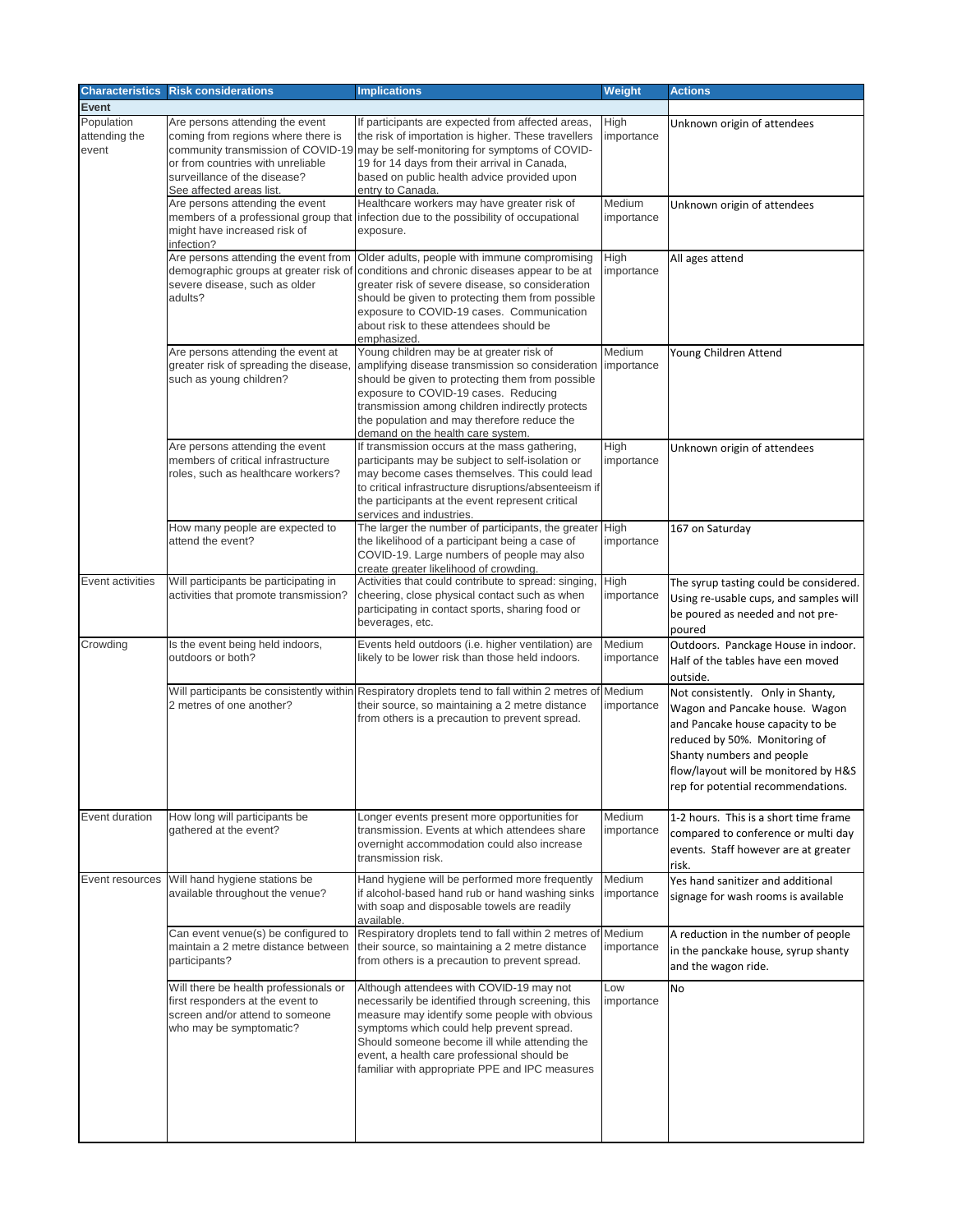|                                              | Disease: SARS-CoV-2 / COVID-19 (Refer to Summary of assumptions)                                                                                  |                                                                                                                                                                                                                                                                                               |                           |                                                                                                          |
|----------------------------------------------|---------------------------------------------------------------------------------------------------------------------------------------------------|-----------------------------------------------------------------------------------------------------------------------------------------------------------------------------------------------------------------------------------------------------------------------------------------------|---------------------------|----------------------------------------------------------------------------------------------------------|
| Transmissibility                             | How readily does this disease<br>transmit amongst people?                                                                                         | Epidemiologic evidence suggests this virus<br>transmits readily by respiratory droplets and<br>contact. This suggests that attendance at a mass<br>gathering could result in transmission if a case is<br>present.                                                                            | <b>High</b><br>importance | Not Applicable                                                                                           |
|                                              | Can people transmit this disease<br>without symptoms?                                                                                             | It is possible that cases transmit the virus in the<br>early phase of their illness, when their symptoms<br>are non-specific or mild. This suggests that<br>attendance at a mass gathering could result in<br>transmission if a case is present.                                              | High<br>importance        | Not Applicable                                                                                           |
| Virulence                                    | How serious is the disease caused<br>by this virus?                                                                                               | Epidemiologic evidence suggests that COVID-19 High<br>manifests as a non-severe disease in most cases importance<br>(~80 %), with a smaller proportion of cases<br>developing severe pneumonia, and some dying.                                                                               |                           | Not Applicable                                                                                           |
| Incubation<br>period                         | How long from the time someone is<br>infected to the time they develop the<br>disease?                                                            | Estimated to be 5-6 days on average, with a<br>maximum incubation period suggested to be 14<br>days. If people are infected at the mass<br>gathering, they may not shown any sign of illness<br>until after returning home, which could result in<br>geographic dissemination of the disease. | High<br>importance        | Not Applicable                                                                                           |
| <b>Evironment / Setting</b>                  |                                                                                                                                                   |                                                                                                                                                                                                                                                                                               |                           |                                                                                                          |
| <b>Health system</b><br>capacity             | Does the local health system have<br>the capacity to assess, test and care<br>for persons suspected of COVID-19,<br>potentially in large numbers? | Persons under investigation and cases of COVID-High<br>19 could present a substantial burden to the local importance<br>health system if many require testing and care in<br>a short period of time.                                                                                          |                           | Various                                                                                                  |
| Geographic<br>location                       | Is the location of the event<br>geographically remote or in close<br>proximity to a densely populated<br>area?                                    | Geographic remoteness might limit access to<br>tertiary care and may make it more difficult for a<br>case to be repatriated. Proximity to a densely<br>populated area could result in more rapid<br>dissemination of disease.                                                                 | Medium<br>importance      | Not close to a large urban centre,<br>although many people from urban<br>centres are attending the event |
| Local<br>demographics<br>and<br>epidemiology | Is the local population at increased<br>risk of severe disease if COVID-19<br>circulated?                                                         | Some communities may want to reduce their risk Medium<br>of importation of COVID-19 due to characteristics importance<br>of the local community, such as a high number of<br>elderly residents, or higher rates of chronic<br>disease.                                                        |                           | One case in London this morning<br>(Sunday)                                                              |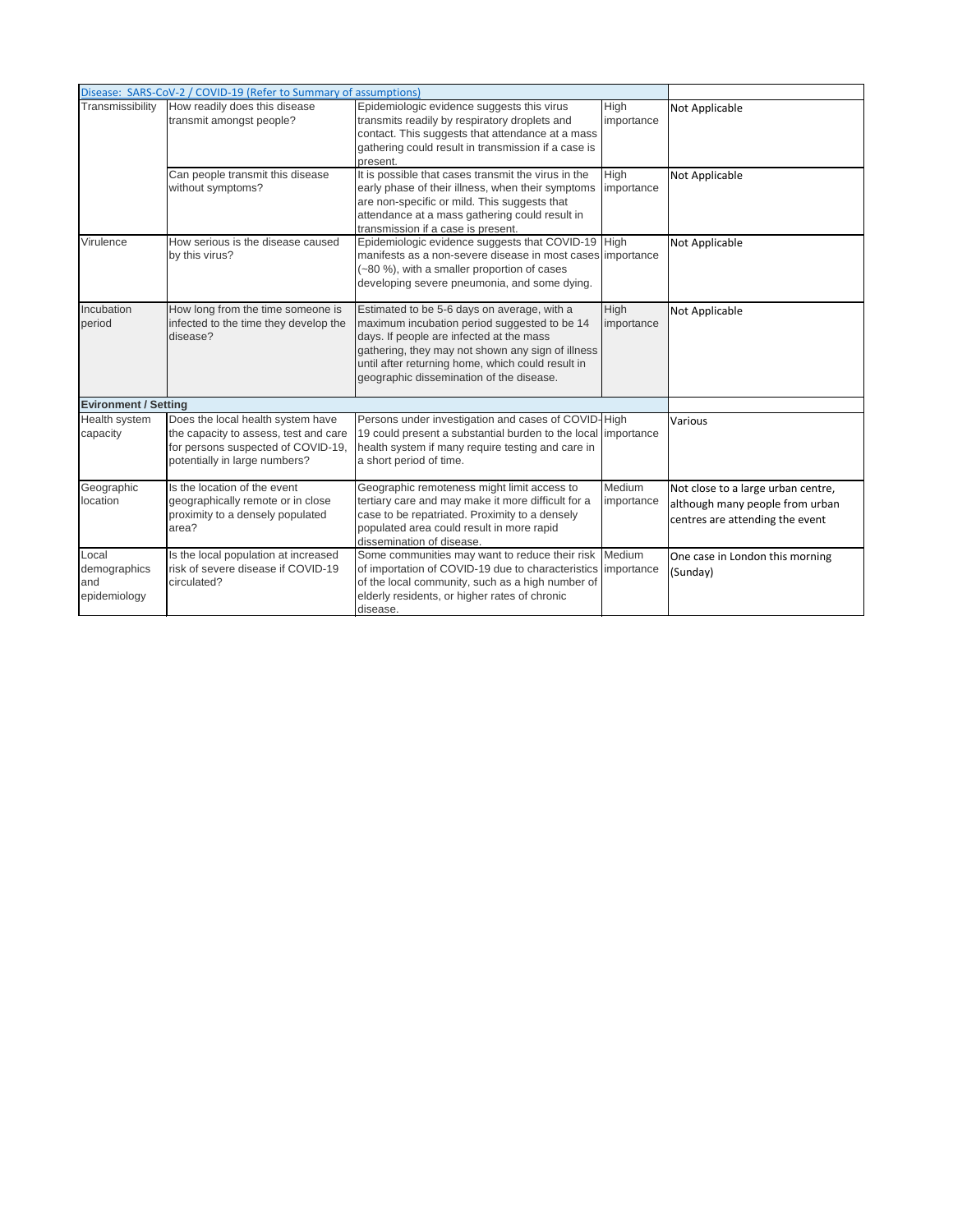#### **Sunday, March 15, 2020 – 3pm**

**Meeting #HS 03/2020**

**PRESENT:**<br>Dusty Underhill

Employee Representative (Acting Chairperson) Christopher Wilkinson Management Representative

**ABSENT:**

Tony Difazio Employee Representative

#### **WELCOME AND CALL TO ORDER:**

The Acting Chairperson of the Conservation Authority Health and Safety Committee welcomed everyone and called the meeting to order at (3:00pm.).

#### **ADOPTION OF AGENDA:**

The Committee deferred the review of the Minutes from the March 1, 2020 Health and Safety Committee meeting (HS 02/2020). The committee approved the Meeting Agenda as circulated.

#### **BUSINESS OUT OF MINUTES:**

The Committee deferred the review of business out of the minutes

#### **NEW BUSINESS:**

Risk Assessment for Maple Syrup Festival was completed by the committee and attached.

The Recommendations from the committee are as follows.

#### **Recommendations:**

- The maple syrup festival is to be closed to protect the health and safety of workers from customers coming from an unknown location.
- A number of high risk groups such as young children and adults attend.
- The Sugar Shanty was identified as a facility of particular concern due to the number of staff and number of visitors in the small space.

#### **ADJOURNMENT:**

There being no further business to be discussed, the meeting was adjourned at (3:22 p.m.).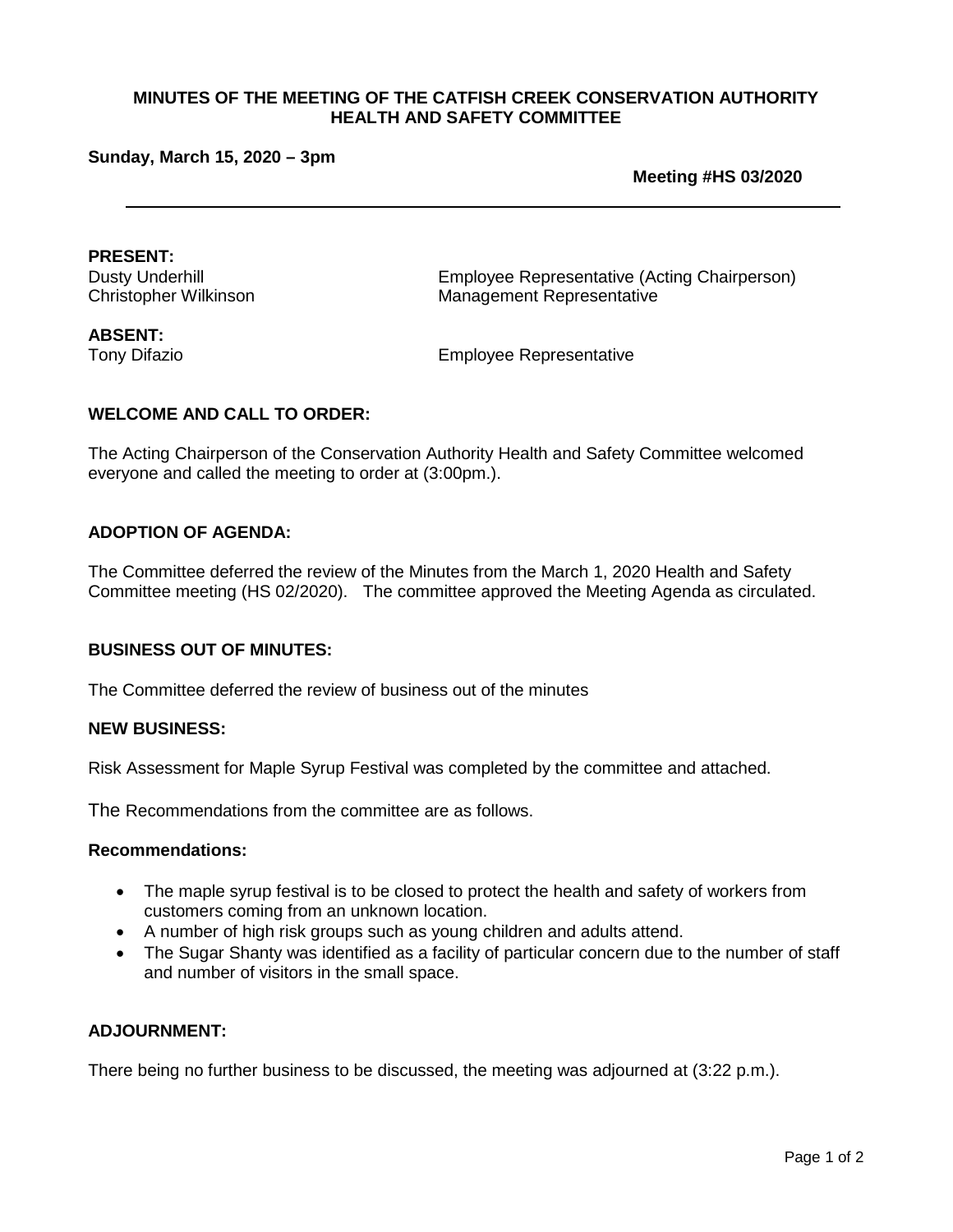## **NEXT MEETING:**

 $\overline{a}$ 

The committee will meet Monday morning to discuss office protocols.

Christopher Wilkinson, Management Representative

Tony Difazio, Employee Representative

Dusty Underhill, Employee Representative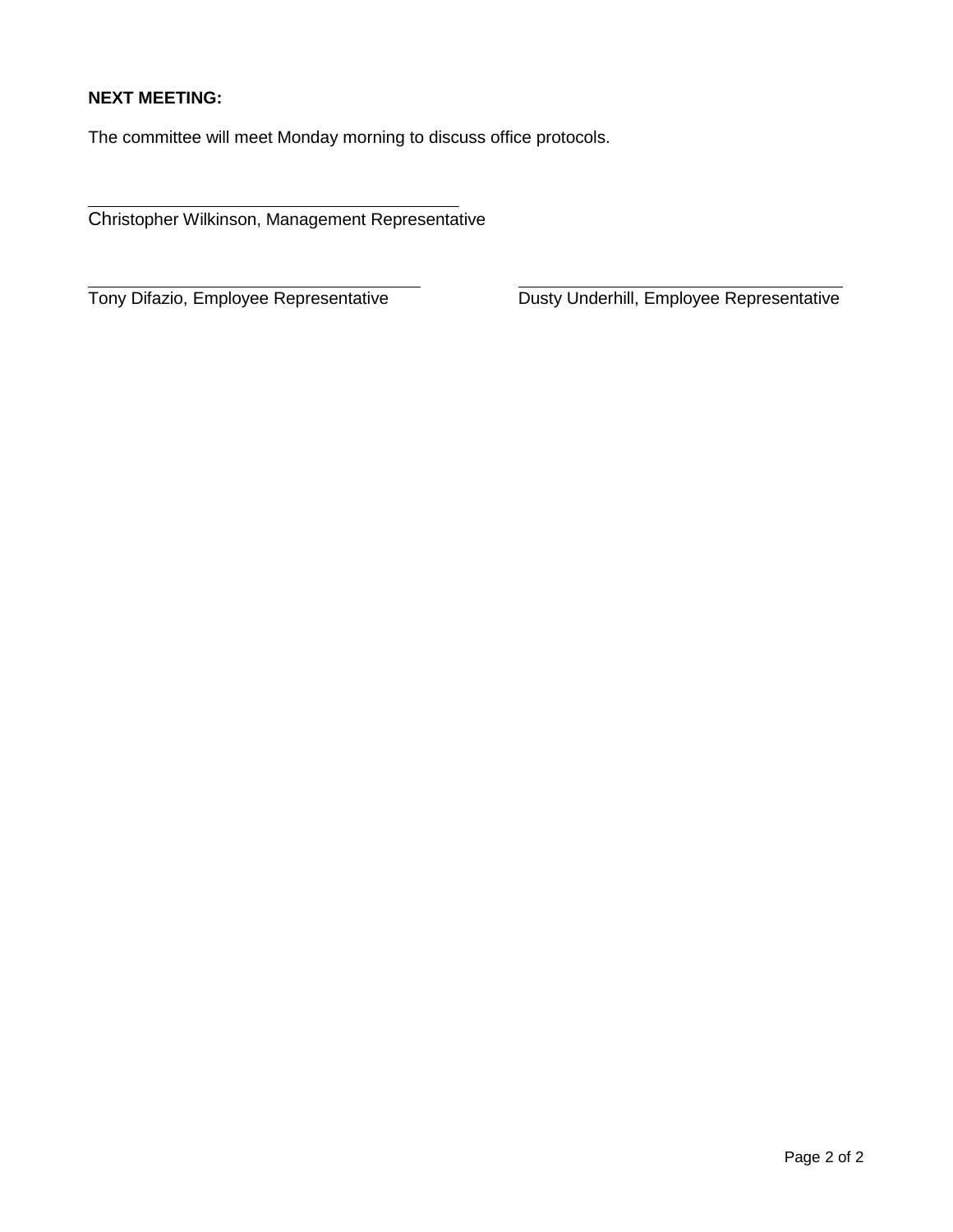| <b>Characteristics</b> | <b>Risk considerations</b>                                            | <b>Implications</b>                                                                                                                     | <b>Weight</b>               | <b>Actions</b>                                                              |
|------------------------|-----------------------------------------------------------------------|-----------------------------------------------------------------------------------------------------------------------------------------|-----------------------------|-----------------------------------------------------------------------------|
| <b>Event</b>           |                                                                       |                                                                                                                                         |                             |                                                                             |
| Population             | Are persons attending the event                                       | If participants are expected from affected areas,                                                                                       | <b>High</b>                 | Unknown origin of attendees. Staff                                          |
| attending the<br>event | coming from regions where there is                                    | the risk of importation is higher. These travellers<br>community transmission of COVID-19 may be self-monitoring for symptoms of COVID- | importance                  | expressed concern of the unknown                                            |
|                        | or from countries with unreliable                                     | 19 for 14 days from their arrival in Canada,                                                                                            |                             | origin and some sick attendees and<br>volunteer workers                     |
|                        | surveillance of the disease?                                          | based on public health advice provided upon                                                                                             |                             |                                                                             |
|                        | See affected areas list.<br>Are persons attending the event           | entry to Canada.<br>Healthcare workers may have greater risk of                                                                         | <b>Medium</b>               | Unknown origin of attendees. Staff                                          |
|                        |                                                                       | members of a professional group that infection due to the possibility of occupational                                                   | importance                  | expressed concern of the unknown                                            |
|                        | might have increased risk of                                          | exposure.                                                                                                                               |                             | origin and some sick attendees and                                          |
|                        | infection?                                                            |                                                                                                                                         |                             | volunteer workers                                                           |
|                        | Are persons attending the event from                                  | Older adults, people with immune compromising                                                                                           | <b>High</b>                 | All ages attend. The event is targetted                                     |
|                        |                                                                       | demographic groups at greater risk of conditions and chronic diseases appear to be at                                                   | importance                  | at young children, and lots of older                                        |
|                        | severe disease, such as older<br>adults?                              | greater risk of severe disease, so consideration<br>should be given to protecting them from possible                                    |                             | +65 folks attend as well                                                    |
|                        |                                                                       | exposure to COVID-19 cases. Communication                                                                                               |                             |                                                                             |
|                        |                                                                       | about risk to these attendees should be                                                                                                 |                             |                                                                             |
|                        | Are persons attending the event at                                    | emphasized<br>Young children may be at greater risk of                                                                                  | <b>Medium</b>               | Many Young Children Attended on                                             |
|                        | greater risk of spreading the disease,                                | amplifying disease transmission so consideration importance                                                                             |                             | <b>Sunday May 15</b>                                                        |
|                        | such as young children?                                               | should be given to protecting them from possible                                                                                        |                             |                                                                             |
|                        |                                                                       | exposure to COVID-19 cases. Reducing<br>transmission among children indirectly protects                                                 |                             |                                                                             |
|                        |                                                                       | the population and may therefore reduce the                                                                                             |                             |                                                                             |
|                        |                                                                       | demand on the health care system.                                                                                                       |                             |                                                                             |
|                        | Are persons attending the event<br>members of critical infrastructure | If transmission occurs at the mass gathering,<br>participants may be subject to self-isolation or                                       | <b>High</b><br>importance   | Unknown origin of attendees. Could                                          |
|                        | roles, such as healthcare workers?                                    | may become cases themselves. This could lead                                                                                            |                             | potentially be health care workers                                          |
|                        |                                                                       | to critical infrastructure disruptions/absenteeism if                                                                                   |                             | attending                                                                   |
|                        |                                                                       | the participants at the event represent critical                                                                                        |                             |                                                                             |
|                        | How many people are expected to                                       | services and industries.<br>The larger the number of participants, the greater                                                          | High                        | 167 on Saturday, 196 on Sunday.                                             |
|                        | attend the event?                                                     | the likelihood of a participant being a case of                                                                                         | importance                  | Maximum of 20 per day expected for                                          |
|                        |                                                                       | COVID-19. Large numbers of people may also                                                                                              |                             | syrup sales only                                                            |
| Event activities       | Will participants be participating in                                 | rreate greater likelihood of crowding<br>Activities that could contribute to spread: singing                                            | <b>High</b>                 | The syrup tasting could be considered.                                      |
|                        | activities that promote transmission?                                 | cheering, close physical contact such as when                                                                                           | importance                  | Using re-usable cups, and samples will                                      |
|                        |                                                                       | participating in contact sports, sharing food or                                                                                        |                             | be poured as needed and not pre-                                            |
|                        |                                                                       | beverages, etc.                                                                                                                         |                             | poured                                                                      |
| Crowding               | Is the event being held indoors,<br>outdoors or both?                 | Events held outdoors (i.e. higher ventilation) are                                                                                      | <b>Medium</b>               | Outdoors. Panckage House in indoor.                                         |
|                        |                                                                       | likely to be lower risk than those held indoors.                                                                                        | importance                  | Half of the tables have een moved                                           |
|                        |                                                                       |                                                                                                                                         |                             | outside on May 15 to minimize risk.                                         |
|                        |                                                                       | Will participants be consistently within Respiratory droplets tend to fall within 2 metres of Medium                                    |                             | Not consistently. 6 employees                                               |
|                        | 2 metres of one another?                                              | their source, so maintaining a 2 metre distance                                                                                         | importance                  | working in shanty in the enclosed                                           |
|                        |                                                                       | from others is a precaution to prevent spread.                                                                                          |                             | space was deemed problematic by                                             |
|                        |                                                                       |                                                                                                                                         |                             | H&S committee as was not an                                                 |
|                        |                                                                       |                                                                                                                                         |                             | environment where staff were able to                                        |
|                        |                                                                       |                                                                                                                                         |                             | proactice social distancing. A                                              |
|                        |                                                                       |                                                                                                                                         |                             | mazimum number of 35 were in the<br>shanty at one time on May 15. this      |
|                        |                                                                       |                                                                                                                                         |                             | was determined too many for the                                             |
|                        |                                                                       |                                                                                                                                         |                             | square footage and could potentially                                        |
|                        |                                                                       |                                                                                                                                         |                             | be exposing staff to unknown risks.                                         |
|                        |                                                                       |                                                                                                                                         |                             | Moving the store out of shanty is                                           |
|                        |                                                                       |                                                                                                                                         |                             | required to keep it going. Condier the                                      |
|                        |                                                                       |                                                                                                                                         |                             | garage with garage door open.                                               |
| Event duration         | How long will participants be<br>gathered at the event?               | Longer events present more opportunities for<br>transmission. Events at which attendees share                                           | <b>Medium</b><br>importance | 1-2 hours. This is a short time frame                                       |
|                        |                                                                       | overnight accommodation could also increase                                                                                             |                             | compared to conference or multi day<br>events. Staff however are at greater |
|                        |                                                                       | transmission risk.                                                                                                                      |                             | risk.                                                                       |
| Event resources        | Will hand hygiene stations be                                         | Hand hygiene will be performed more frequently                                                                                          | <b>Medium</b>               | Yes hand sanitizer and additional                                           |
|                        | available throughout the venue?                                       | if alcohol-based hand rub or hand washing sinks                                                                                         | importance                  | signage for wash rooms is available for                                     |
|                        |                                                                       | with soap and disposable towels are readily<br>available.                                                                               |                             | May 14 and 15                                                               |
|                        | Can event venue(s) be configured to                                   | Respiratory droplets tend to fall within 2 metres of                                                                                    | <b>Medium</b>               | A reduction in the number of people                                         |
|                        | maintain a 2 metre distance between                                   | their source, so maintaining a 2 metre distance                                                                                         | importance                  | in the panckake house, syrup shanty                                         |
|                        | participants?                                                         | from others is a precaution to prevent spread.                                                                                          |                             | and the wagon ride occurred on May                                          |
|                        |                                                                       |                                                                                                                                         |                             | 15                                                                          |
|                        |                                                                       |                                                                                                                                         |                             |                                                                             |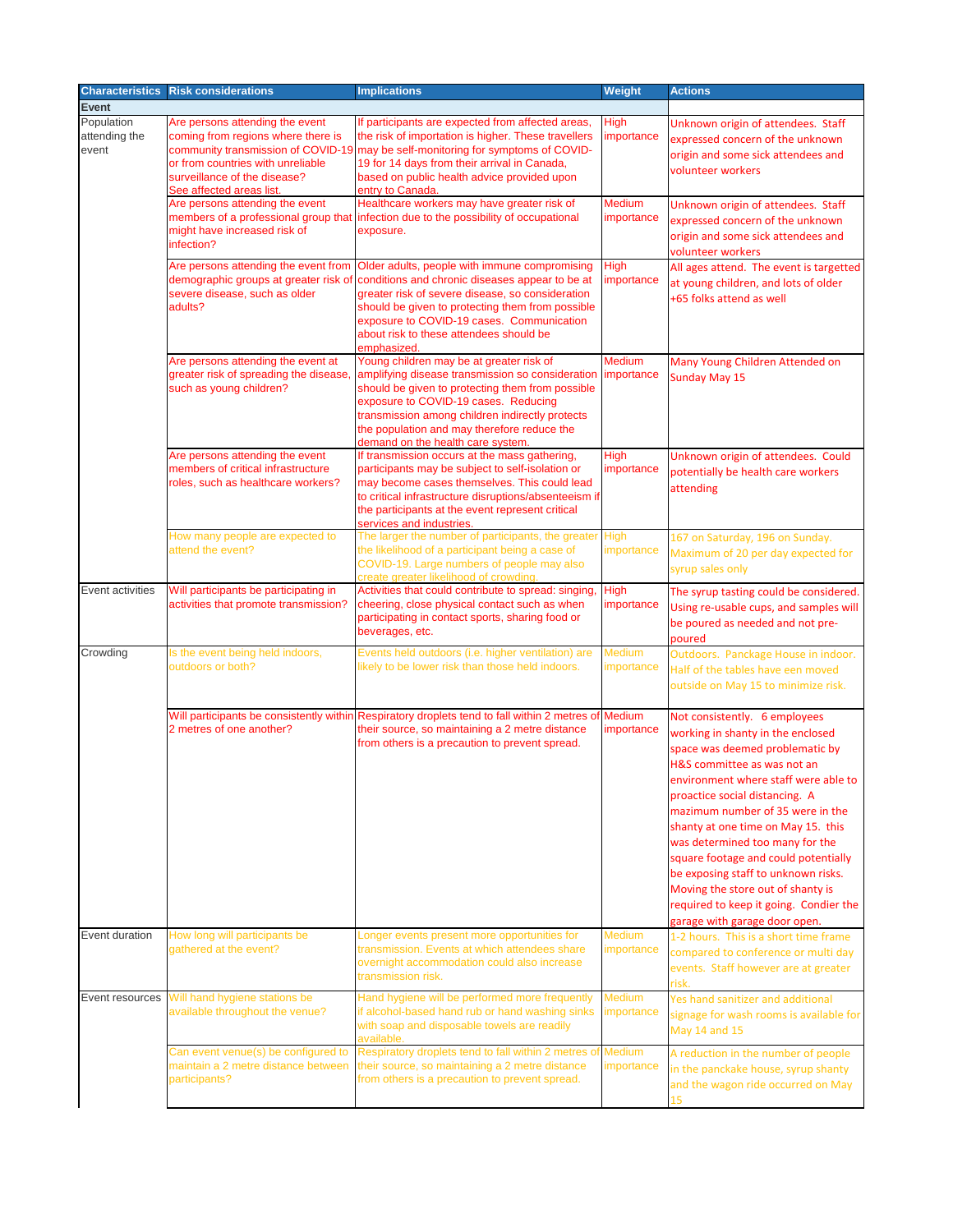|                                              | Will there be health professionals or<br>first responders at the event to<br>screen and/or attend to someone<br>who may be symptomatic?           | Although attendees with COVID-19 may not<br>necessarily be identified through screening, this<br>measure may identify some people with obvious<br>symptoms which could help prevent spread.<br>Should someone become ill while attending the<br>event, a health care professional should be<br>familiar with appropriate PPE and IPC measures | Low<br>importance           | <b>No</b>                                                                                                |
|----------------------------------------------|---------------------------------------------------------------------------------------------------------------------------------------------------|-----------------------------------------------------------------------------------------------------------------------------------------------------------------------------------------------------------------------------------------------------------------------------------------------------------------------------------------------|-----------------------------|----------------------------------------------------------------------------------------------------------|
|                                              | Disease: SARS-CoV-2 / COVID-19 (Refer to Summary of assumptions)                                                                                  |                                                                                                                                                                                                                                                                                                                                               |                             |                                                                                                          |
| Transmissibility                             | How readily does this disease<br>transmit amongst people?                                                                                         | Epidemiologic evidence suggests this virus<br>transmits readily by respiratory droplets and<br>contact. This suggests that attendance at a mass<br>gathering could result in transmission if a case is<br>present.                                                                                                                            | <b>High</b><br>importance   | <b>Not Applicable</b>                                                                                    |
|                                              | Can people transmit this disease<br>without symptoms?                                                                                             | It is possible that cases transmit the virus in the<br>early phase of their illness, when their symptoms<br>are non-specific or mild. This suggests that<br>attendance at a mass gathering could result in<br>transmission if a case is present.                                                                                              | <b>High</b><br>importance   | <b>Not Applicable</b>                                                                                    |
| Virulence                                    | How serious is the disease caused<br>by this virus?                                                                                               | Epidemiologic evidence suggests that COVID-19 High<br>manifests as a non-severe disease in most cases importance<br>(~80 %), with a smaller proportion of cases<br>developing severe pneumonia, and some dying.                                                                                                                               |                             | <b>Not Applicable</b>                                                                                    |
| Incubation<br>period                         | How long from the time someone is<br>infected to the time they develop the<br>disease?                                                            | Estimated to be 5-6 days on average, with a<br>maximum incubation period suggested to be 14<br>days. If people are infected at the mass<br>gathering, they may not shown any sign of illness<br>until after returning home, which could result in<br>geographic dissemination of the disease.                                                 | <b>High</b><br>importance   | <b>Not Applicable</b>                                                                                    |
| <b>Evironment / Setting</b>                  |                                                                                                                                                   |                                                                                                                                                                                                                                                                                                                                               |                             |                                                                                                          |
| <b>Health system</b><br>capacity             | Does the local health system have<br>the capacity to assess, test and care<br>for persons suspected of COVID-19,<br>potentially in large numbers? | Persons under investigation and cases of COVID-High<br>19 could present a substantial burden to the local importance<br>health system if many require testing and care in<br>a short period of time.                                                                                                                                          |                             | <b>Various</b>                                                                                           |
| Geographic<br><b>location</b>                | Is the location of the event<br>geographically remote or in close<br>proximity to a densely populated<br>area?                                    | Geographic remoteness might limit access to<br>tertiary care and may make it more difficult for a<br>case to be repatriated. Proximity to a densely<br>populated area could result in more rapid<br>dissemination of disease.                                                                                                                 | <b>Medium</b><br>importance | Not close to a large urban centre,<br>although many people from urban<br>centres are attending the event |
| Local<br>demographics<br>and<br>epidemiology | Is the local population at increased<br>risk of severe disease if COVID-19<br>circulated?                                                         | Some communities may want to reduce their risk<br>of importation of COVID-19 due to characteristics importance<br>of the local community, such as a high number of<br>elderly residents, or higher rates of chronic<br>disease.                                                                                                               | <b>Medium</b>               | One case in London May 15 am,<br>another case in London May 15 pm./                                      |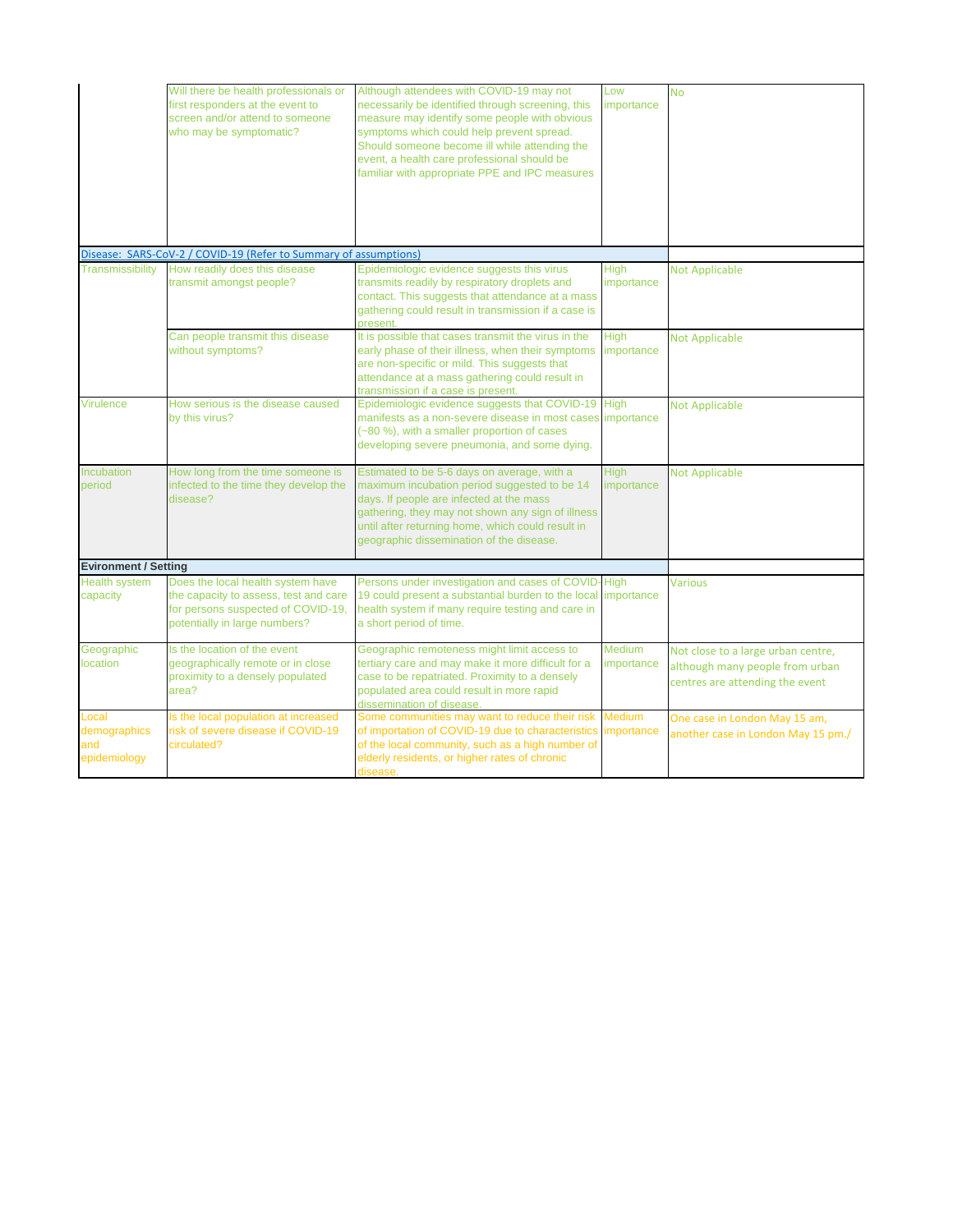# **Monday, March 16, 2020 – 10am**

**Meeting #HS 04/2020** 

**PRESENT:**<br>Dusty Underhill

Dusty Underhill<br>
Christopher Wilkinson<br>
Christopher Wilkinson<br>
Christopher Wilkinson<br>
Christopher Wilkinson<br>
Christopher Wilkinson Management Representative Tony Difazio **Employee Representative** 

#### **WELCOME AND CALL TO ORDER:**

The Acting Chairperson of the Conservation Authority Health and Safety Committee welcomed everyone and called the meeting to order at (10:00am.).

#### **ADOPTION OF AGENDA:**

The committee approved the Meeting Agenda as circulated.

#### **BUSINESS OUT OF MINUTES:**

The Committee deferred the review of business out of the minutes, noting that the results of the former risk assessment resulted in the cancellation of the maple syrup event.

#### **NEW BUSINESS:**

Risk Assessment for the Administration Office and Lands department was completed by the committee and attached.

The Recommendations from the committee are as follows:

#### **Recommendations:**

- Work from home policy to be implemented (attached)
- Technology to be implemented to facilitate the work from home policy (teleconference line, remote server access for those required).
- Staff contact list to be updated with home phone and alternate email contact.
- Not to move to essential services at this time.
- Resource Planning Coordinator to use personal vehicle until notified otherwise by General Manager. Resource Planning Coordinator also requires a computer to prepare for essential services should it be required in the near future.

#### **ADJOURNMENT:**

There being no further business to be discussed, the meeting was adjourned at (3:22 p.m.).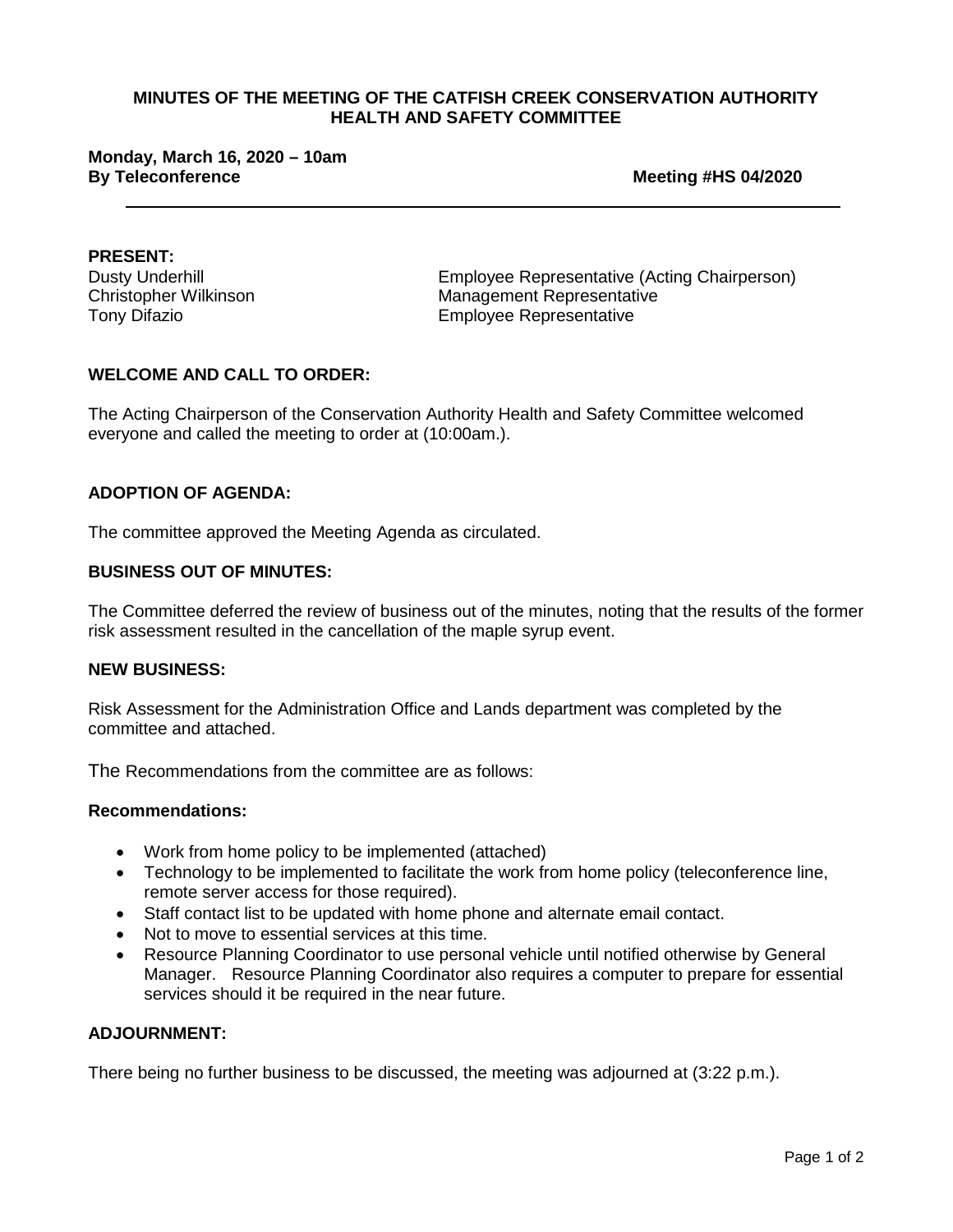## **NEXT MEETING:**

 $\overline{a}$ 

The committee will meet Tuesday March 17, 2020 @ 10am via teleconference

Christopher Wilkinson, Management Representative

Tony Difazio, Employee Representative

Dusty Underhill, Employee Representative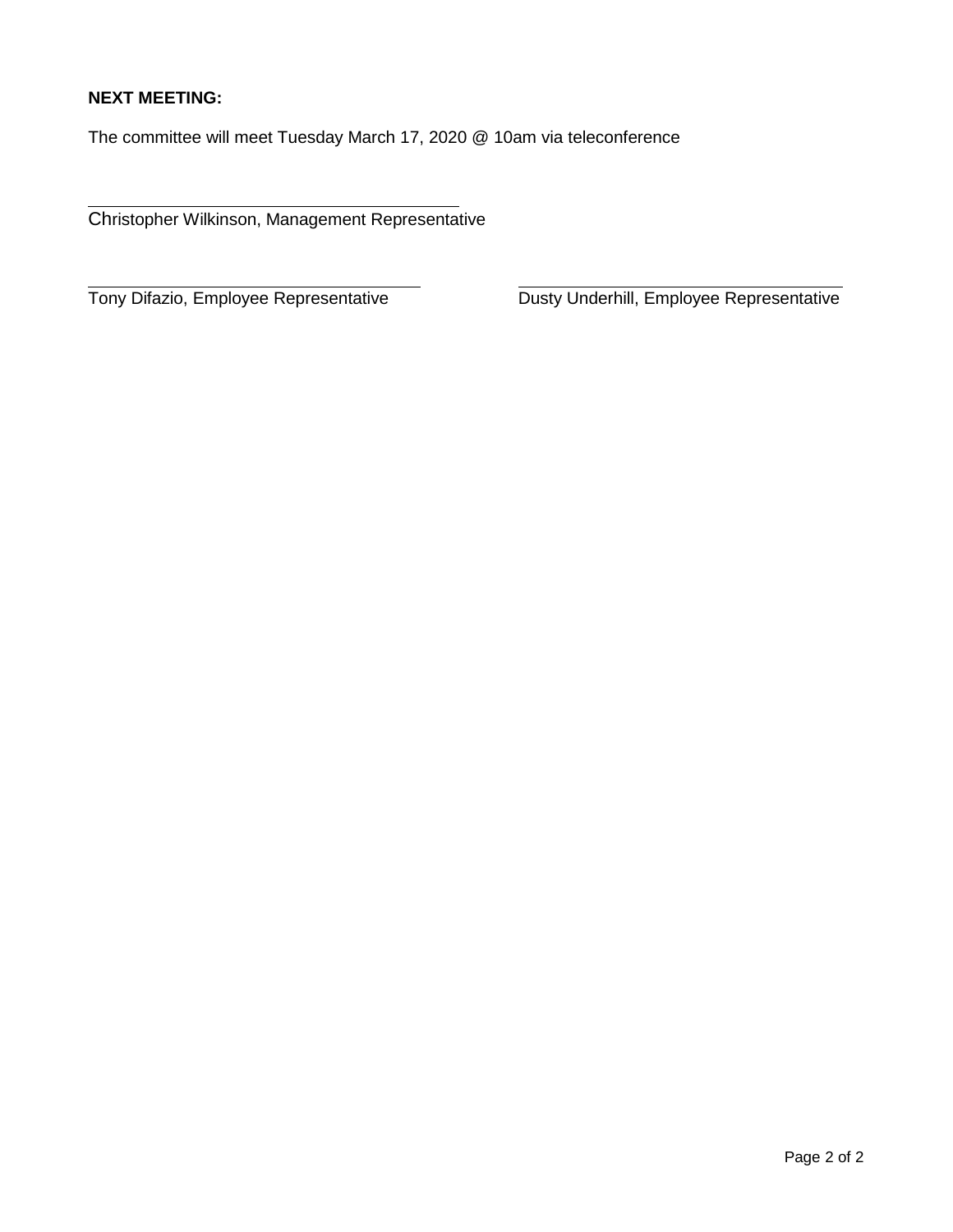| <b>Characteristics</b>               | <b>Risk considerations</b>                                                                                                                                             | <b>Implications</b>                                                                                                                                                                                                                                                                                                                           | <b>Weight</b>               | <b>Actions</b>                                                                                                                                                                                                                                 |
|--------------------------------------|------------------------------------------------------------------------------------------------------------------------------------------------------------------------|-----------------------------------------------------------------------------------------------------------------------------------------------------------------------------------------------------------------------------------------------------------------------------------------------------------------------------------------------|-----------------------------|------------------------------------------------------------------------------------------------------------------------------------------------------------------------------------------------------------------------------------------------|
| <b>Event</b>                         |                                                                                                                                                                        |                                                                                                                                                                                                                                                                                                                                               |                             |                                                                                                                                                                                                                                                |
| Population<br>attending the<br>event | Are persons attending the event<br>coming from regions where there is<br>or from countries with unreliable<br>surveillance of the disease?<br>See affected areas list. | If participants are expected from affected areas,<br>the risk of importation is higher. These travellers<br>community transmission of COVID-19 may be self-monitoring for symptoms of COVID-<br>19 for 14 days from their arrival in Canada,<br>based on public health advice provided upon<br>entry to Canada.                               | <b>High</b><br>importance   | Unknown origin of visitors to the<br>admin office with potential to infect<br>the office staff. Syrup will be sold<br>from the garage next door to the<br>office in an outdoor environment.<br>Little risk outdoor until park season<br>begins |
|                                      | Are persons attending the event<br>members of a professional group that<br>might have increased risk of<br>infection?                                                  | Healthcare workers may have greater risk of<br>infection due to the possibility of occupational<br>exposure.                                                                                                                                                                                                                                  | <b>Medium</b><br>importance | Unknown origin of attendees. Staff<br>expressed concern of the unknown<br>origin and some sick attendees and<br>volunteer workers                                                                                                              |
|                                      | Are persons attending the event from<br>demographic groups at greater risk of<br>severe disease, such as older<br>adults?                                              | Older adults, people with immune compromising<br>conditions and chronic diseases appear to be at<br>greater risk of severe disease, so consideration<br>should be given to protecting them from possible<br>exposure to COVID-19 cases. Communication<br>about risk to these attendees should be<br>emphasized.                               | <b>High</b><br>importance   | Unknown origin of attendees. Staff<br>expressed concern of the unknown<br>origin and some sick attendees and<br>volunteer workers                                                                                                              |
|                                      | Are persons attending the event at<br>greater risk of spreading the disease<br>such as young children?                                                                 | Young children may be at greater risk of<br>amplifying disease transmission so consideration<br>should be given to protecting them from possible<br>exposure to COVID-19 cases. Reducing<br>transmission among children indirectly protects<br>the population and may therefore reduce the<br>demand on the health care system.               | <b>Medium</b><br>importance | Not in office                                                                                                                                                                                                                                  |
|                                      | Are persons attending the event<br>members of critical infrastructure<br>roles, such as healthcare workers?                                                            | If transmission occurs at the mass gathering,<br>participants may be subject to self-isolation or<br>may become cases themselves. This could lead<br>to critical infrastructure disruptions/absenteeism if<br>the participants at the event represent critical<br>services and industries.                                                    | <b>High</b><br>importance   | Unknown origin of customers in<br>enclosed office.                                                                                                                                                                                             |
|                                      | How many people are expected to<br>attend the event?                                                                                                                   | The larger the number of participants, the greater High<br>the likelihood of a participant being a case of<br>COVID-19. Large numbers of people may also<br>create greater likelihood of crowding.                                                                                                                                            | importance                  | up to 20 per day sometimes                                                                                                                                                                                                                     |
| Event activities                     | Will participants be participating in<br>activities that promote transmission?                                                                                         | Activities that could contribute to spread: singing<br>cheering, close physical contact such as when<br>participating in contact sports, sharing food or<br>beverages, etc.                                                                                                                                                                   | High<br>importance          | Passing of papers, sharing pens, cash<br>purchases. Mitigate with hand<br>santizer. Encourage phone use<br>instead of coming into office.                                                                                                      |
| Crowding                             | Is the event being held indoors,<br>outdoors or both?                                                                                                                  | Events held outdoors (i.e. higher ventilation) are<br>likely to be lower risk than those held indoors.                                                                                                                                                                                                                                        | <b>Medium</b><br>importance | Office staff are indoors - limit public<br>entry to office<br>CA Lands outdoors - able to continue<br>to work                                                                                                                                  |
|                                      | 2 metres of one another?                                                                                                                                               | Will participants be consistently within Respiratory droplets tend to fall within 2 metres of Medium<br>their source, so maintaining a 2 metre distance<br>from others is a precaution to prevent spread.                                                                                                                                     | importance                  | <b>Indoors yes</b><br>Outdoors no                                                                                                                                                                                                              |
| Event duration                       | How long will participants be<br>gathered at the event?                                                                                                                | Longer events present more opportunities for<br>transmission. Events at which attendees share<br>overnight accommodation could also increase<br>transmission risk.                                                                                                                                                                            | <b>Medium</b><br>importance | 8 hrs a day                                                                                                                                                                                                                                    |
| Event resources                      | Will hand hygiene stations be<br>available throughout the venue?                                                                                                       | Hand hygiene will be performed more frequently<br>if alcohol-based hand rub or hand washing sinks<br>with soap and disposable towels are readily<br>available.                                                                                                                                                                                | <b>Medium</b><br>importance | Yes                                                                                                                                                                                                                                            |
|                                      | Can event venue(s) be configured to<br>maintain a 2 metre distance between<br>participants?                                                                            | Respiratory droplets tend to fall within 2 metres of<br>their source, so maintaining a 2 metre distance<br>from others is a precaution to prevent spread.                                                                                                                                                                                     | Medium<br>importance        | Outdoor work configured<br>Indoor work - limit number of people<br>in office ayt any one time. Reception<br>is only one required.                                                                                                              |
|                                      | Will there be health professionals or<br>first responders at the event to<br>screen and/or attend to someone<br>who may be symptomatic?                                | Although attendees with COVID-19 may not<br>necessarily be identified through screening, this<br>measure may identify some people with obvious<br>symptoms which could help prevent spread.<br>Should someone become ill while attending the<br>event, a health care professional should be<br>familiar with appropriate PPE and IPC measures | Low<br>importance           | <b>No</b>                                                                                                                                                                                                                                      |
|                                      | Disease: SARS-CoV-2 / COVID-19 (Refer to Summary of assumptions)                                                                                                       |                                                                                                                                                                                                                                                                                                                                               |                             |                                                                                                                                                                                                                                                |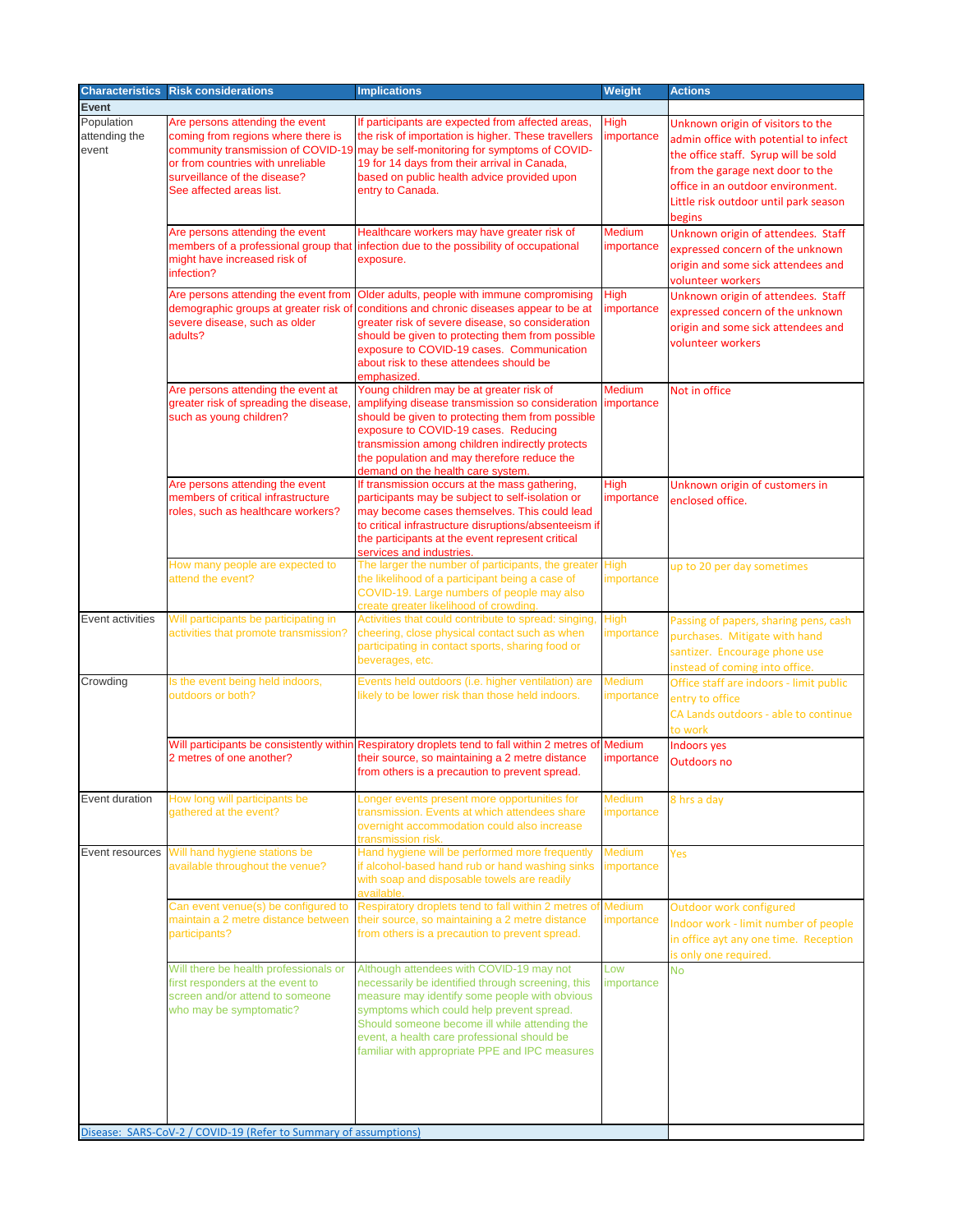| Transmissibility                             | How readily does this disease<br>transmit amongst people?                                                                                         | Epidemiologic evidence suggests this virus<br>transmits readily by respiratory droplets and<br>contact. This suggests that attendance at a mass<br>gathering could result in transmission if a case is                                                                                        | <b>High</b><br>importance   | <b>Not Applicable</b>                                                                                    |
|----------------------------------------------|---------------------------------------------------------------------------------------------------------------------------------------------------|-----------------------------------------------------------------------------------------------------------------------------------------------------------------------------------------------------------------------------------------------------------------------------------------------|-----------------------------|----------------------------------------------------------------------------------------------------------|
|                                              |                                                                                                                                                   | present.                                                                                                                                                                                                                                                                                      |                             |                                                                                                          |
|                                              | Can people transmit this disease<br>without symptoms?                                                                                             | It is possible that cases transmit the virus in the<br>early phase of their illness, when their symptoms<br>are non-specific or mild. This suggests that<br>attendance at a mass gathering could result in<br>transmission if a case is present.                                              | <b>High</b><br>importance   | <b>Not Applicable</b>                                                                                    |
| Virulence                                    | How serious is the disease caused<br>by this virus?                                                                                               | Epidemiologic evidence suggests that COVID-19<br>manifests as a non-severe disease in most cases importance<br>(~80 %), with a smaller proportion of cases<br>developing severe pneumonia, and some dying.                                                                                    | <b>High</b>                 | <b>Not Applicable</b>                                                                                    |
| Incubation<br>period                         | How long from the time someone is<br>infected to the time they develop the<br>disease?                                                            | Estimated to be 5-6 days on average, with a<br>maximum incubation period suggested to be 14<br>days. If people are infected at the mass<br>gathering, they may not shown any sign of illness<br>until after returning home, which could result in<br>geographic dissemination of the disease. | <b>High</b><br>importance   | <b>Not Applicable</b>                                                                                    |
| <b>Evironment / Setting</b>                  |                                                                                                                                                   |                                                                                                                                                                                                                                                                                               |                             |                                                                                                          |
| <b>Health system</b><br>capacity             | Does the local health system have<br>the capacity to assess, test and care<br>for persons suspected of COVID-19,<br>potentially in large numbers? | Persons under investigation and cases of COVID-High<br>19 could present a substantial burden to the local importance<br>health system if many require testing and care in<br>a short period of time.                                                                                          |                             | <b>Various</b>                                                                                           |
| Geographic<br>location                       | Is the location of the event<br>geographically remote or in close<br>proximity to a densely populated<br>area?                                    | Geographic remoteness might limit access to<br>tertiary care and may make it more difficult for a<br>case to be repatriated. Proximity to a densely<br>populated area could result in more rapid<br>dissemination of disease.                                                                 | Medium<br>importance        | Not close to a large urban centre,<br>although many people from urban<br>centres are attending the event |
| Local<br>demographics<br>and<br>epidemiology | Is the local population at increased<br>risk of severe disease if COVID-19<br>circulated?                                                         | Some communities may want to reduce their risk<br>of importation of COVID-19 due to characteristics<br>of the local community, such as a high number of<br>elderly residents, or higher rates of chronic<br>disease.                                                                          | <b>Medium</b><br>importance | One case in London May 15 am,<br>another case in London May 15 pm.                                       |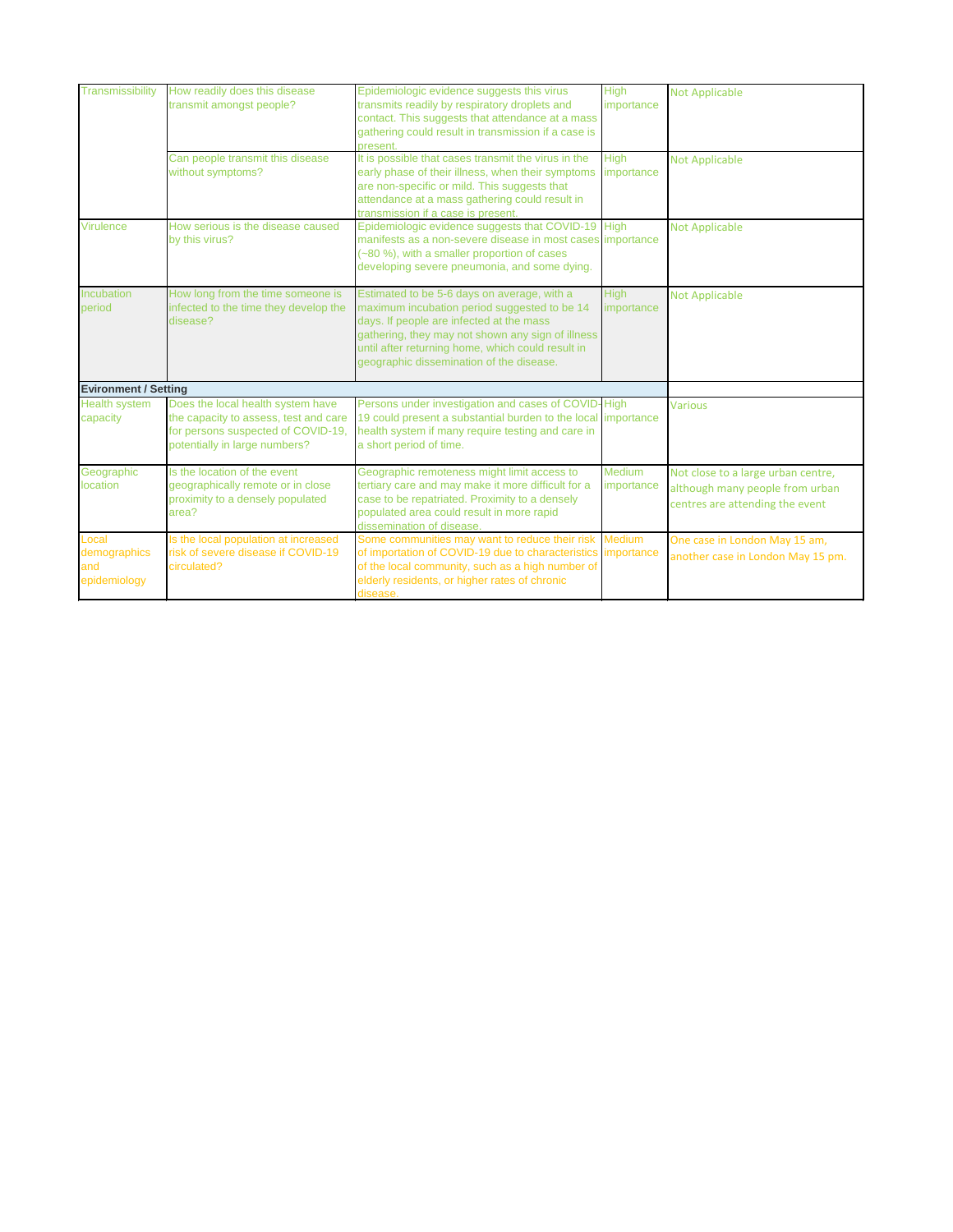

# DRAFT Working from Home Policy

## Intent

Catfish Creek Conservation Authority has adopted this policy to ensure that all approved work from home agreements are honoured by providing staff members with appropriate compensation for their efforts. The company recognizes working from home as a work option that may meet a variety of interests such as dealing with corporate priorities (e.g. Flooding), emergencies such as Pandemic Flu, or enhancing employee productivity and satisfaction. Working from home is not a universal privilege, and will be arranged on a case-by-case basis between individual employees and their respective work leaders.

## **Definitions**

Telework/Work from home: a flexible work arrangement whereby employees have approval to carry out some of their work duties from a telework/work from home place.

Designated workplace: the employee's designated workplace or business address where the employee would work if there were no telework/work from home situation.

Telework/Work from home place: the alternative location where the employee is permitted to carry out the work otherwise performed at or from their designated workplace.

*Definitions sourced from the Treasury Board of Canada Secretariat.*

## Guidelines

This working from home policy does not alter or supersede the terms of the existing employment relationship. The employee remains obligated to comply with all company rules, policies, practices and instructions that would apply if the employee were working at the regular company worksite.

Catfish Creek Conservation Authority recognizes that working from home is completely voluntary and that certain employees may choose not to select the working from home option if offered on a case-by-case basis.

Work products developed or produced by the employee while working from home remain the property of the company.

## **Eligibility**

- This working from home policy applies to Salaried Regular Employees as outlined in Personnel Regulation No .5.
- This working from home policy applies to Contract Employees as outlined in Personnel Regulation No .6.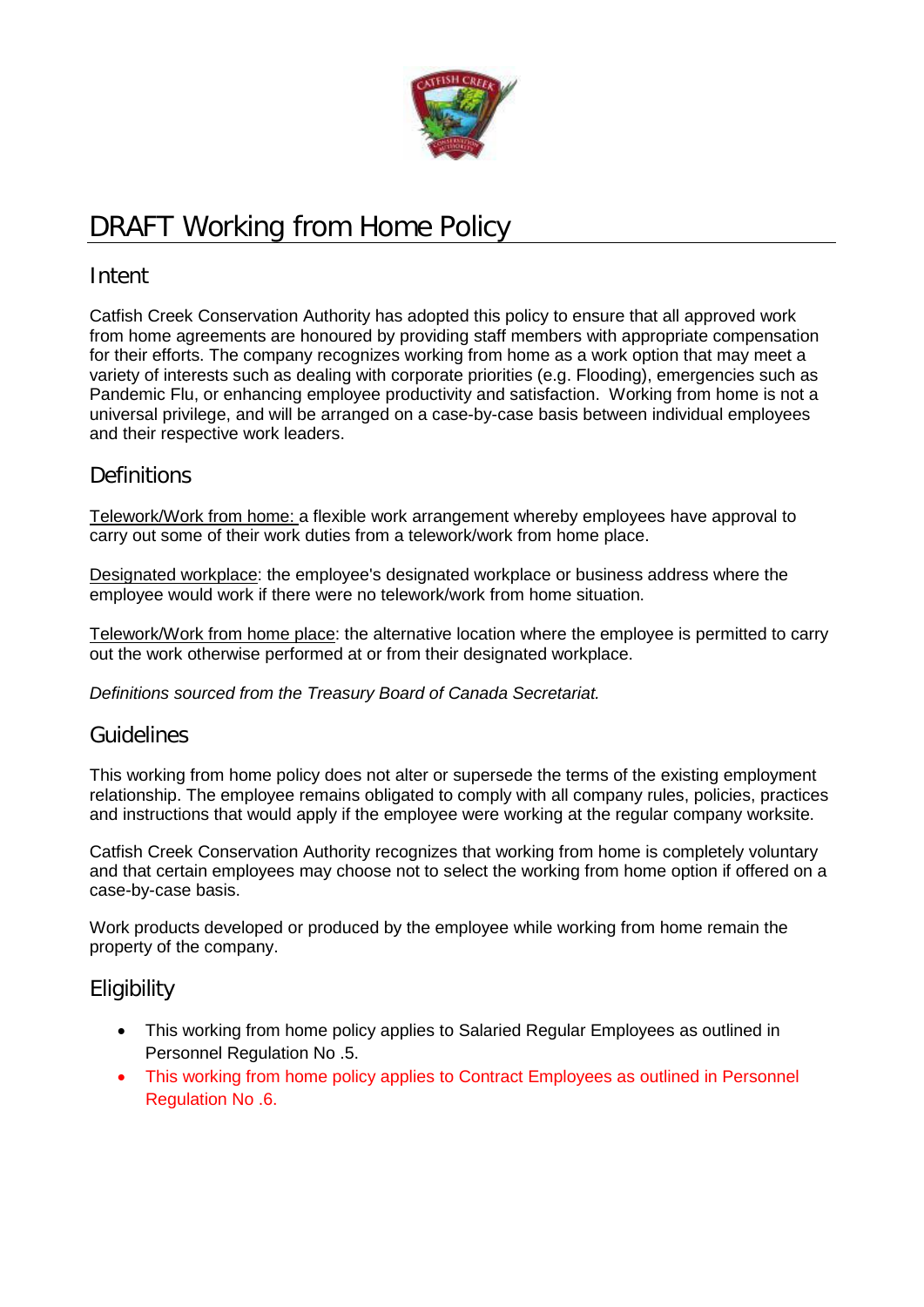

## Work Hours and Approvals

- Work hours, compensation and leave scheduling while working from home continue to conform to Personnel Regulations No. 3, 8, 9, 10, 11, 12 and 13.
- Requests to work overtime or use leave time must be approved by the employee's supervisor in the same manner as when working at the regular company worksite.

## Time Tracking

• Working from home will be calculated and tracked the same way as working from the regular company worksite as actual time in hours (or part hours) worked as per Personnel Regulation 1(2)(b).

## Payroll

- Staff on approved teleworking agreements will be required to identify on their time sheets all time spent working off-site.
- Catfish Creek Conservation Authority will provide compensation for hours worked at the agreed upon rate.

## Permission to Work Offsite

- **Permission to work from home is subject to prior approval and ongoing review by the employee's supervisor.** It is designed to meet business and productivity goals, and use of working from home will not be allowed to undermine this process.
- The arrangement may be revoked at the discretion of the supervisor or General Manager / Secretary – Treasurer.

## Performance Management

- The employee agrees to stay current on department and work group events, and facilitate communication with clients and co-workers who may be affected by the employee's working from home arrangement.
- **The employee also agrees to keep the supervisor informed of progress on assignments worked on at the alternate work site** and any problems encountered while working from home.
- The employee agrees to structure his or her time to ensure attendance at required meetings as designated by the supervisor.

## Equipment, Equipment Insurance, Office Supplies

- Company-owned resources may only be used for company business. The employee is responsible for ensuring that all items are properly used.
- The employee agrees to take reasonable steps to protect any company property from theft, damage or misuse. Depending on the circumstances, the employee may be responsible for any damage to or loss of company property.
- When the employee uses personal equipment, software, data, supplies, and furniture, the employee is responsible for maintenance and repair of these items unless other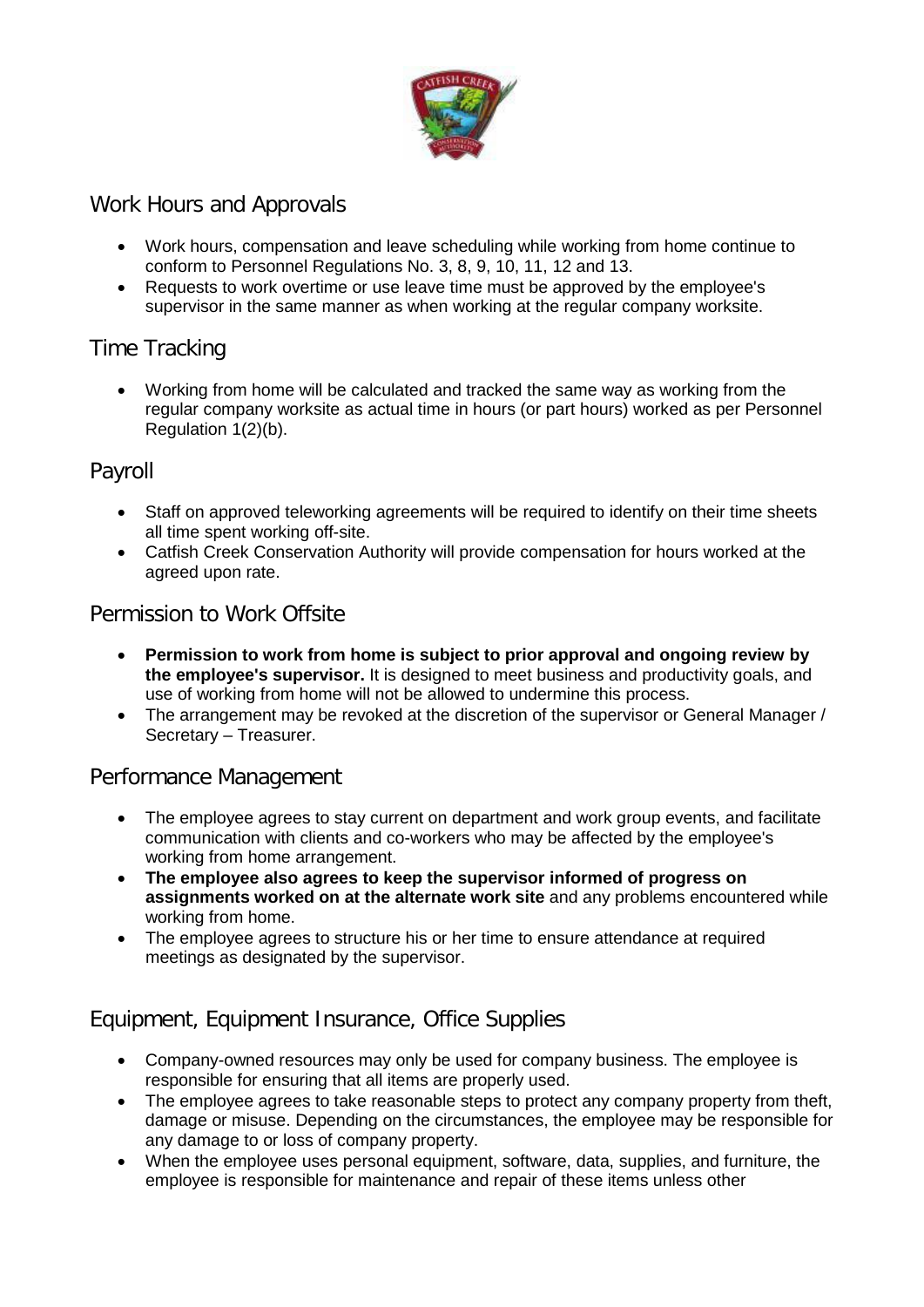

arrangements have been made in advance and in writing with the supervisor. The company assumes no responsibility for any damage to, wear of, or loss of the employee's personal property.

• The employee agrees to return, in good working order and in a timely fashion, all companyowned items used at the alternate worksite upon request or if the working from home agreement is discontinued for any reason. If legal action is necessary to regain possession of company-owned property, the employee agrees to pay all costs of the suit incurred by the company, including attorneys' fees, if the company prevails.

## Information Handling Requirements

- The employee agrees to maintain data security and record confidentiality to at least the same degree as when working at the regular company worksite.
- The employee agrees to save all completed and working copies of their documents back to the Catfish Creek Conservation Authority's server.
- Catfish Creek Conservation Authority will, at its discretion, provide software that will allow access to information within the company firewall. Should the software not be provided for whatever reason, it is the responsibility of the employee to copy the required documents and upload them back to the server at the earliest time once back in the office.
- All devices utilized for company use in the home must be equipped with the appropriate security function.
- The employee may not duplicate company-owned software and will comply with the licensing agreements for use of all software owned by the organization.
- Employees must take all reasonable precautions to avoid contaminating any systems that house company information with viruses.
- Catfish Creek Conservation Authority prefers that any systems that houses confidential information be used solely for business purposes. If this is not possible the employee must take all reasonable steps to ensure that company information is inaccessible to anyone who is not an employee of Catfish Creek Conservation Authority, including family members.

## Expenses

## Employer Initiated Work From Home Arrangement

The employee is responsible for providing adequate workspace and furnishings such as desks, chairs, necessary lighting, etc.

#### Employee Requested Work from Home Arrangement

The employee is responsible for providing adequate computer, office equipment, workspace, furnishings such as desks, chairs, necessary lighting and required computer and telephone equipment.

## Work From Home Site Guidelines

- Employees who work from home are required to designate a spot in their home as a specific alternate work site.
- The employees work area must be in a private location in order to ensure confidentiality.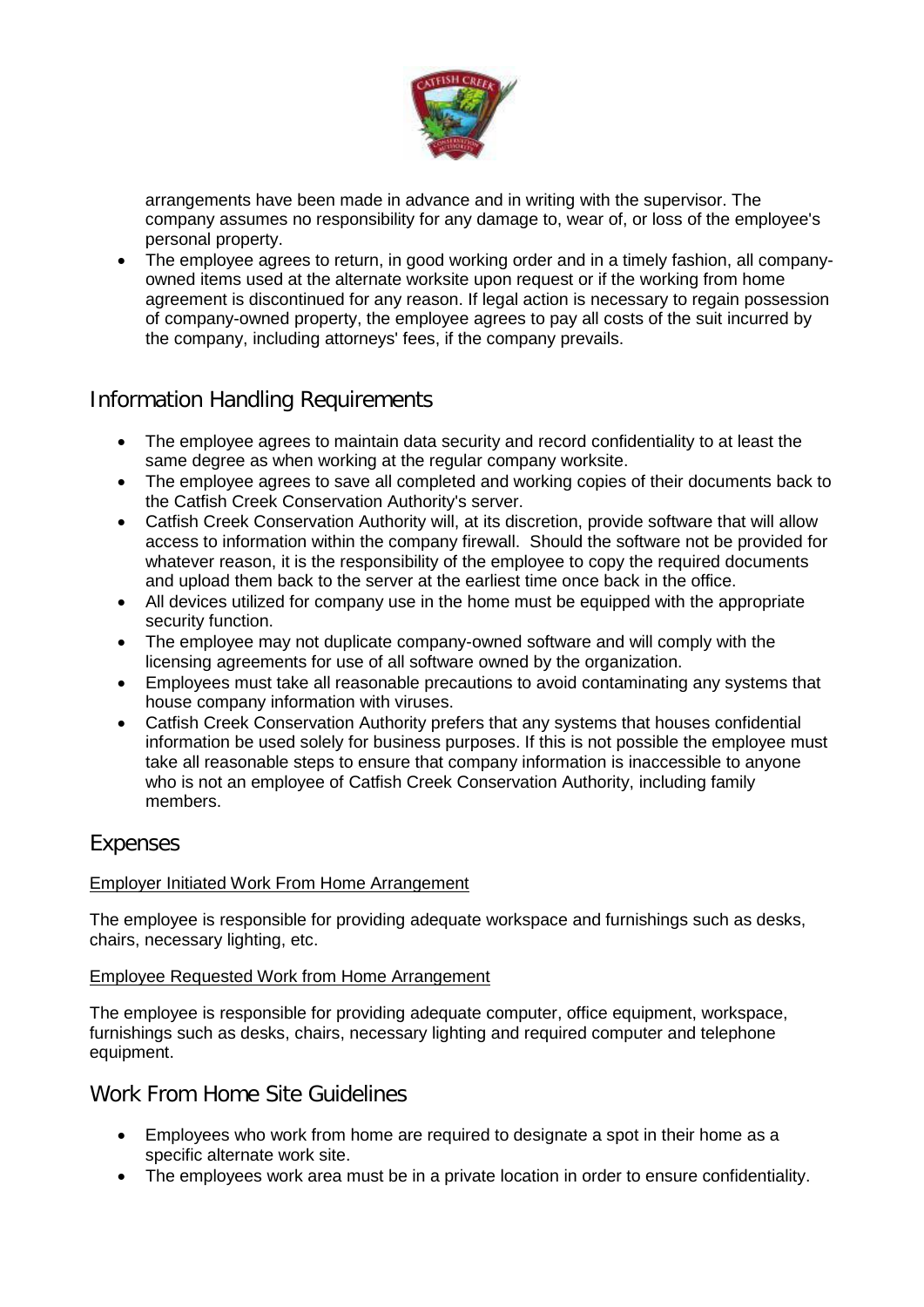

- All file hardcopies must be in a cabinet which can be locked or in a secure room and must adhere to all documents handling legislation.
- The employee and the employer agree to work together to ensure that the alternate worksite is safe and ergonomically suitable.
- The company may make on-site visits to the employee's work site, at a mutually agreed upon time, to ensure that the designated work space is safe and free from hazards; that the worksite is designed in a way that maintains confidentiality; and to maintain, prepare, inspect or retrieve company-owned equipment, software, supplies and furniture.
- In the event that the employee does not have and/or cannot create a workspace which is deemed safe and able to maintain confidentiality, Catfish Creek Conservation Authority may refuse or revoke the employees working from home arrangement.
- The employee will be covered by workers' compensation for job-related injuries that occur in the course and scope of employment while working from home. The employee remains liable for injuries to third parties and/or members of the employee's family on the employee's premises.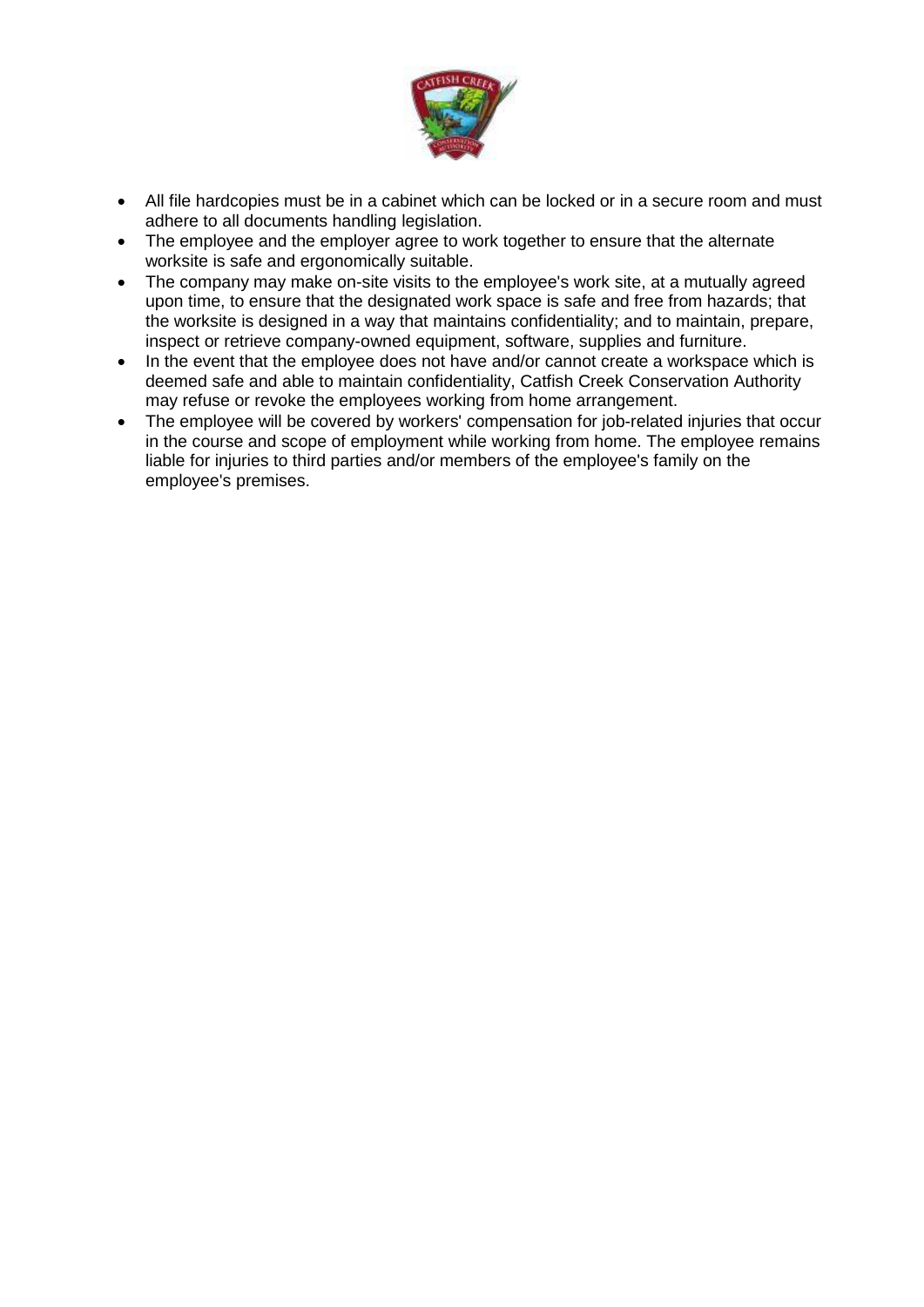**Tuesday, March 17, 2020 - 10:30 a.m** 

**Meeting #HS 05/2020**

**By Teleconference <b>Meeting #HS 05/2020** 

#### **PRESENT:**

Dusty Underhill Employee Representative (Acting Chairperson) Christopher Wilkinson **Management Representative** Tony Difazio Employee Representative

#### **WELCOME AND CALL TO ORDER:**

The Chairperson of the Conservation Authority Health and Safety Committee welcomed everyone and called the meeting to order at (10:45am.).

#### **ADOPTION OF AGENDA:**

The committee approved the Meeting Agenda as circulated.

### **BUSINESS OUT OF MINUTES**

The committee discussed the previous risk assessment, and determined an update was necessary (see new business below).

### **NEW BUSINESS**

The committee updated the Risk Assessment for the CCCA office and park facilities (attached). Since the previous meeting, additional measures have been put in place and recommended by both Provincial and Federal Governments. Province of Ontario has put in place a State of Emergency. Groups are limited to 50 people or more.

#### **Recommendations:**

- All recommendations shall be put in place until further notice;
- Syrup sales cease due to potential for interaction of customers from unknown origin or health status;
- Administration office is closed to the Public;
- Shop and Parks areas are not to be accessed by staff;
- Maximum of 2 staff in the office any one time, for as minimal time as possible;
- Staff are to work from home where possible. The committee has no role with regards to work from home arrangements which are to be made directly with supervisors;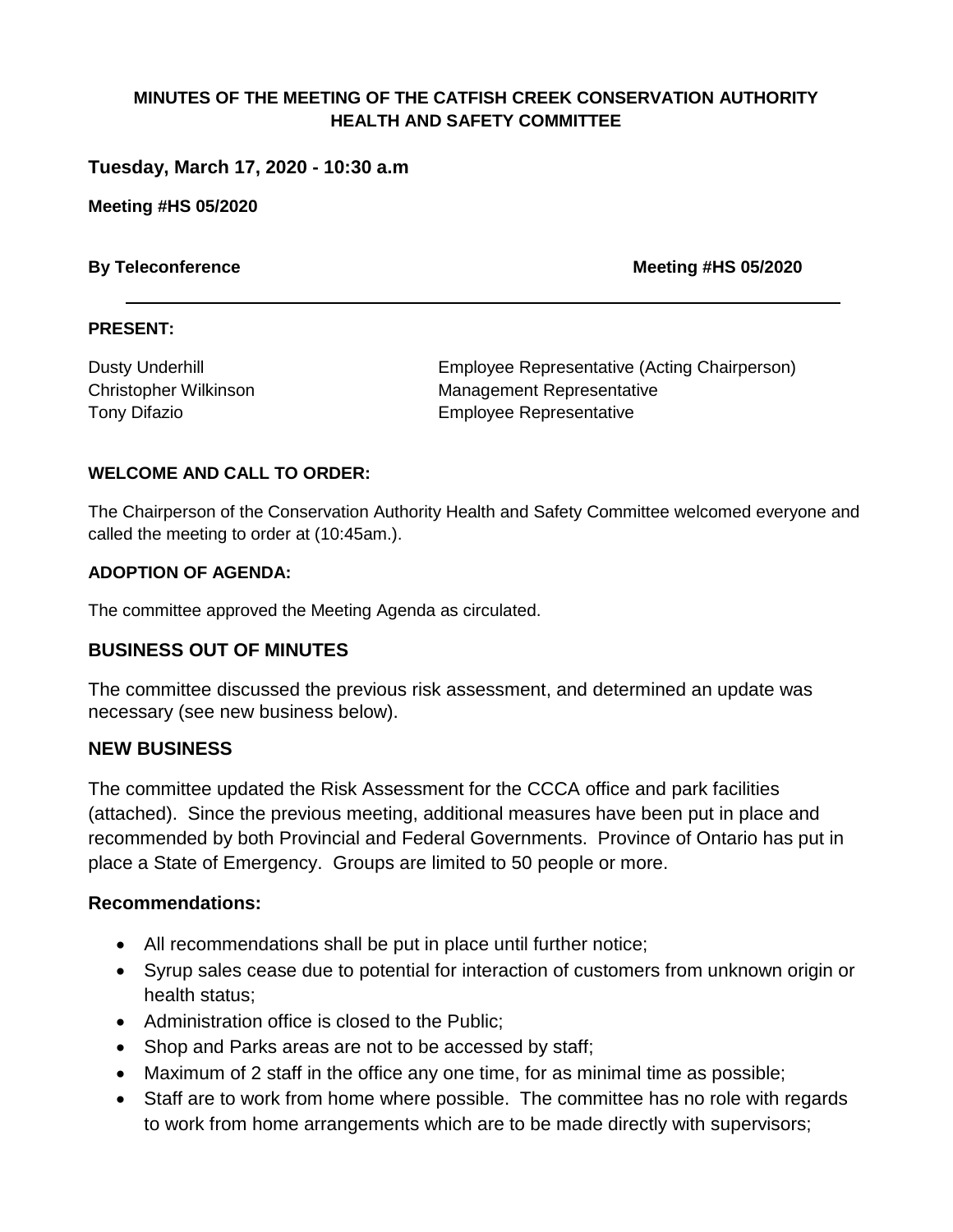- Meetings scheduled at the CCCA Administration Centre have been cancelled;
- CCCA staff will not be attending any meetings;
- Staff on 14-day quarantine (e.g. returned from outside the country) continue to be restricted from using company vehicles or coming into the office until the end of the quarantine period;
- Continued use by the public of Conservation Areas is allowed and is consistent with Federal direction and other Conservation Authorities.

## **NEXT MEETING**

- Wednesday March  $18<sup>th</sup>$  2020  $@$  10am via teleconference.
- Dial in Number: 855-392-2520, Access Code: 7817846

## **ADJOURNEMENT**

Christopher Wilkinson, Management Representative

Dusty Underhill, Employee Representative

 $\overline{\phantom{a}}$  , where  $\overline{\phantom{a}}$  , where  $\overline{\phantom{a}}$  , where  $\overline{\phantom{a}}$ 

Tony Difazio, Employee Representative

 $\overline{\phantom{a}}$  , which is a set of the set of the set of the set of the set of the set of the set of the set of the set of the set of the set of the set of the set of the set of the set of the set of the set of the set of th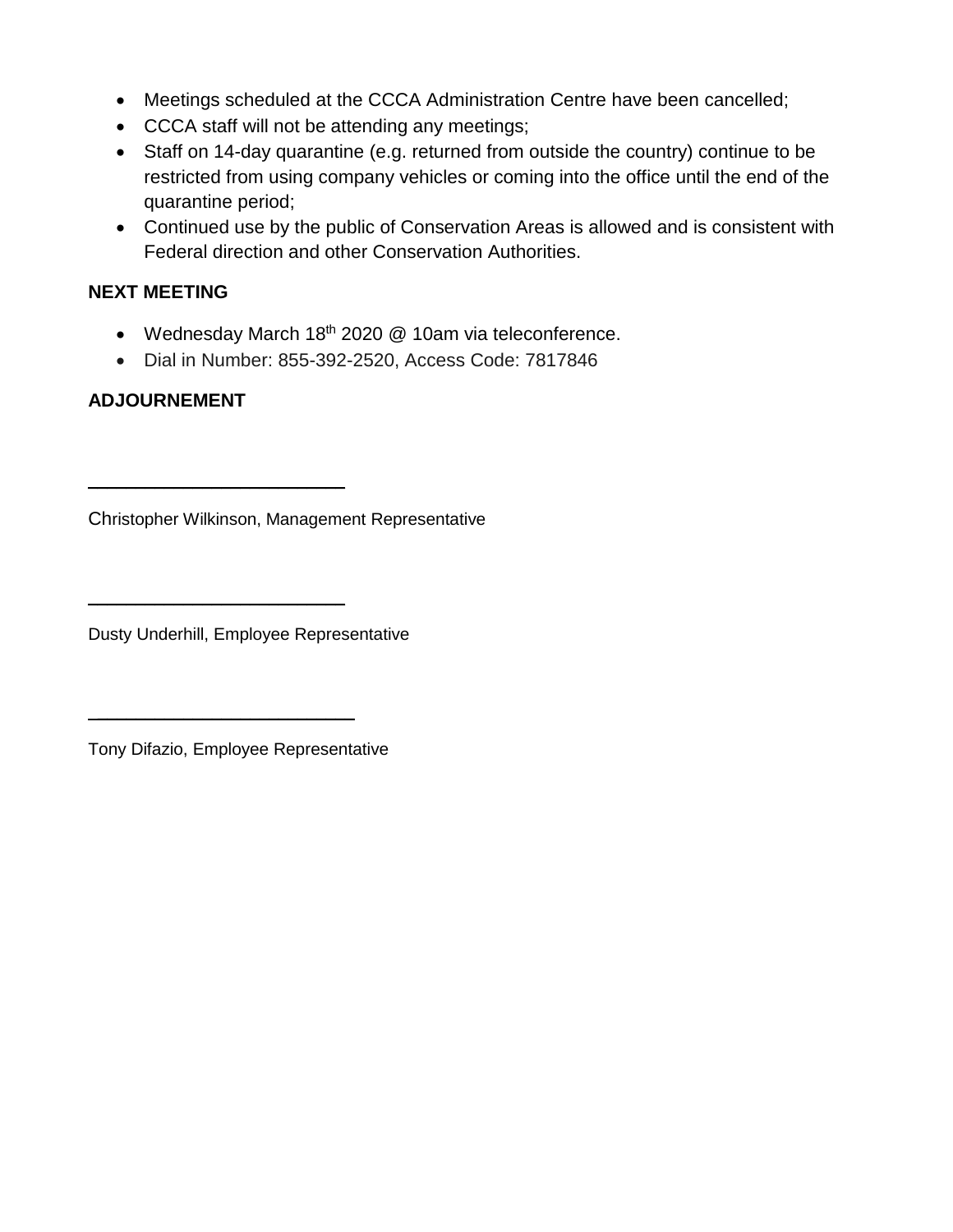| March 17 10am                        |                                                                                                                                                                                                              |                                                                                                                                                                                                                                                                                                                                 |                                            |                                                                                                                                                                                                                                                                                                                                                                                                                              |
|--------------------------------------|--------------------------------------------------------------------------------------------------------------------------------------------------------------------------------------------------------------|---------------------------------------------------------------------------------------------------------------------------------------------------------------------------------------------------------------------------------------------------------------------------------------------------------------------------------|--------------------------------------------|------------------------------------------------------------------------------------------------------------------------------------------------------------------------------------------------------------------------------------------------------------------------------------------------------------------------------------------------------------------------------------------------------------------------------|
| <b>Characteristics</b>               | <b>Risk considerations</b>                                                                                                                                                                                   | <b>Implications</b>                                                                                                                                                                                                                                                                                                             | <b>Weight</b>                              | <b>Actions</b>                                                                                                                                                                                                                                                                                                                                                                                                               |
| <b>Event</b>                         |                                                                                                                                                                                                              |                                                                                                                                                                                                                                                                                                                                 |                                            |                                                                                                                                                                                                                                                                                                                                                                                                                              |
| Population<br>attending the<br>event | Are persons attending the event<br>coming from regions where there is<br>community transmission of COVID-19<br>or from countries with unreliable<br>surveillance of the disease?<br>See affected areas list. | If participants are expected from affected areas,<br>the risk of importation is higher. These travellers<br>may be self-monitoring for symptoms of COVID-<br>19 for 14 days from their arrival in Canada,<br>based on public health advice provided upon<br>entry to Canada.                                                    | <b>High</b><br>importance                  | Unknown origin of visitors to the<br>admin office with potential to infect<br>the office staff. Syrup resutls in<br>interactions with the public and<br>therefore will be suspended along<br>with access to the public from<br>entering the office. Staff will need to<br>work and home and<br>telecommunications are to be put in<br>place. The office and shop. will be<br>closed to the public as of noon May 17<br>2020. |
|                                      | Are persons attending the event<br>might have increased risk of<br>infection?                                                                                                                                | Healthcare workers may have greater risk of<br>members of a professional group that infection due to the possibility of occupational<br>exposure.<br>Are persons attending the event from Older adults, people with immune compromising                                                                                         | <b>Medium</b><br>importance<br><b>High</b> | Unknown origin of visitors to the<br>admin office with potential to infect<br>the office staff. Syrup resutls in<br>interactions with the public and<br>therefore will be suspended along<br>with access to the public from<br>entering the office. Staff will need to<br>work and home and<br>telecommunications are to be put in<br>place. The office and shop. will be<br>closed to the public as of noon May 17<br>2020. |
|                                      | severe disease, such as older<br>adults?                                                                                                                                                                     | demographic groups at greater risk of conditions and chronic diseases appear to be at<br>greater risk of severe disease, so consideration<br>should be given to protecting them from possible<br>exposure to COVID-19 cases. Communication<br>about risk to these attendees should be<br>emphasized.                            | importance                                 | Unknown origin of visitors to the<br>admin office with potential to infect<br>the office staff. Syrup resutls in<br>interactions with the public and<br>therefore will be suspended along<br>with access to the public from<br>entering the office. Staff will need to<br>work and home and<br>telecommunications are to be put in<br>place. The office and shop. will be<br>closed to the public as of noon May 17<br>2020. |
|                                      | Are persons attending the event at<br>greater risk of spreading the disease,<br>such as young children?                                                                                                      | Young children may be at greater risk of<br>amplifying disease transmission so consideration<br>should be given to protecting them from possible<br>exposure to COVID-19 cases. Reducing<br>transmission among children indirectly protects<br>the population and may therefore reduce the<br>demand on the health care system. | <b>Medium</b><br>importance                | Not in office or shop                                                                                                                                                                                                                                                                                                                                                                                                        |
|                                      | Are persons attending the event<br>members of critical infrastructure<br>roles, such as healthcare workers?                                                                                                  | If transmission occurs at the mass gathering,<br>participants may be subject to self-isolation or<br>may become cases themselves. This could lead<br>to critical infrastructure disruptions/absenteeism if<br>the participants at the event represent critical<br>services and industries.                                      | High<br>importance                         | Unknown origin of customers in<br>enclosed office.                                                                                                                                                                                                                                                                                                                                                                           |
|                                      | How many people are expected to<br>attend the event?                                                                                                                                                         | The larger the number of participants, the greater High<br>the likelihood of a participant being a case of<br>COVID-19. Large numbers of people may also<br>create greater likelihood of crowding.                                                                                                                              | importance                                 | up to 20 per day attend the office<br>sometimes, especially during booking<br>season.                                                                                                                                                                                                                                                                                                                                        |
| Event activities                     | Will participants be participating in<br>activities that promote transmission?                                                                                                                               | Activities that could contribute to spread: singing,<br>cheering, close physical contact such as when<br>participating in contact sports, sharing food or<br>beverages, etc.                                                                                                                                                    | <b>High</b><br>importance                  | Passing of papers, sharing pens, cash<br>purchases. Mitigate with hand<br>santizer. Encourage phone use<br>instead of coming into office.                                                                                                                                                                                                                                                                                    |
| Crowding                             | Is the event being held indoors,<br>outdoors or both?                                                                                                                                                        | Events held outdoors (i.e. higher ventilation) are<br>likely to be lower risk than those held indoors.                                                                                                                                                                                                                          | <b>Medium</b><br>importance                | Office staff are indoors - no public<br>entry to office and shop.<br>CA Lands outdoors - not able to work<br>due to potential contact with<br>eachother in shop or with customers<br>at access points.                                                                                                                                                                                                                       |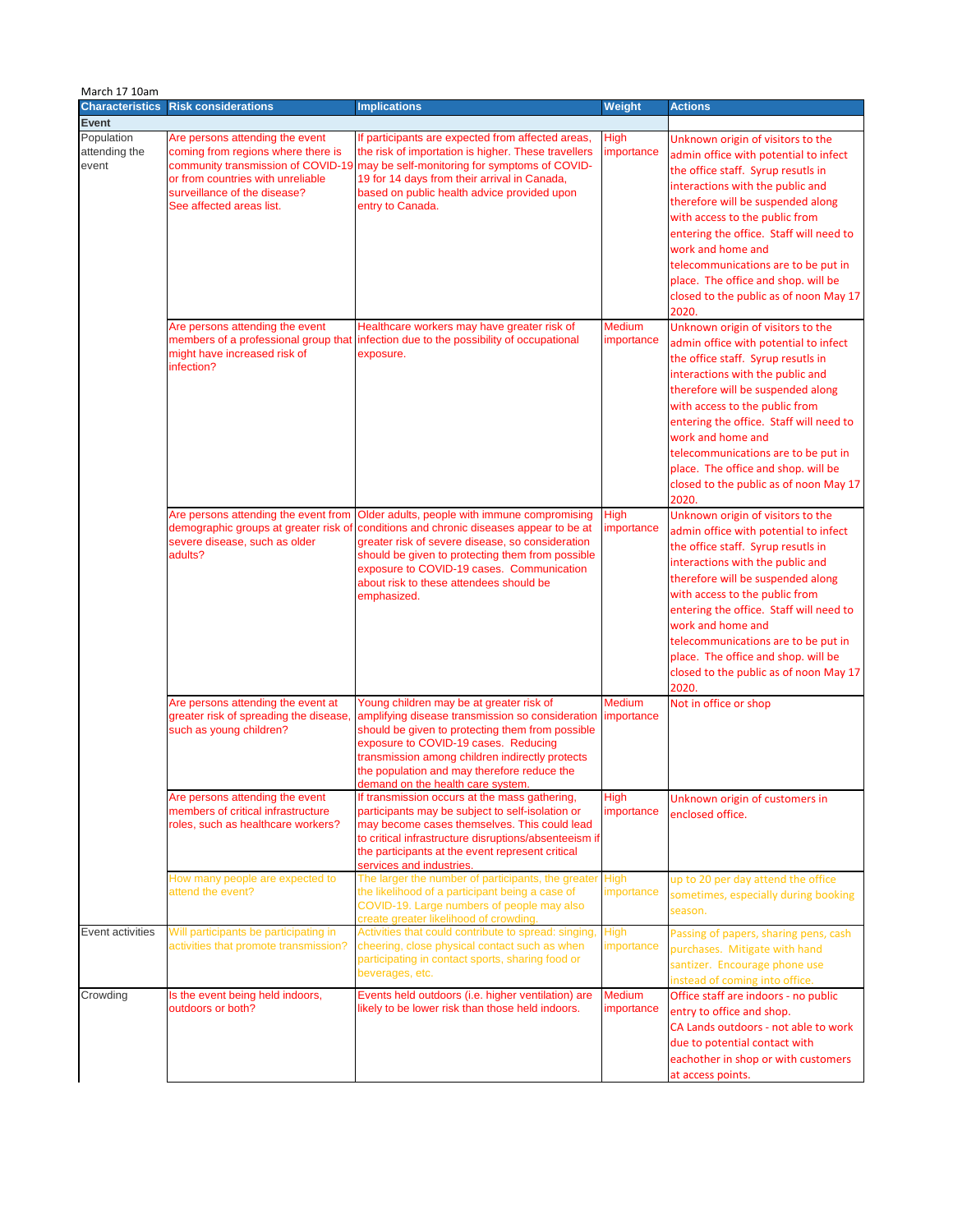|                                              | 2 metres of one another?                                                                                                                          | Will participants be consistently within Respiratory droplets tend to fall within 2 metres of Medium<br>their source, so maintaining a 2 metre distance<br>from others is a precaution to prevent spread.                                                                                                                                     | importance                  | No - As they will be working from<br>home. Only 2 people in office<br>maximum at any one time.<br>Permission from GM must be granted<br>prior to entering office to coordinate<br>staff access. Any staff on quarantine<br>are restricted from using company<br>vehicles or comming into the office. |
|----------------------------------------------|---------------------------------------------------------------------------------------------------------------------------------------------------|-----------------------------------------------------------------------------------------------------------------------------------------------------------------------------------------------------------------------------------------------------------------------------------------------------------------------------------------------|-----------------------------|------------------------------------------------------------------------------------------------------------------------------------------------------------------------------------------------------------------------------------------------------------------------------------------------------|
| Event duration                               | How long will participants be<br>gathered at the event?                                                                                           | Longer events present more opportunities for<br>transmission. Events at which attendees share<br>overnight accommodation could also increase<br>transmission risk.                                                                                                                                                                            | <b>Medium</b><br>importance | 8 hrs a day                                                                                                                                                                                                                                                                                          |
| Event resources                              | Will hand hygiene stations be<br>available throughout the venue?                                                                                  | Hand hygiene will be performed more frequently<br>if alcohol-based hand rub or hand washing sinks<br>with soap and disposable towels are readily<br>available.                                                                                                                                                                                | <b>Medium</b><br>importance | Yes                                                                                                                                                                                                                                                                                                  |
|                                              | Can event venue(s) be configured to<br>maintain a 2 metre distance between<br>participants?                                                       | Respiratory droplets tend to fall within 2 metres of<br>their source, so maintaining a 2 metre distance<br>from others is a precaution to prevent spread.                                                                                                                                                                                     | Medium<br>importance        | Outdoor work configured<br>Indoor work - limit number of people<br>in office ayt any one time. Reception<br>is only one required.                                                                                                                                                                    |
|                                              | Will there be health professionals or<br>first responders at the event to<br>screen and/or attend to someone<br>who may be symptomatic?           | Although attendees with COVID-19 may not<br>necessarily be identified through screening, this<br>measure may identify some people with obvious<br>symptoms which could help prevent spread.<br>Should someone become ill while attending the<br>event, a health care professional should be<br>familiar with appropriate PPE and IPC measures | Low<br>importance           | <b>No</b>                                                                                                                                                                                                                                                                                            |
|                                              | Disease: SARS-CoV-2 / COVID-19 (Refer to Summary of assumptions)                                                                                  |                                                                                                                                                                                                                                                                                                                                               |                             |                                                                                                                                                                                                                                                                                                      |
| Transmissibility                             | How readily does this disease<br>transmit amongst people?                                                                                         | Epidemiologic evidence suggests this virus<br>transmits readily by respiratory droplets and<br>contact. This suggests that attendance at a mass<br>gathering could result in transmission if a case is<br>present.                                                                                                                            | <b>High</b><br>importance   | <b>Not Applicable</b>                                                                                                                                                                                                                                                                                |
|                                              | Can people transmit this disease<br>without symptoms?                                                                                             | It is possible that cases transmit the virus in the<br>early phase of their illness, when their symptoms<br>are non-specific or mild. This suggests that<br>attendance at a mass gathering could result in<br>transmission if a case is present.                                                                                              | <b>High</b><br>importance   | <b>Not Applicable</b>                                                                                                                                                                                                                                                                                |
| <b>Virulence</b>                             | How serious is the disease caused<br>by this virus?                                                                                               | Epidemiologic evidence suggests that COVID-19<br>manifests as a non-severe disease in most cases importance<br>(~80 %), with a smaller proportion of cases<br>developing severe pneumonia, and some dying.                                                                                                                                    | <b>High</b>                 | <b>Not Applicable</b>                                                                                                                                                                                                                                                                                |
| Incubation<br>period                         | How long from the time someone is<br>infected to the time they develop the<br>disease?                                                            | Estimated to be 5-6 days on average, with a<br>maximum incubation period suggested to be 14<br>days. If people are infected at the mass<br>gathering, they may not shown any sign of illness<br>until after returning home, which could result in<br>geographic dissemination of the disease.                                                 | <b>High</b><br>importance   | <b>Not Applicable</b>                                                                                                                                                                                                                                                                                |
| <b>Evironment / Setting</b>                  |                                                                                                                                                   |                                                                                                                                                                                                                                                                                                                                               |                             |                                                                                                                                                                                                                                                                                                      |
| <b>Health system</b><br>capacity             | Does the local health system have<br>the capacity to assess, test and care<br>for persons suspected of COVID-19,<br>potentially in large numbers? | Persons under investigation and cases of COVID-High<br>19 could present a substantial burden to the local importance<br>health system if many require testing and care in<br>a short period of time.                                                                                                                                          |                             | <b>Various</b>                                                                                                                                                                                                                                                                                       |
| Geographic<br>location                       | Is the location of the event<br>geographically remote or in close<br>proximity to a densely populated<br>area?                                    | Geographic remoteness might limit access to<br>tertiary care and may make it more difficult for a<br>case to be repatriated. Proximity to a densely<br>populated area could result in more rapid<br>dissemination of disease.                                                                                                                 | Medium<br>importance        | Not close to a large urban centre,<br>although many people from urban<br>centres are attending the event                                                                                                                                                                                             |
| Local<br>demographics<br>and<br>epidemiology | Is the local population at increased<br>risk of severe disease if COVID-19<br>circulated?                                                         | Some communities may want to reduce their risk<br>of importation of COVID-19 due to characteristics importance<br>of the local community, such as a high number of<br>elderly residents, or higher rates of chronic<br>disease.                                                                                                               | Medium                      | One case in London May 15 am,<br>another case in London May 15 pm.                                                                                                                                                                                                                                   |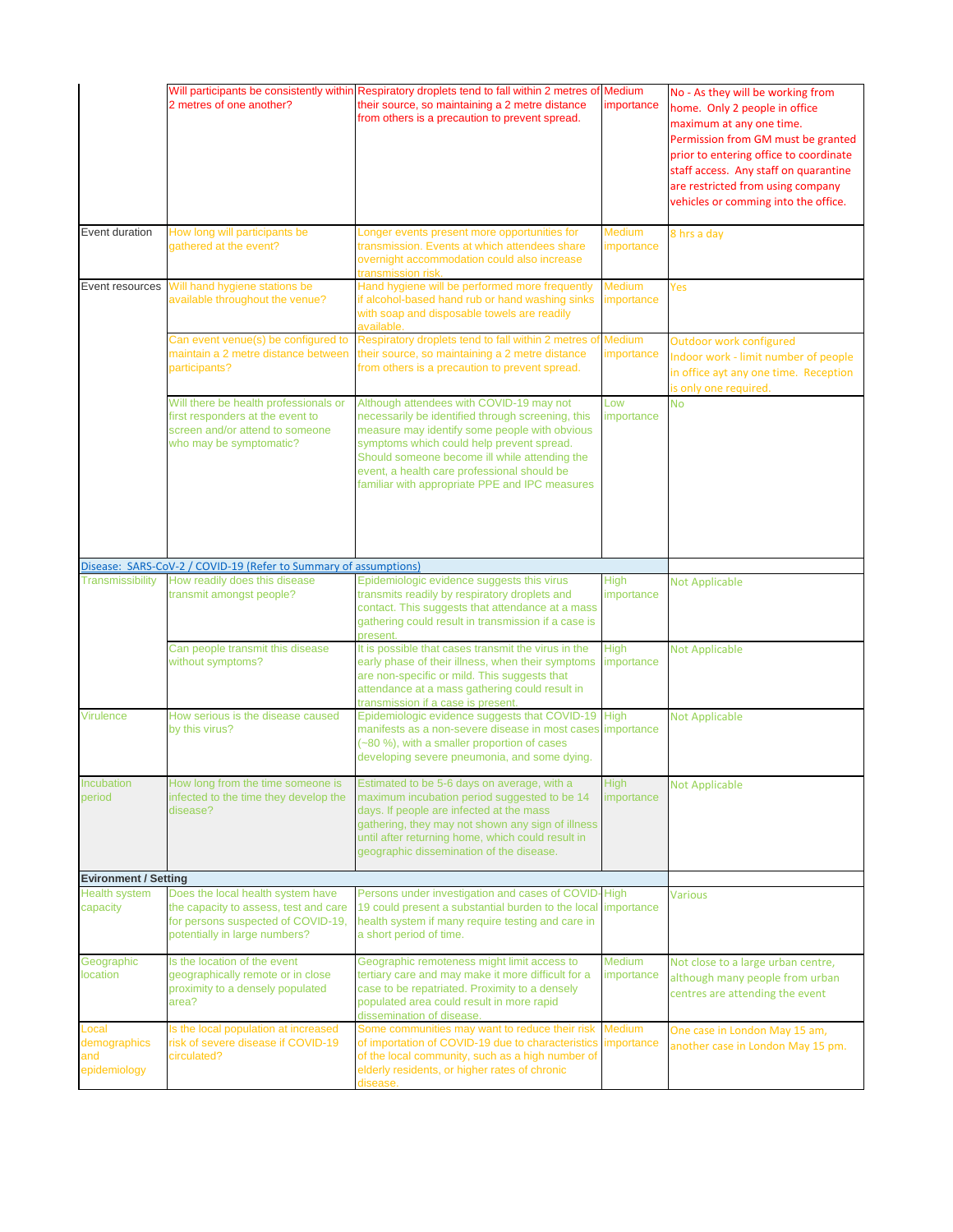**Wednesday March 18 2020 @ 10am By Teleconference <b>Meeting #HS 06/2020** 

#### **PRESENT:**

Dusty Underhill **Employee** Representative Christopher Wilkinson Management Representative Tony Difazio Employee Representative

#### **WELCOME AND CALL TO ORDER:**

The Chairperson of the Conservation Authority Health and Safety Committee welcomed everyone and called the meeting to order at (10:16am.).

#### **ADOPTION OF AGENDA:**

The committee approved the Meeting Agenda as circulated.

### **BUSINESS OUT OF MINUTES**

The committee discussed the previous risk assessment, and determined an update was necessary based on federal, provincial and local announcements made on March 17<sup>th</sup>.

#### **NEW BUSINESS**

The committee updated the Risk Assessment for the CCCA office and park facilities (attached). The committee determined that the measures put in place were effective for ensuring the safety of staff. The committee discussed the safety of park users and recommended the General Manager complete a business continuity plan in consultation with each division head / supervisor.

#### **Recommendations:**

• The general Manager will complete a business continuity plan in consultation with each division head / supervisor.

### **NEXT MEETING**

- Friday March  $20<sup>th</sup> 2020$  @ 10am via teleconference.
- Dial in Number: 855-392-2520, Access Code: 7817846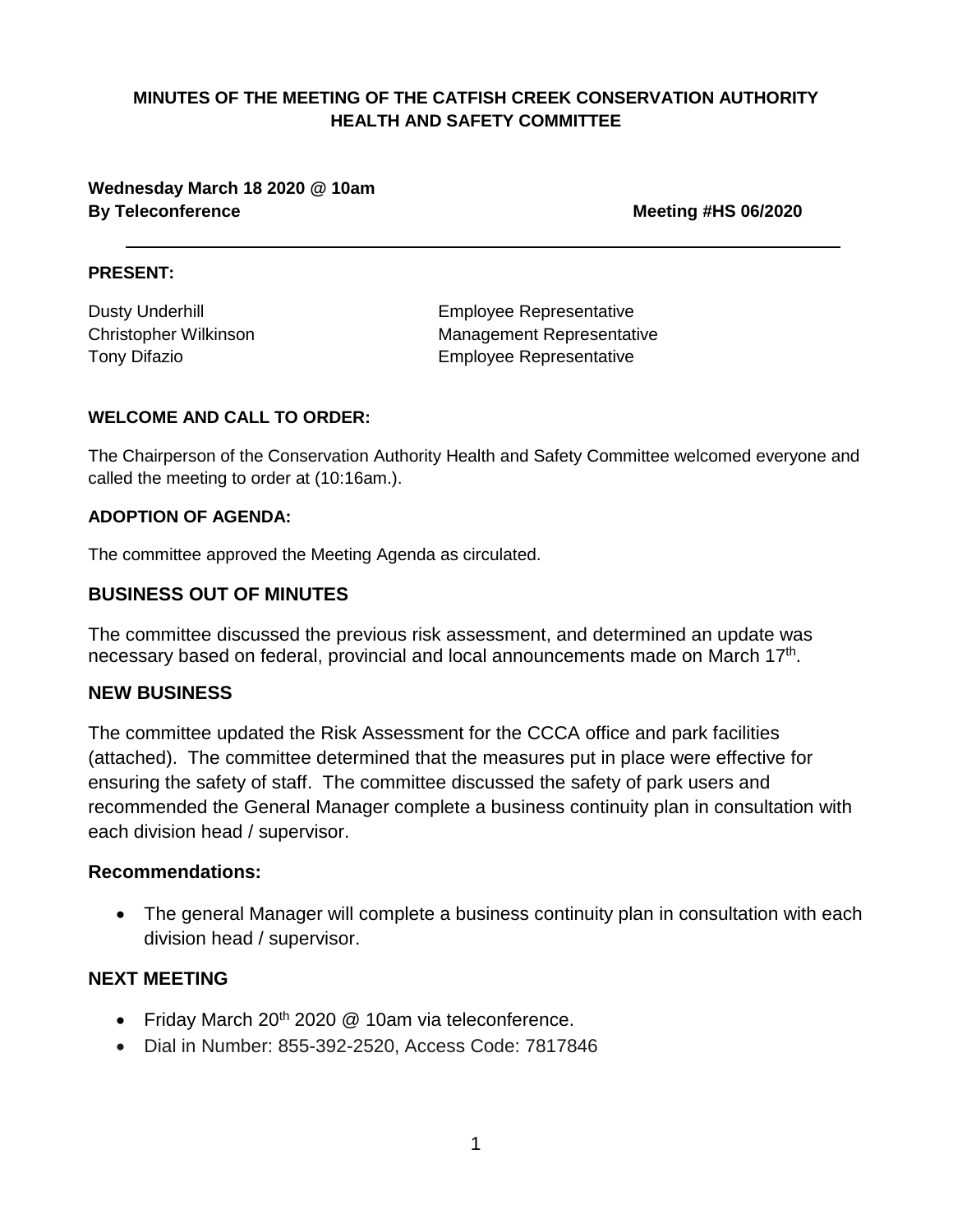## **ADJOURNEMENT**

Christopher Wilkinson, Management Representative

Dusty Underhill, Employee Representative

 $\overline{\phantom{a}}$  , where  $\overline{\phantom{a}}$  , where  $\overline{\phantom{a}}$  , where  $\overline{\phantom{a}}$ 

Tony Difazio, Employee Representative

 $\overline{\phantom{a}}$  , which is a set of the set of the set of the set of the set of the set of the set of the set of the set of the set of the set of the set of the set of the set of the set of the set of the set of the set of th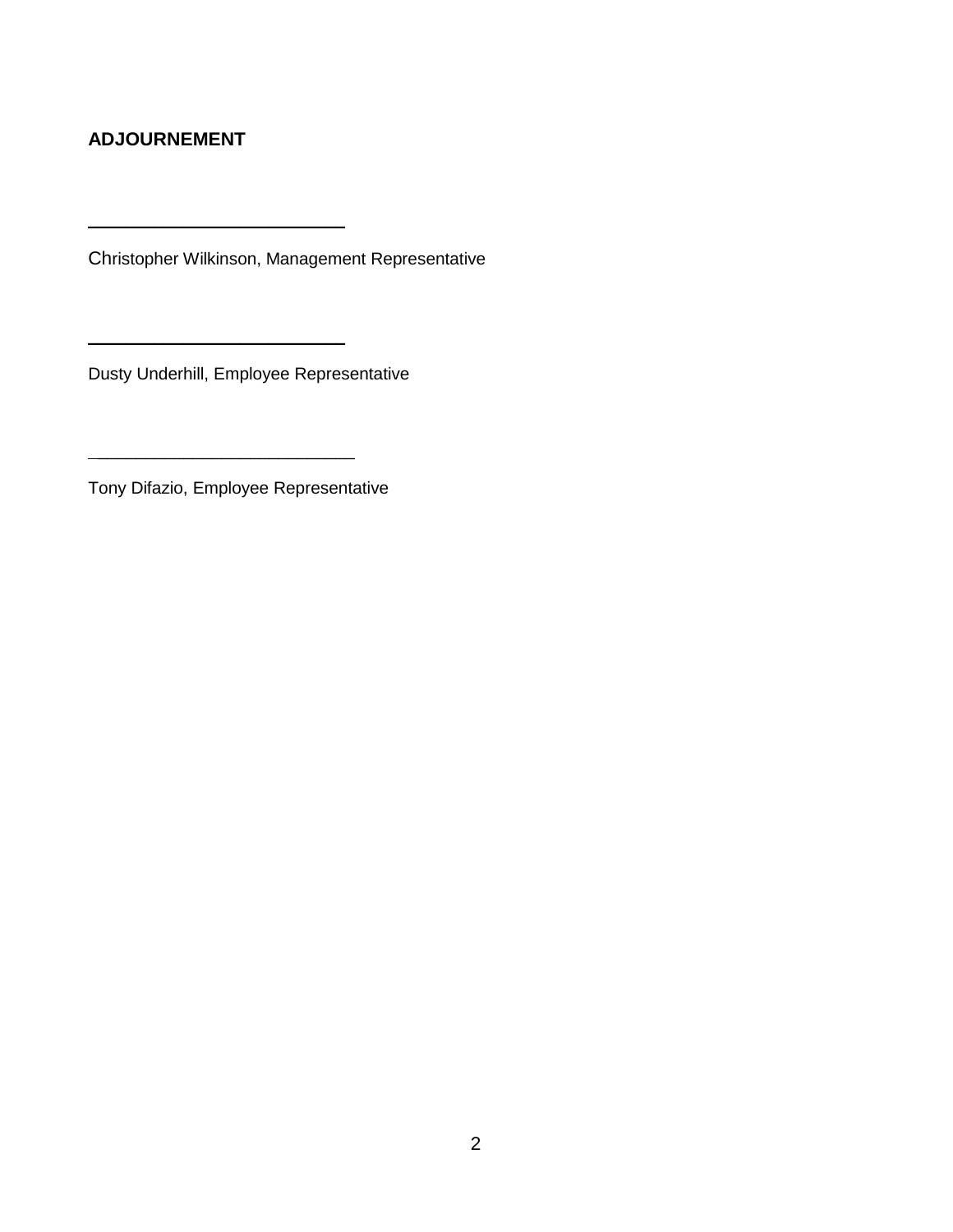| March 18 10am                          |                                                                                                                                                                                                              |                                                                                                                                                                                                                                                                                                                                            |                             |                                                                                                                                                                                                                                                                                                      |
|----------------------------------------|--------------------------------------------------------------------------------------------------------------------------------------------------------------------------------------------------------------|--------------------------------------------------------------------------------------------------------------------------------------------------------------------------------------------------------------------------------------------------------------------------------------------------------------------------------------------|-----------------------------|------------------------------------------------------------------------------------------------------------------------------------------------------------------------------------------------------------------------------------------------------------------------------------------------------|
| <b>Characteristics</b><br><b>Event</b> | <b>Risk considerations</b>                                                                                                                                                                                   | <b>Implications</b>                                                                                                                                                                                                                                                                                                                        | <b>Weight</b>               | <b>Actions</b>                                                                                                                                                                                                                                                                                       |
| Population<br>attending the<br>event   | Are persons attending the event<br>coming from regions where there is<br>community transmission of COVID-19<br>or from countries with unreliable<br>surveillance of the disease?<br>See affected areas list. | If participants are expected from affected areas,<br>the risk of importation is higher. These travellers<br>may be self-monitoring for symptoms of COVID-<br>19 for 14 days from their arrival in Canada,<br>based on public health advice provided upon<br>entry to Canada.                                                               | <b>High</b><br>importance   | No Public Access to office. No<br>interaction of staff with Public In<br>Parks. Limited and coordinated staff<br>access to office                                                                                                                                                                    |
|                                        | Are persons attending the event<br>might have increased risk of<br>infection?                                                                                                                                | Healthcare workers may have greater risk of<br>members of a professional group that infection due to the possibility of occupational<br>exposure.                                                                                                                                                                                          | <b>Medium</b><br>importance | No Public Access to office. No<br>interaction of staff with Public In<br>Parks. Limited and coordinated staff<br>access to office                                                                                                                                                                    |
|                                        | Are persons attending the event from<br>demographic groups at greater risk of<br>severe disease, such as older<br>adults?                                                                                    | Older adults, people with immune compromising<br>conditions and chronic diseases appear to be at<br>greater risk of severe disease, so consideration<br>should be given to protecting them from possible<br>exposure to COVID-19 cases. Communication<br>about risk to these attendees should be<br>emphasized                             | <b>High</b><br>importance   | No Public Access to office. No<br>interaction of staff with Public In<br>Parks. Limited and coordinated staff<br>access to office                                                                                                                                                                    |
|                                        | Are persons attending the event at<br>greater risk of spreading the disease,<br>such as young children?                                                                                                      | Young children may be at greater risk of<br>amplifying disease transmission so consideration importance<br>should be given to protecting them from possible<br>exposure to COVID-19 cases. Reducing<br>transmission among children indirectly protects<br>the population and may therefore reduce the<br>demand on the health care system. | <b>Medium</b>               | No Public Access to office. No<br>interaction of staff with Public In<br>Parks. Limited and coordinated staff<br>access to office                                                                                                                                                                    |
|                                        | Are persons attending the event<br>members of critical infrastructure<br>roles, such as healthcare workers?                                                                                                  | If transmission occurs at the mass gathering,<br>participants may be subject to self-isolation or<br>may become cases themselves. This could lead<br>to critical infrastructure disruptions/absenteeism if<br>the participants at the event represent critical<br>services and industries.                                                 | <b>High</b><br>importance   | No Public Access to office. No<br>interaction of staff with Public In<br>Parks. Limited and coordinated staff<br>access to office                                                                                                                                                                    |
|                                        | How many people are expected to<br>attend the event?                                                                                                                                                         | The larger the number of participants, the greater High<br>the likelihood of a participant being a case of<br>COVID-19. Large numbers of people may also<br>create greater likelihood of crowding.                                                                                                                                         | importance                  | No Public Access to office. No<br>interaction of staff with Public In<br>Parks. Limited and coordinated staff<br>access to office                                                                                                                                                                    |
| <b>Event activities</b>                | Will participants be participating in<br>activities that promote transmission?                                                                                                                               | Activities that could contribute to spread: singing<br>cheering, close physical contact such as when<br>participating in contact sports, sharing food or<br>beverages, etc.                                                                                                                                                                | <b>High</b><br>importance   | No Public Access to office. No<br>interaction of staff with Public In<br>Parks. Limited and coordinated staff<br>access to office                                                                                                                                                                    |
| Crowding                               | Is the event being held indoors,<br>outdoors or both?                                                                                                                                                        | Events held outdoors (i.e. higher ventilation) are<br>likely to be lower risk than those held indoors.                                                                                                                                                                                                                                     | <b>Medium</b><br>importance | Office staff are indoors - no public<br>entry to office and shop.<br>CA Lands outdoors - not able to work<br>due to potential contact with<br>eachother in shop or with customers<br>at access points.                                                                                               |
|                                        | Will participants be consistently within<br>2 metres of one another?                                                                                                                                         | Respiratory droplets tend to fall within 2 metres of Medium<br>their source, so maintaining a 2 metre distance<br>from others is a precaution to prevent spread.                                                                                                                                                                           | importance                  | No - As they will be working from<br>home. Only 2 people in office<br>maximum at any one time.<br>Permission from GM must be granted<br>prior to entering office to coordinate<br>staff access. Any staff on quarantine<br>are restricted from using company<br>vehicles or comming into the office. |
| Event duration                         | How long will participants be<br>gathered at the event?                                                                                                                                                      | Longer events present more opportunities for<br>transmission. Events at which attendees share<br>overnight accommodation could also increase<br>transmission risk.                                                                                                                                                                         | <b>Medium</b><br>importance | 8 hrs a day                                                                                                                                                                                                                                                                                          |
|                                        | Event resources Will hand hygiene stations be<br>available throughout the venue?                                                                                                                             | Hand hygiene will be performed more frequently<br>if alcohol-based hand rub or hand washing sinks<br>with soap and disposable towels are readily<br>available.                                                                                                                                                                             | <b>Medium</b><br>importance | Yes                                                                                                                                                                                                                                                                                                  |
|                                        | Can event venue(s) be configured to<br>maintain a 2 metre distance between<br>participants?                                                                                                                  | Respiratory droplets tend to fall within 2 metres of Medium<br>their source, so maintaining a 2 metre distance<br>from others is a precaution to prevent spread.                                                                                                                                                                           | importance                  | Outdoor work configured<br>Indoor work - limit number of people<br>in office ayt any one time. Reception<br>is only one required.                                                                                                                                                                    |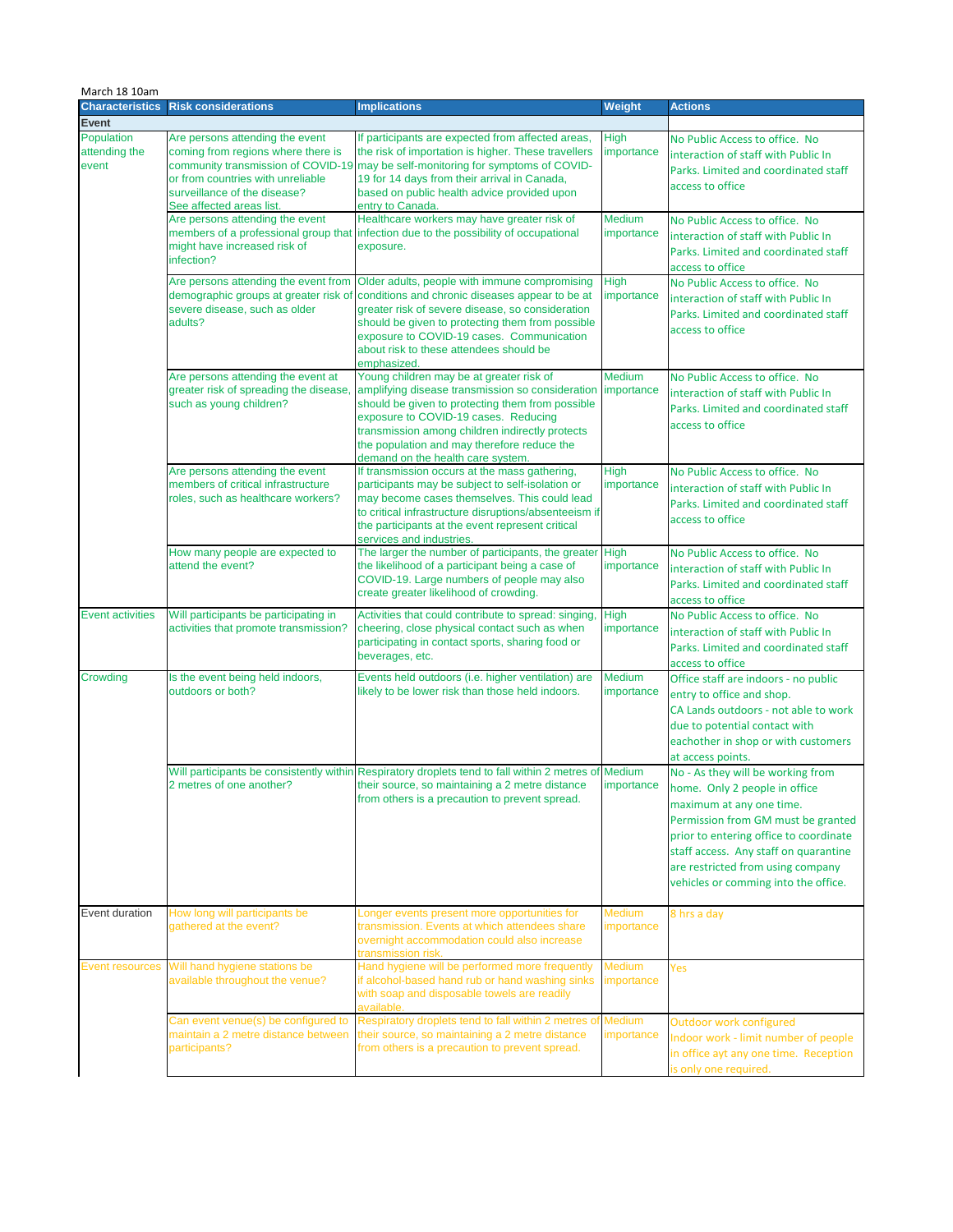|                                              | Will there be health professionals or<br>first responders at the event to<br>screen and/or attend to someone<br>who may be symptomatic?           | Although attendees with COVID-19 may not<br>necessarily be identified through screening, this<br>measure may identify some people with obvious<br>symptoms which could help prevent spread.<br>Should someone become ill while attending the<br>event, a health care professional should be<br>familiar with appropriate PPE and IPC measures | Low<br>importance           | <b>No</b>                                                                                                |
|----------------------------------------------|---------------------------------------------------------------------------------------------------------------------------------------------------|-----------------------------------------------------------------------------------------------------------------------------------------------------------------------------------------------------------------------------------------------------------------------------------------------------------------------------------------------|-----------------------------|----------------------------------------------------------------------------------------------------------|
|                                              | Disease: SARS-CoV-2 / COVID-19 (Refer to Summary of assumptions)                                                                                  |                                                                                                                                                                                                                                                                                                                                               |                             |                                                                                                          |
| <b>Transmissibility</b>                      | How readily does this disease<br>transmit amongst people?                                                                                         | Epidemiologic evidence suggests this virus<br>transmits readily by respiratory droplets and<br>contact. This suggests that attendance at a mass<br>gathering could result in transmission if a case is<br>present.                                                                                                                            | <b>High</b><br>importance   | <b>Not Applicable</b>                                                                                    |
|                                              | Can people transmit this disease<br>without symptoms?                                                                                             | It is possible that cases transmit the virus in the<br>early phase of their illness, when their symptoms<br>are non-specific or mild. This suggests that<br>attendance at a mass gathering could result in<br>transmission if a case is present.                                                                                              | <b>High</b><br>importance   | <b>Not Applicable</b>                                                                                    |
| <b>Virulence</b>                             | How serious is the disease caused<br>by this virus?                                                                                               | Epidemiologic evidence suggests that COVID-19 High<br>manifests as a non-severe disease in most cases importance<br>~80 %), with a smaller proportion of cases<br>developing severe pneumonia, and some dying.                                                                                                                                |                             | <b>Not Applicable</b>                                                                                    |
| Incubation<br>period                         | How long from the time someone is<br>infected to the time they develop the<br>disease?                                                            | Estimated to be 5-6 days on average, with a<br>maximum incubation period suggested to be 14<br>days. If people are infected at the mass<br>gathering, they may not shown any sign of illness<br>until after returning home, which could result in<br>geographic dissemination of the disease.                                                 | <b>High</b><br>importance   | <b>Not Applicable</b>                                                                                    |
| <b>Evironment / Setting</b>                  |                                                                                                                                                   |                                                                                                                                                                                                                                                                                                                                               |                             |                                                                                                          |
| <b>Health system</b><br>capacity             | Does the local health system have<br>the capacity to assess, test and care<br>for persons suspected of COVID-19,<br>potentially in large numbers? | Persons under investigation and cases of COVID-High<br>19 could present a substantial burden to the local importance<br>health system if many require testing and care in<br>a short period of time.                                                                                                                                          |                             | <b>Various</b>                                                                                           |
| Geographic<br><b>location</b>                | Is the location of the event<br>geographically remote or in close<br>proximity to a densely populated<br>area?                                    | Geographic remoteness might limit access to<br>tertiary care and may make it more difficult for a<br>case to be repatriated. Proximity to a densely<br>populated area could result in more rapid<br>dissemination of disease.                                                                                                                 | <b>Medium</b><br>importance | Not close to a large urban centre,<br>although many people from urban<br>centres are attending the event |
| Local<br>demographics<br>and<br>epidemiology | Is the local population at increased<br>risk of severe disease if COVID-19<br>circulated?                                                         | Some communities may want to reduce their risk<br>of importation of COVID-19 due to characteristics<br>of the local community, such as a high number of<br>elderly residents, or higher rates of chronic<br>disease.                                                                                                                          | <b>Medium</b><br>importance | One case in London May 15 am,<br>another case in London May 15 pm.                                       |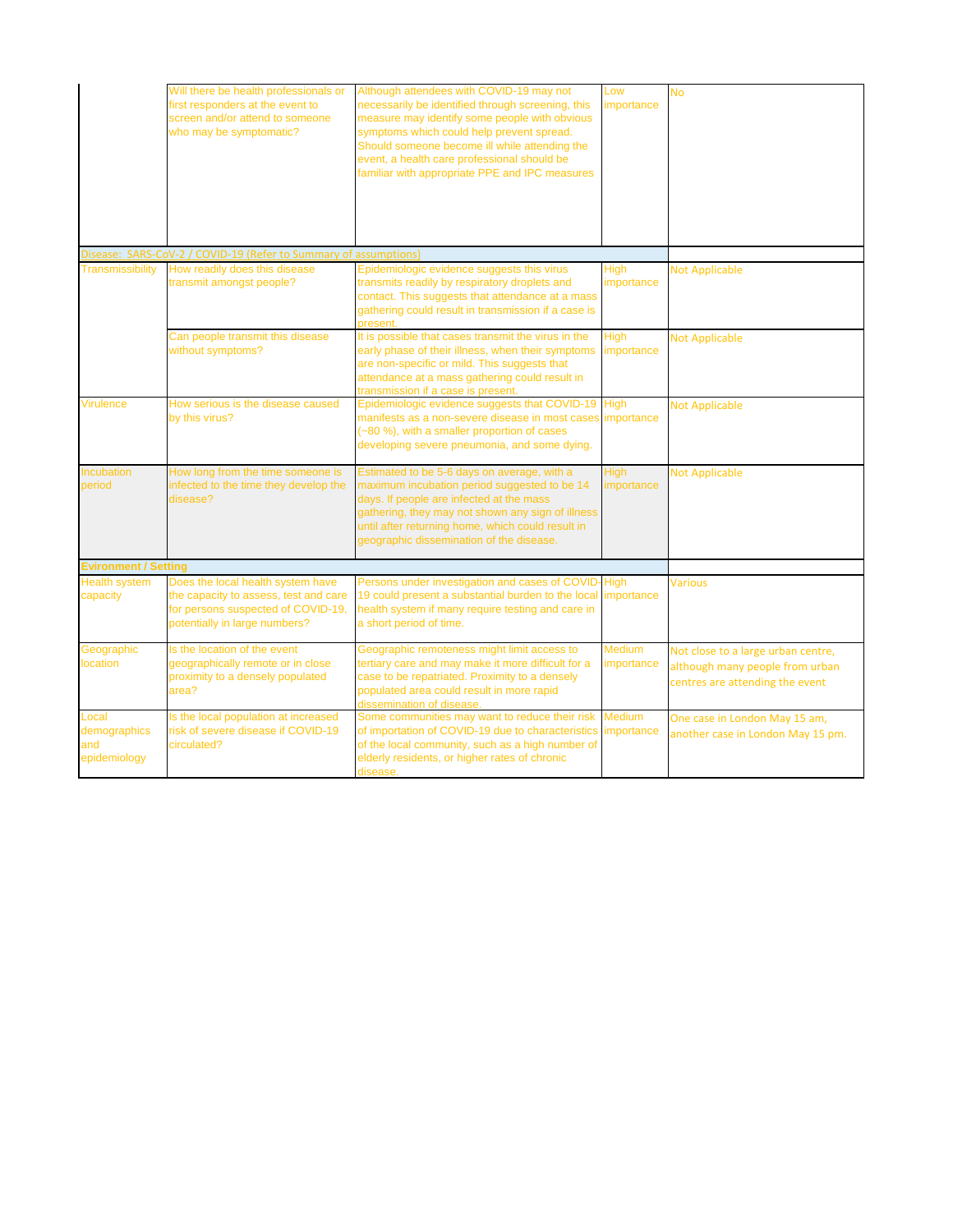#### **Friday March 20, 2020 - 10:30 a.m**

**By Teleconference Meeting #HS 07/2020**

#### **PRESENT:**

| <b>Dusty Underhill</b>       |
|------------------------------|
| <b>Christopher Wilkinson</b> |
| <b>Tony Difazio</b>          |

**Employee Representative** Management Representative Employee Representative (Chairperson)

#### **WELCOME AND CALL TO ORDER:**

The Chairperson of the Conservation Authority Health and Safety Committee welcomed everyone and called the meeting to order at (10:30am.).

#### **ADOPTION OF AGENDA:**

The committee approved the Meeting Agenda as circulated.

#### **BUSINESS OUT OF MINUTES**

The committee discussed the previous risk assessment, and determined it was sufficient.

#### **NEW BUSINESS**

The committee discussed the recent measures put in place and recommended by both Provincial and Federal Governments. Province of Ontario has put in place a State of Emergency with groups continued to be limited to 50 people or more.

#### **Recommendations:**

- All recommendations previously put in place are working well and will remain in place
- Maximum of 2 staff in the office any one time, for as minimal time as possible, with access coordinated through the general manager.
- Staff are to continue to work from home where possible.
- Continued use by the public of Conservation Areas is allowed and is consistent with Federal direction and other Conservation Authorities.

#### **NEXT MEETING**

- Monday March 23<sup>rd</sup> 2020 @ 10:30am via teleconference.
- Dial in Number: 855-392-2520, Access Code: 7817846

### **ADJOURNEMENT**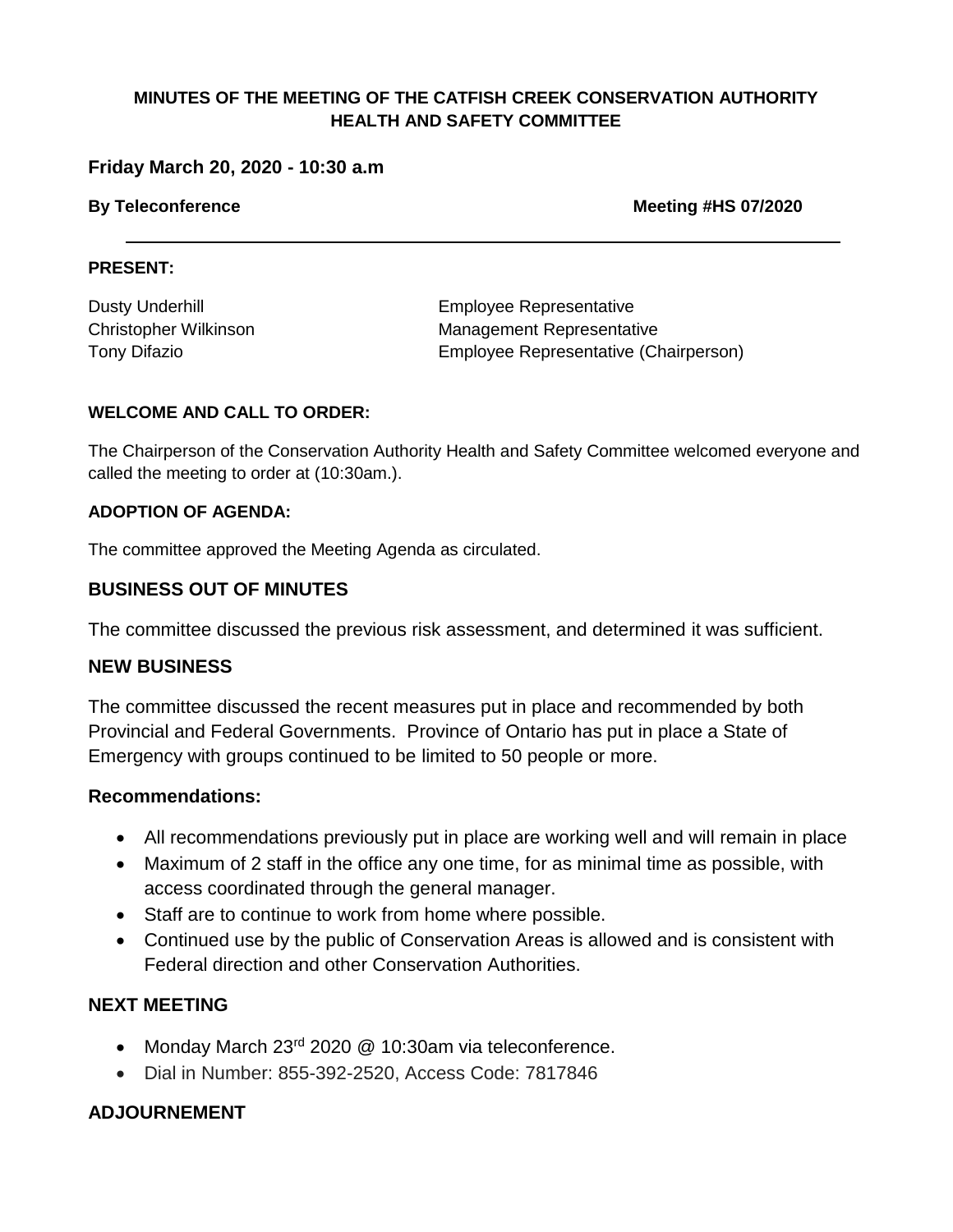Christopher Wilkinson, Management Representative

Dusty Underhill, Employee Representative

 $\overline{\phantom{a}}$  , which is a set of the set of the set of the set of the set of the set of the set of the set of the set of the set of the set of the set of the set of the set of the set of the set of the set of the set of th

 $\overline{\phantom{a}}$  , which is a set of the set of the set of the set of the set of the set of the set of the set of the set of the set of the set of the set of the set of the set of the set of the set of the set of the set of th

Tony Difazio, Employee Representative

 $\overline{\phantom{a}}$  , and the set of the set of the set of the set of the set of the set of the set of the set of the set of the set of the set of the set of the set of the set of the set of the set of the set of the set of the s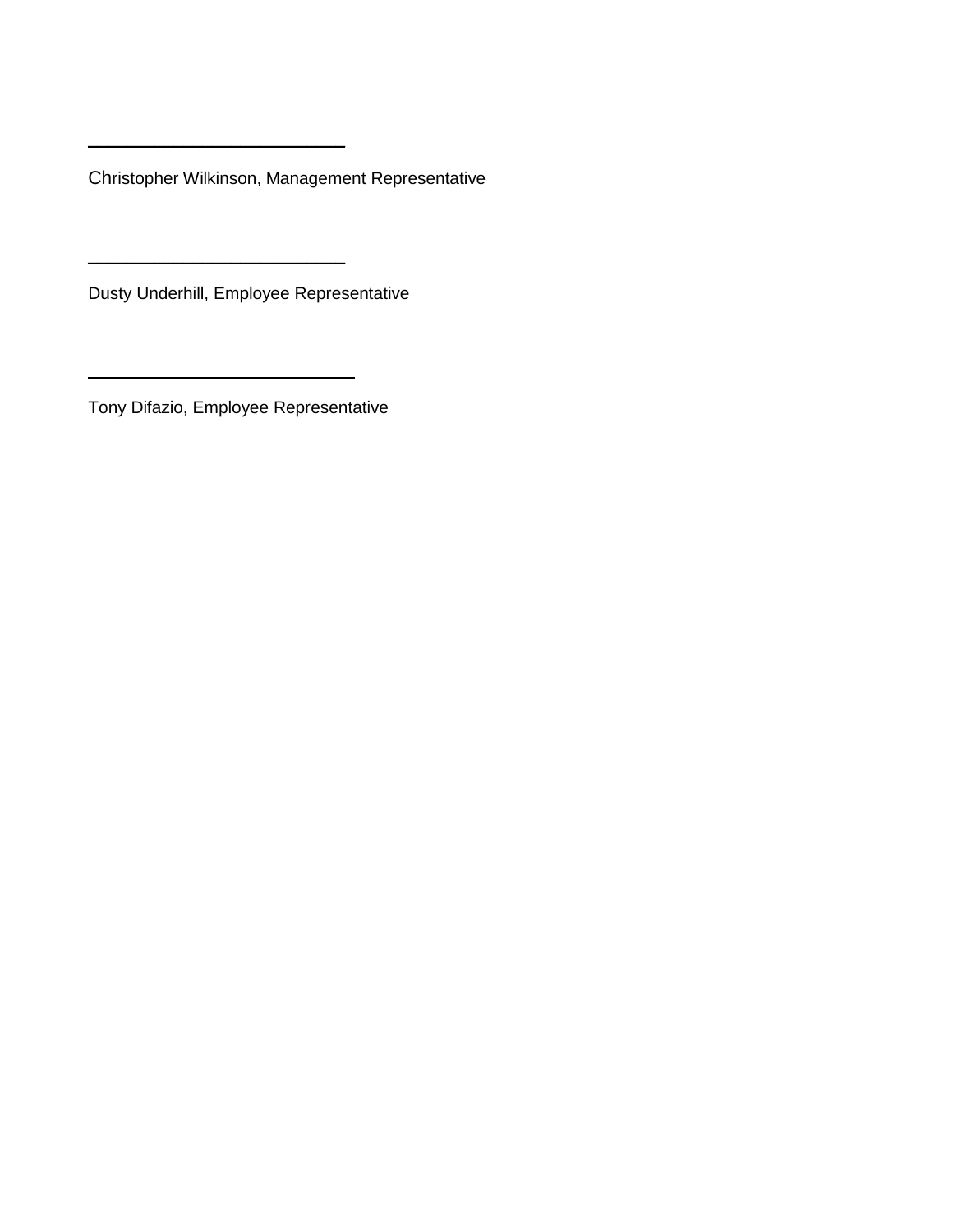#### **Monday, March 23 2020 Meeting #HS 08 /2020**

#### **PRESENT:**

Tony Difazio Employee Representative (Chairperson) Dusty Underhill **Employee Representative** Christopher Wilkinson Management Representative

#### **WELCOME AND CALL TO ORDER:**

The Chairperson of the Conservation Authority Health and Safety Committee welcomed everyone and called the meeting to order at (10:30 a.m.).

#### **ADOPTION OF AGENDA:**

The Committee reviewed the Board approved Minutes from the March 20, 2020 Health and Safety Committee meeting as circulated, and approved the Meeting Agenda as circulated.

#### **BUSINESS OUT OF MINUTES:**

The following item was noted as outstanding business from the previous meeting:

1) Office Risk Assessment Document:

The Management Representative advised the Committee that he has completed a final draft of the CCCA Risk Assessment for the current Coronavirus (COVID-19) event. The document was reviewed, discussed and adopted as being appropriate at this time.

#### **NEW BUSINESS:**

#### a) Working From Home Policy:

The Health and Safety Committee discussed the Board approved 'Working From Home Policy' and deemed it to be appropriate at this time/stage of the COVID-19 event. No new concerns have been brought forward to the Committee from the employees. The document will be reviewed and discussed by all staff at the next staff meeting, scheduled for Tuesday, March 24, 2020.

#### b) Update on Workplace Conditions:

The Health and Safety Committee discussed the current operational situation at the office and the use of CCCA properties by the general public. The committee resolved that the current outside contractor for office cleaning will be notified that services will not be required for the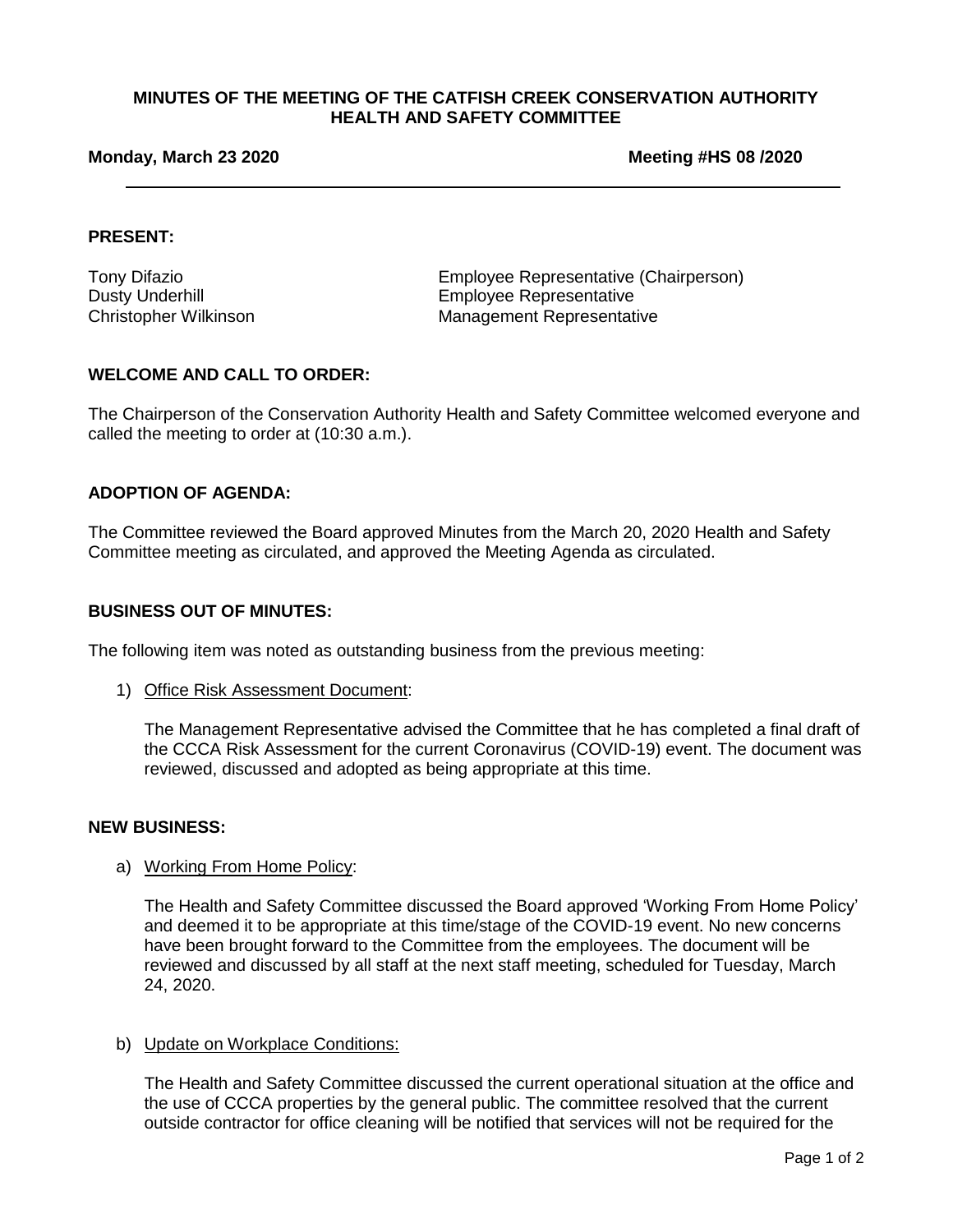near future. Furthermore, in the interim office CA staff will clean facilities weekly. The Committee also recommended that the public be banned from accessing/using all playground equipment located on CA properties. Furthermore, the equipment will be demarcated with Caution Tape immediately. If warranted, in the future, the equipment will fenced and posted as closed.

c) Government and CCCA Updates of Situation (COVID-19):

The Committee discussed the recent Federal and Provincial announcements and recommendations with respect to workplace and personal safety precautions. The Committee also discussed the first draft (March 22, 2020) of the 'Business Continuity Plan' currently being prepared by the Management Representative. The second/full draft will be presented and discussed at the next staff meeting.

#### **ADJOURNMENT:**

There being no further business to be discussed, the meeting was adjourned at (10:45 a.m.).

#### **NEXT MEETING:**

 $\overline{a}$ 

Wednesday, March 25, 2020 (by teleconference)

Christopher Wilkinson, Management Representative

 $\overline{a}$ 

Tony Difazio, Employee Representative Dusty Underhill, Employee Representative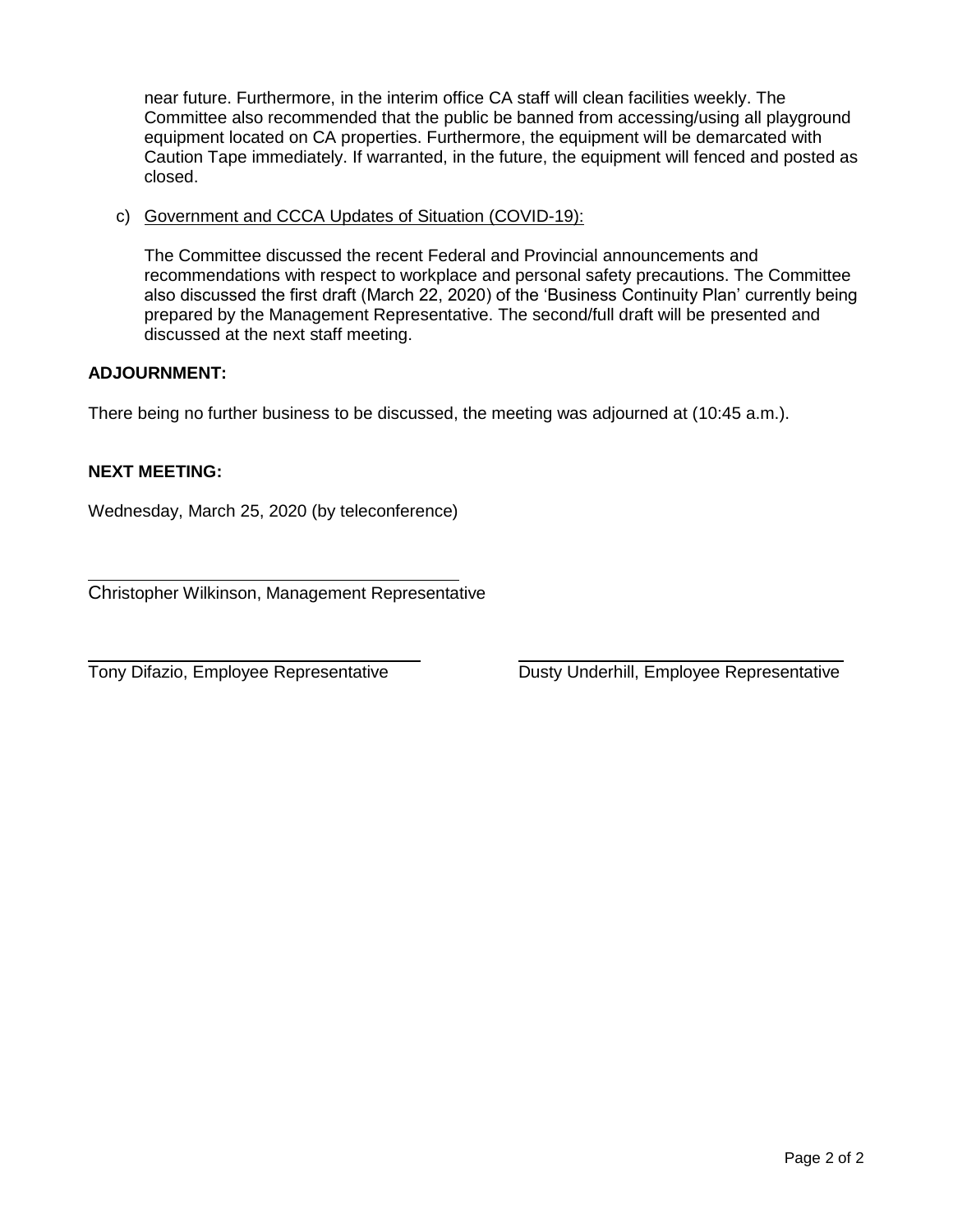#### **Wednesday, March 25 2020 Meeting #HS 09 /2020**

#### **PRESENT:**

Tony Difazio Employee Representative (Chairperson) Dusty Underhill **Employee Representative** Christopher Wilkinson Management Representative

#### **WELCOME AND CALL TO ORDER: (via conference call)**

The Chairperson of the Conservation Authority Health and Safety Committee welcomed everyone and called the meeting to order at (10:40 a.m.).

#### **ADOPTION OF AGENDA:**

The Committee reviewed the Minutes from the March 23, 2020 Health and Safety Committee meeting as circulated, and approved the Meeting Agenda as circulated.

#### **BUSINESS OUT OF MINUTES:**

None

#### **NEW BUSINESS:**

a) Provincial Updates and List of Essential Workplaces:

The Health and Safety Committee reviewed recent Provincial updates on COVID 19 with a focus and discussion on the 'List of Essential Workplaces'. The Management Representative proposed that the CCCA conforms to several categories or businesses, which are encouraged to remain open by the Province. The Committee acknowledged/reviewed the following list that is currently applicable to the CCCA: Item 34-Financial Activities, which includes office payroll (Susan); Item 38-Resources, which involves administration of applicable regulations pursuant to the *Conservation Authorities Act* (Tony & Dusty); Item 40-Environmental Services, which includes herbicide and pesticide application, with a focus on CA owned properties (Dusty); Item 41.b)- Utilities and Community Services, which includes operation, inspection and sampling of potable drinking water in CA owned facilities/offices (Dusty); and, Item 42 Dam Operations (Dusty & Tony).

#### b) Update on Workplace Conditions:

The Health and Safety Committee discussed the current operational situation at the office and the use of CCCA properties by the general public. The committee resolved the following: 1. Prior to the end of the week, Dusty will oversee the cleaning of the Administration Office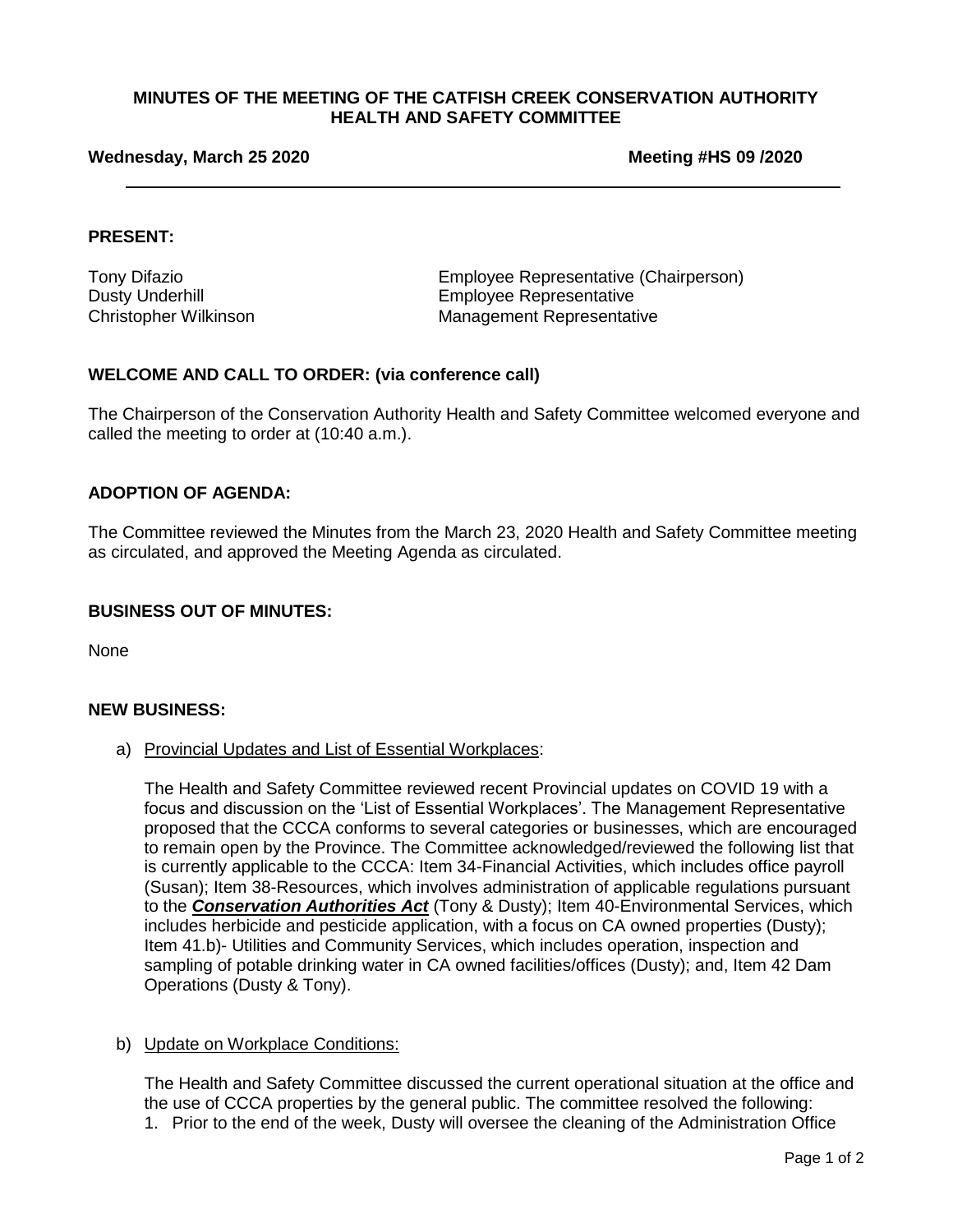and all CA owned vehicles, including stocking vehicles with disinfectant and equipment so staff can clean trucks after each use;

- 2. Staff entering the Administration building will clean all surfaces that they come in contact with. Chris will post a sheet on the kitchen table which all staff should initial with the time they entered and vacated the building;
- 3. Chris will review the current practice with respect to the collection of monies (including trail fees), storage and counting with applicable staff;
- 4. Park will continue to be monitored; including placement of applicable signage on all CA owned properties. Washrooms will be closed to the public and staff until further notice.
- c) Staff Notifications and Input:

The Management Representative will email the final Health & Safety Committee minutes to each staff member during this event/Pandemic. It will be difficult to circulate agendas to staff prior to all upcoming Health & Safety Meetings; however, staff input is important and can be provided for a subsequent meeting or discussed at weekly staff meetings.

#### **ADJOURNMENT:**

There being no further business to be discussed, the meeting was adjourned at (11:15 a.m.).

#### **NEXT MEETING:**

l

 $\overline{a}$ 

Monday, March 30, 2020 (by teleconference)

Christopher Wilkinson, Management Representative

Tony Difazio, Employee Representative **Dusty Underhill, Employee Representative**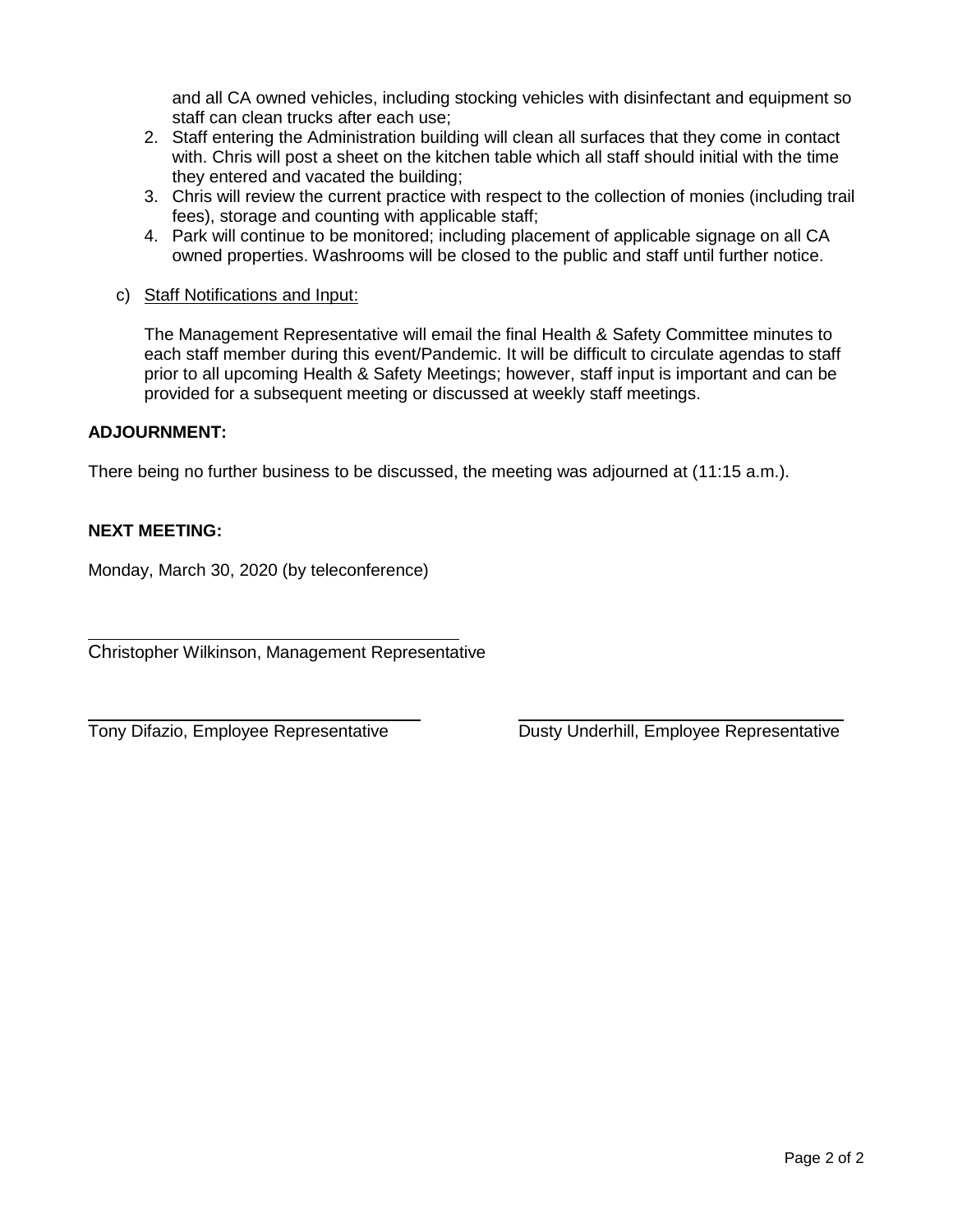#### **Monday, March 30 2020 Meeting #HS 10 /2020**

#### **PRESENT:**

Tony Difazio Employee Representative (Chairperson) Dusty Underhill Employee Representative Christopher Wilkinson Management Representative

#### **WELCOME AND CALL TO ORDER: (via conference call)**

The Chairperson of the Conservation Authority Health and Safety Committee welcomed everyone and called the meeting to order at (10:40 a.m.).

#### **ADOPTION OF AGENDA:**

The Committee reviewed the Minutes from the March 25, 2020 Health and Safety Committee meeting as circulated, and approved the Meeting Agenda as circulated.

#### **BUSINESS OUT OF MINUTES:**

None

#### **NEW BUSINESS:**

a) Government Updates:

The Province has recommended that groups or public gatherings be limited to a maximum of five. All other/current Federal and Provincial orders and guidelines remain in place.

#### b) Update on CCCA Workplace Conditions:

The Health and Safety Committee discussed the current operational situation at the office and the use of CCCA properties by the general public. The four items from the previous meeting have been implemented by applicable staff. The committee resolved the following:

- 1. Dusty will coordinate formal/thorough office cleaning each Friday;
- 2. The pavilions will be closed to public use and will be posted and demarcated immediately to ensure staff are not in contact with groups larger than 5 people.
- 3. Staff noted potential hazard tree issues at Archie Coulter which will be assessed further and corrected by staff as soon as practical. Should staff need to remove the hazard trees, the following practices will be observed by staff in the field:
	- a. Using separate vehicles to get to the site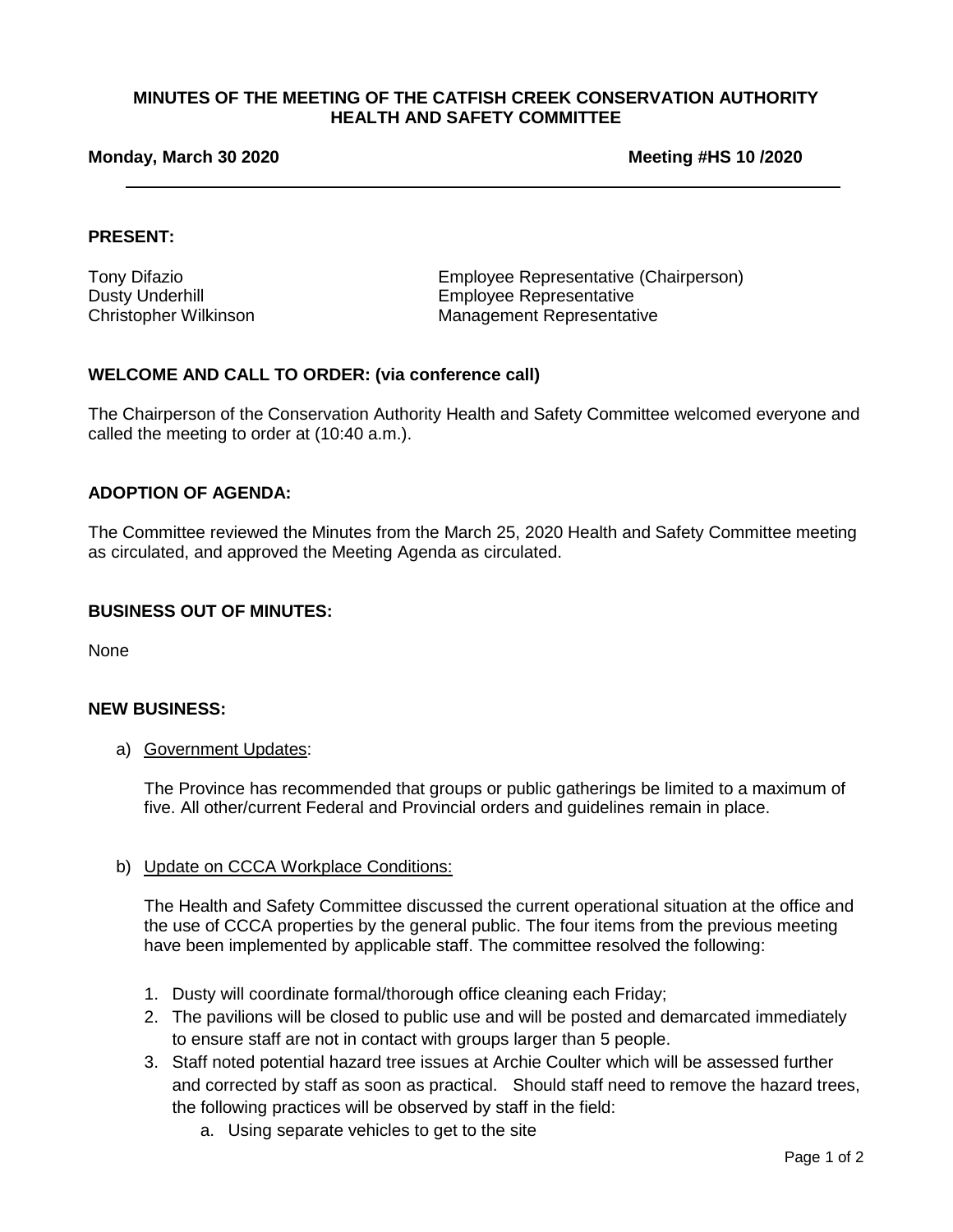b. Keep 2m apart while performing all work

#### **ADJOURNMENT:**

There being no further business to be discussed, the meeting was adjourned at (11:00 a.m.).

#### **NEXT MEETING:**

 $\overline{a}$ 

Thursday, April 2, 2020 @ 10:30am (by teleconference)

Christopher Wilkinson, Management Representative

Tony Difazio, Employee Representative

Dusty Underhill, Employee Representative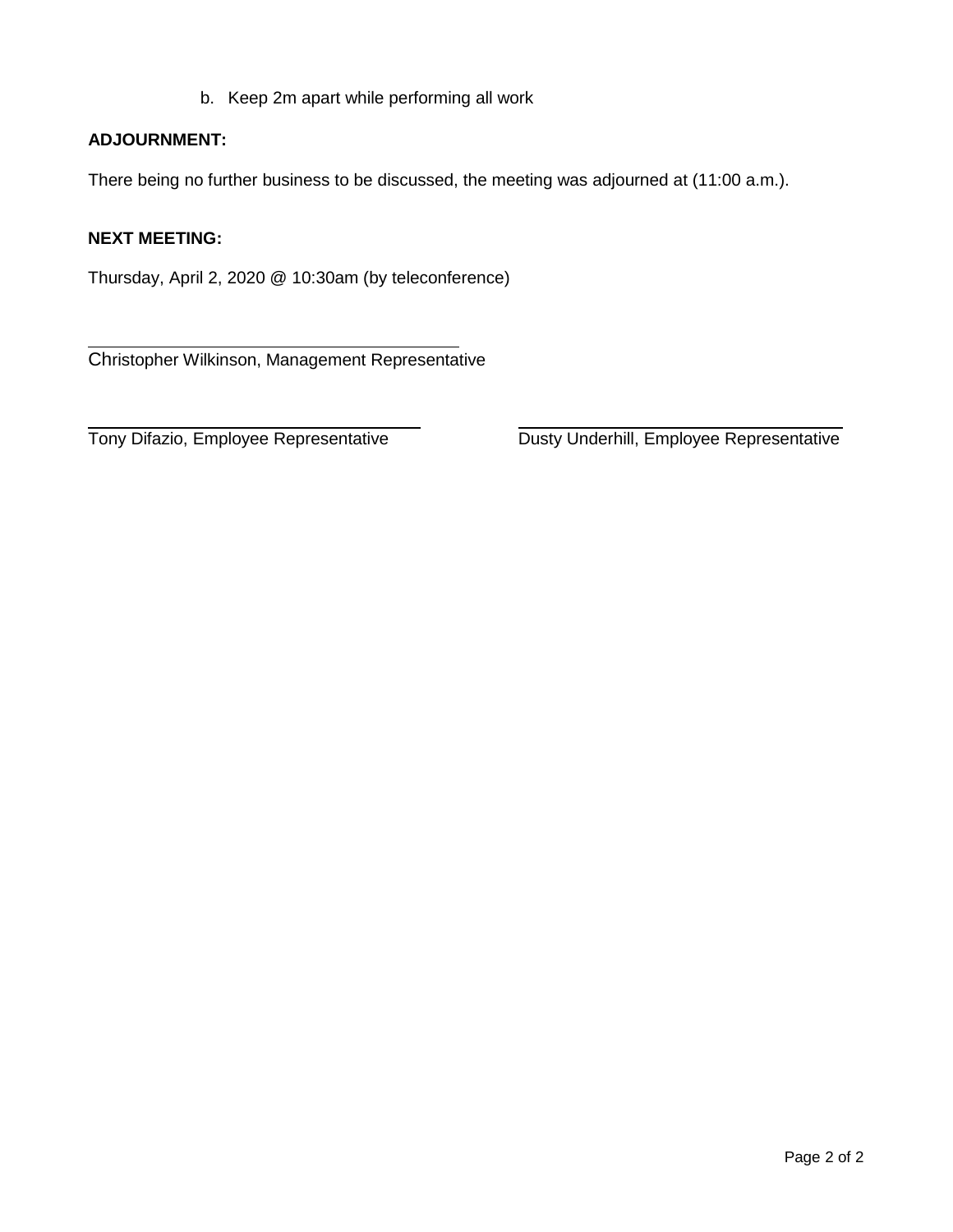# **REPORT FA 17 / 2020 : To The Full Authority**

**Susan Simmons, Financial Services Coordinator** 

**SUBJECT: March Summary of Revenue & Expenditures**

**DATE: March 31, 2020**

#### **SUMMARY OF REVENUE**

**for the period ending March 31, 2020**

|                                            | 2020 |               |    | 2020           |    |                   |      | 2019           |
|--------------------------------------------|------|---------------|----|----------------|----|-------------------|------|----------------|
|                                            |      | <b>Budget</b> |    | <b>To Date</b> |    | <b>Difference</b> |      | <b>To Date</b> |
| <b>MNRF Provincial Grants</b>              | \$   | 41,214.50     | S  |                | \$ | $(41, 214.50)$ \$ |      |                |
| <b>Other Provincial Grants</b>             | \$   | 16,078.05     | S  | 224.56         | \$ | $(15,853.49)$ \$  |      | 28,543.16      |
| <b>Federal Grants</b>                      | \$   | 13,420.23     | S  | 6,860.23       | \$ | $(6,560.00)$ \$   |      | 3,840.00       |
| General Levy                               | \$   | 344,356.40    | \$ | 95,381.82      | \$ | (248, 974.58)     | - \$ |                |
| <b>Special Benefiting Levy</b>             | \$   | 38,713.97     | \$ |                | \$ | $(38, 713.97)$ \$ |      |                |
| <b>Employment Program Grants</b>           | \$   | 32,974.00     | \$ | 1,276.92       | \$ | $(31,697.08)$ \$  |      |                |
| Donations/Sponsorships                     | \$   | 37,540.00     | S  | 29,081.26      |    | $(8,458.74)$ \$   |      | 22,370.80      |
| <b>Conservation Areas Revenue</b>          | \$   | 567,491.09    | \$ | 108,526.92     | \$ | (458, 964.17)     | -S   | 78,086.18      |
| Maple Syrup Revenue                        | \$   | 41,776.53     | \$ | 16,368.46      | \$ | (25, 408.07)      | - \$ | 55,024.96      |
| <b>Bank Interest Earned</b>                | \$   | 8,000.00      |    | 755.85         | \$ | $(7,244.15)$ \$   |      | 731.75         |
| Information & Education                    | \$   | 9,580.00      |    | 846.00         | \$ | $(8,734.00)$ \$   |      | 10.62          |
| Legal Inquiries/Permit Applications        | \$   | 4,000.00      | S  | 292.05         | S  | $(3,707.95)$ \$   |      | 951.34         |
| Trees/Planting/Spraying                    | \$   | 5,750.00      | \$ | 1,421.00       | \$ | (4,329.00)        | - \$ |                |
| <b>Woodlot Management</b>                  | \$   | 1,000.00      | \$ |                |    | $(1,000.00)$ \$   |      | 486.73         |
| Revenue from Other C.A. Lands              | \$   | 12,220.00     | \$ | 16,803.19      |    | 4,583.19          | S    | 11,953.18      |
| <b>Other Revenue</b>                       |      | 500.00        | \$ |                |    | $(500.00)$ \$     |      | 0.06           |
| Vehicle & Equipment Rental Recoveries      |      | 38,705.00     | \$ | 4,382.85       | \$ | (34, 322.15)      | \$   | 8,252.44       |
| Previous Year Surplus (Deficit)            | \$   | 1,028.80      | \$ | 1,028.80       | \$ |                   |      | 1,387.50       |
| Income Appropriation from Special Reserves | \$   | 47,092.80     | \$ |                |    | (47,092.80)       |      |                |
| Income Appropriation from General Reserves | \$   | 68,634.73     | \$ |                |    | (68, 634.73)      | S    |                |
|                                            | \$   | ,330,076.10   | \$ | 283,249.91     | \$ | (1,046,826.19)    | \$   | 211,638.72     |

|                                       |   | 2020          |     | <b>Received</b> |     |                   |
|---------------------------------------|---|---------------|-----|-----------------|-----|-------------------|
| DONATIONS/SPONSORSHIPS                |   | <b>Budget</b> |     | <b>To Date</b>  |     | <b>Difference</b> |
| <b>Fish Stocking</b>                  |   | 1.000.00      | \$. | 1,000.00        | S   |                   |
| Springwater Event Sponsorships        |   | 250.00        | \$. |                 |     | (250.00)          |
| <b>Annual Report</b>                  | S | 1.250.00      | \$. | 875.00          | S   | (375.00)          |
| <b>Environmental Education</b>        | S | 2,490.00      | \$. | 1,000.00        | S   | (1,490.00)        |
| <b>EESS ELP Sponsorships</b>          |   | 7.500.00      | \$. | 6,659.15        | S   | (840.85)          |
| Community Forest                      | S | 250.00        | \$. |                 | S.  | (250.00)          |
| Maple Syrup Program                   |   | 10,700.00     | \$  | 11,650.00       | \$  | 950.00            |
| <b>Springwater Forest Trails</b>      |   | 10,400.00     | \$  | 5,125.62        | \$  | (5,274.38)        |
| Archie Coulter C.A. Trails            |   | 700.00        | \$. | 231.49          | \$. | (468.51)          |
| <b>YNHA</b>                           |   |               |     | 40.00           | S   | 40.00             |
| Springwater C.A. Development          |   | 1,500.00      | \$. |                 |     | (1,500.00)        |
| Ontario Police College Path of Honour |   | 1,500.00      | S   | 2,500.00        | \$  | 1,000.00          |
| <b>TOTAL Donations/Sponsorships</b>   |   | 37,540.00     |     | 29,081.26       | \$  | (8, 458.74)       |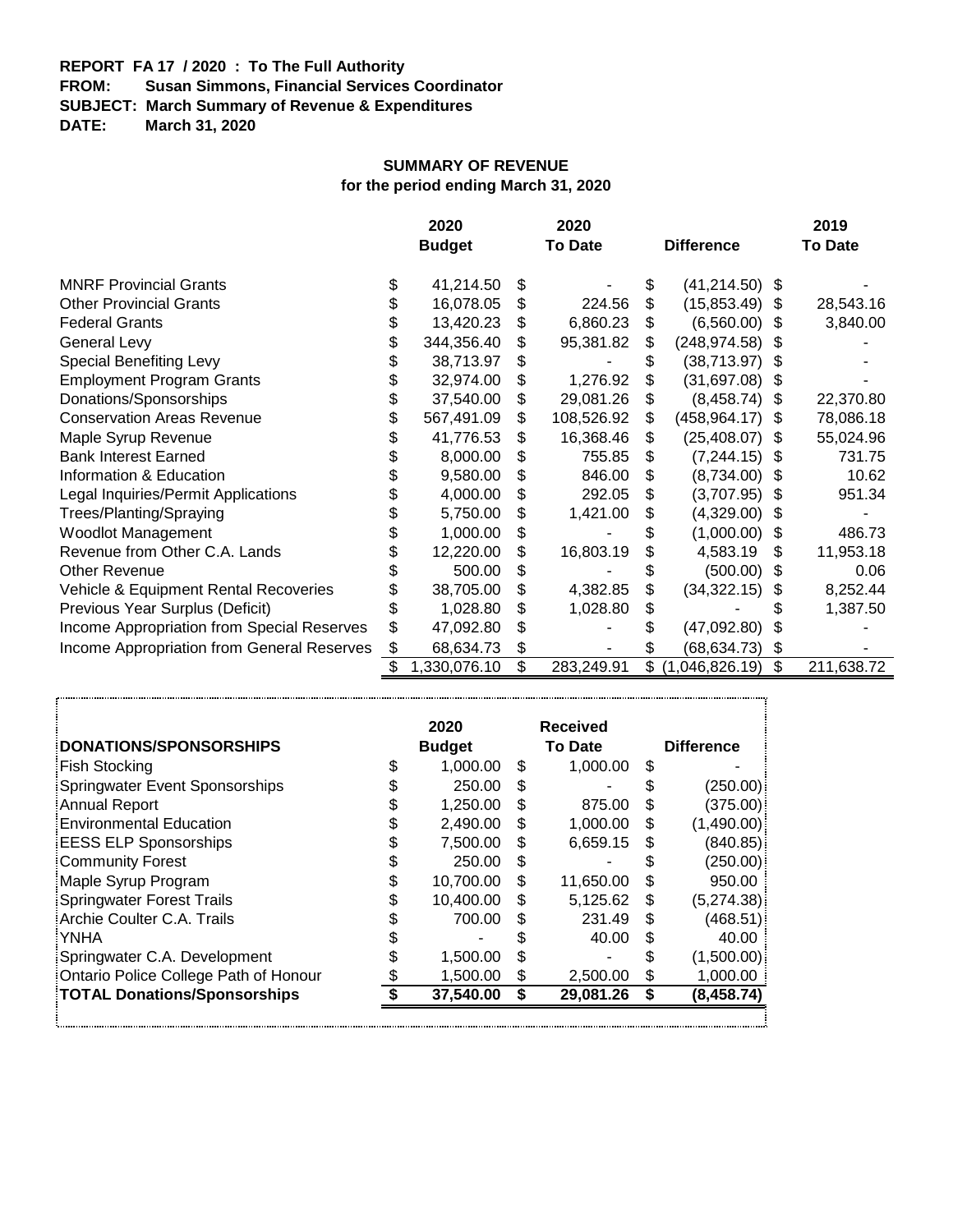#### **SUMMARY OF EXPENDITURES**

#### **for the period ending March 31, 2020**

|                                                                                | 2020                    |               |                          | 2020           |                         |                    |                          | 2019           |
|--------------------------------------------------------------------------------|-------------------------|---------------|--------------------------|----------------|-------------------------|--------------------|--------------------------|----------------|
|                                                                                |                         | <b>Budget</b> |                          | <b>To Date</b> |                         | <b>Difference</b>  |                          | <b>To Date</b> |
| <b>ADMINISTRATION</b>                                                          |                         |               |                          |                |                         |                    |                          |                |
| A-1 Wages & Benefits                                                           | \$                      | 104,847.78    | \$                       | 28,638.07      | \$                      | $(76,209.71)$ \$   |                          | 24,893.63      |
| A-2 Travel Exp. & Allow.                                                       | \$                      | 9,150.00      | \$                       | 345.30         | \$                      | (8,804.70)         | \$                       | 320.04         |
| A-3 Equip. Purchase & Rental                                                   | \$                      | 9,125.00      | \$                       | 2,369.39       | \$                      | (6,755.61)         | $\boldsymbol{\theta}$    | 2,195.88       |
| A-4 Materials & Supplies                                                       | \$                      | 5,150.00      | \$                       | 1,365.68       | \$                      | (3,784.32)         | \$                       | 1,057.69       |
| A-5 Rent & Utilities                                                           | \$                      | 10,392.00     | \$                       | 839.97         | \$                      | (9,552.03)         | $\frac{1}{2}$            | 2,309.00       |
| A-6 General Expenses                                                           | $\frac{1}{2}$           | 43,797.00     | \$                       | 19,687.85      | \$                      | (24, 109.15)       | \$                       | 20,764.14      |
| <b>TOTAL</b>                                                                   | $\overline{\$}$         | 182,461.78    | \$                       | 53,246.26      | \$                      | (129,215.52)       | \$                       | 51,540.38      |
| <b>FLOOD FORECASTING &amp; WARNING</b>                                         |                         |               |                          |                |                         |                    |                          |                |
| F4-2 Flood Control Structures                                                  | \$                      | 16,169.58     | \$                       | 3,549.85       | \$                      | $(12,619.73)$ \$   |                          | 3,004.63       |
| F4-4 Flood Forecasting & Warning                                               | \$                      | 175,732.16    | \$                       | 47,687.27      | \$                      | (128, 044.89)      | \$                       | 38,121.09      |
| F4-5 Ice Management                                                            | \$                      | 35,463.97     | \$                       | 19,444.78      | \$                      | (16,019.19)        | \$                       | 6,645.38       |
| F4-6 Plan Input                                                                | \$                      | 39,233.34     | \$                       | 9,927.35       | \$                      | (29, 305.99)       | \$                       | 8,928.40       |
| F4-71 Watershed Planning                                                       | \$                      | 6,518.81      | \$                       | 1,549.05       | \$                      | (4,969.76)         | \$                       | 5,749.98       |
| F4-72 Technical Studies (GIS)                                                  | \$                      | 16,388.71     | \$                       | 3,956.62       | \$                      | (12, 432.09)       | \$                       | 1,787.59       |
| F4-8 Legal Costs                                                               |                         |               | \$                       | 351.07         | \$                      | 351.07             | \$                       |                |
| <b>TOTAL</b>                                                                   | $\frac{6}{3}$           | 289,506.57    | \$                       | 86,465.99      | \$                      | (203, 040.58)      | \$                       | 64,237.07      |
|                                                                                |                         |               |                          |                |                         |                    |                          |                |
| <b>OTHER PROGRAM AREAS</b>                                                     |                         |               |                          |                |                         |                    |                          |                |
| B-1 Information & Education                                                    | \$                      | 38,873.38     | \$                       | 6,425.35       | \$                      | $(32, 448.03)$ \$  |                          | 6,337.15       |
| E-1 Extension Services - Tree Planting                                         | \$                      | 19,181.91     | \$                       | 6,583.78       | \$                      | (12,598.13)        | \$                       | 4,012.09       |
| E-1 Extension Services - Woodlot Management                                    | \$<br>\$                | 3,509.40      | \$                       | 764.52         | \$                      | (2,744.88)         | \$                       |                |
| E-1 Extension Services - Watershed Stewardship<br>E4-1 Fish & Wildlife Habitat | \$                      | 13,820.23     | \$                       |                | \$                      | (13,820.23)        | \$                       | 1,592.04       |
| <b>Community Forest</b>                                                        | \$                      |               | \$<br>\$                 |                | \$<br>\$                |                    |                          |                |
|                                                                                | \$                      | 75,384.92     | $\overline{\mathcal{S}}$ | 13,773.65      | $\overline{\$}$         | (61, 611.27)       | $\overline{\mathcal{S}}$ | 11,941.28      |
|                                                                                |                         |               |                          |                |                         |                    |                          |                |
| <b>CAPITAL &amp; SPECIAL PROJECTS</b>                                          |                         |               |                          |                |                         |                    |                          |                |
| Water Management Programs                                                      | \$                      | 18,420.02     | \$                       | 2,549.38       | \$                      | $(15,870.64)$ \$   |                          | 4,273.75       |
| Springwater C.A. Development                                                   | \$                      | 39,420.00     | \$                       | 6,000.00       | \$                      | (33, 420.00)       | \$                       | 31,009.50      |
| <b>Contract Services</b>                                                       | \$                      |               | \$                       | 662.31         | \$                      | 662.31             | \$                       |                |
| <b>Special Projects</b>                                                        | \$                      | 21,221.40     | \$                       | 214.14         | \$                      | (21,007.26)        | \$                       | 15,437.22      |
| <b>TOTAL</b>                                                                   | $\overline{\mathbb{S}}$ | 79,061.42     | $\mathfrak{S}$           | 9,425.83       | $\mathfrak{S}$          | (69, 635.59)       | \$                       | 50,720.47      |
| <b>CONSERVATION AUTHORITY LANDS</b>                                            |                         |               |                          |                |                         |                    |                          |                |
| <b>Springwater Operation &amp; Maint</b>                                       | \$                      | 563,670.88    | \$                       | 59,439.45      | \$                      | $(504, 231.43)$ \$ |                          | 55,244.16      |
| Vehicle & Equipment Pool Exp.                                                  | \$                      | 43,110.00     | \$                       | 4,501.56       | \$                      | $(38,608.44)$ \$   |                          | 6,913.13       |
| Maple Syrup                                                                    |                         | 54,660.53     | \$                       | 35,244.21      | \$                      | $(19, 416.32)$ \$  |                          | 49,084.09      |
| Other C.A. Lands                                                               | \$                      | 42,220.00     | \$                       | 13,898.57      | \$                      | (28, 321.43)       | \$                       | 5,095.55       |
| <b>TOTAL</b>                                                                   | $\overline{\$}$         | 703,661.41    | \$                       | 113,083.79     | $\overline{\mathbf{s}}$ | (590, 577.62)      | \$                       | 116,336.93     |
| <b>APPROPRIATION TO GENERAL RESERVES</b>                                       |                         |               |                          |                |                         |                    |                          |                |
| <b>APPROPRIATION TO SPECIAL RESERVES</b>                                       | \$<br>\$                |               | \$<br>\$                 |                | \$<br>\$                |                    | \$<br>\$                 |                |
|                                                                                |                         |               |                          |                |                         |                    |                          |                |
| <b>GRAND TOTAL</b>                                                             | \$                      | 1,330,076.10  | $\mathfrak{S}$           | 275,995.52     |                         | \$(1,054,080.58)   | $\mathfrak{S}$           | 294,776.13     |
|                                                                                |                         |               |                          |                |                         |                    |                          |                |

 $S_{\text{unimons}}$ Susan Simmons,

 $\leq$ 

Financial Services Coordinator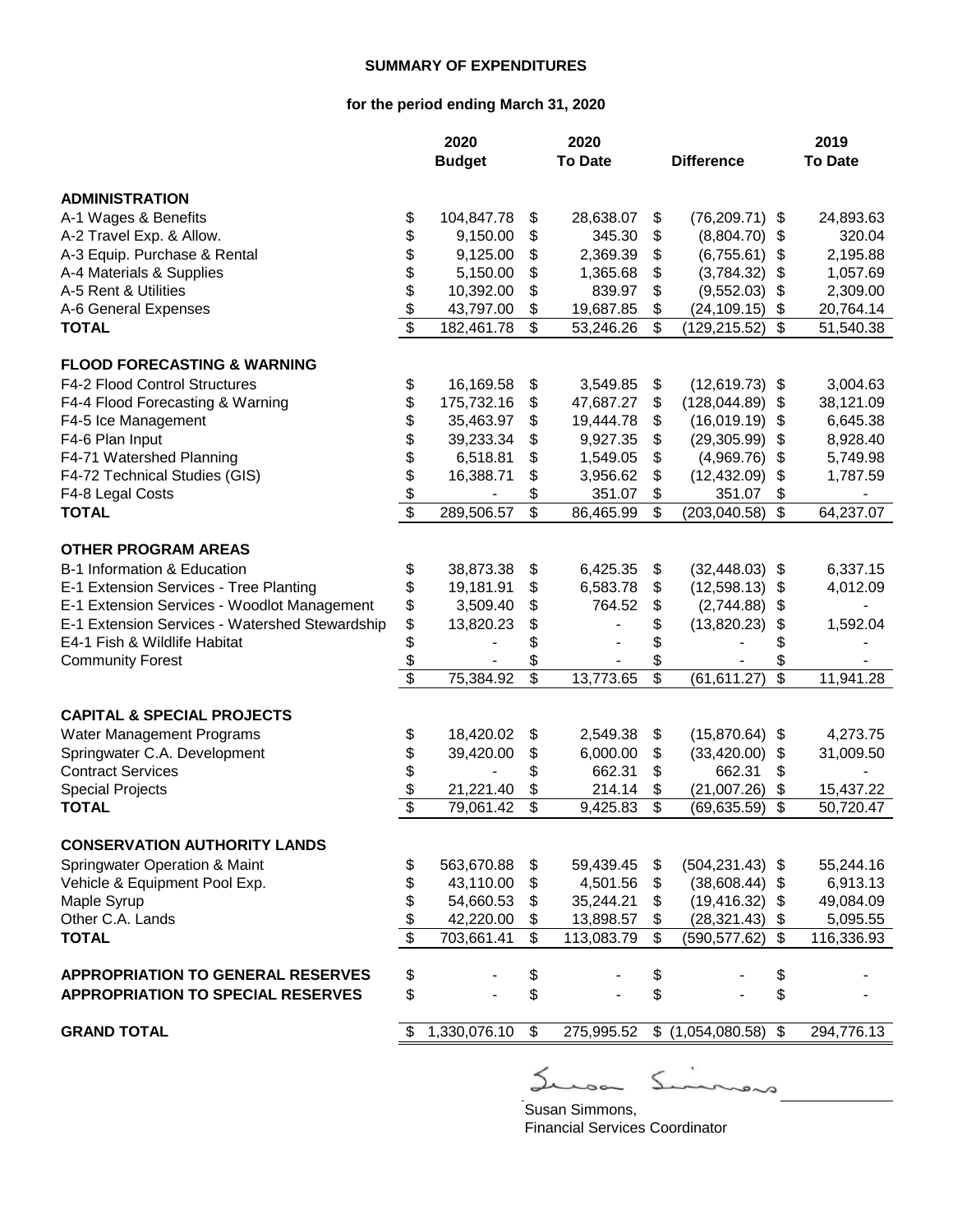#### **REPORT FA 18 / 2020 : TO THE FULL AUTHORITY**

FROM: Susan Simmons, Financial Services Coordinator

SUBJECT: Accounts Payable

DATE: March 31, 2020

| <b>VENDOR</b>                      | CHQ#   | <b>TOTAL</b>    | <b>EXPLANATION</b>                                    |
|------------------------------------|--------|-----------------|-------------------------------------------------------|
| payroll March 16 (29952-29961)     | 29952  |                 |                                                       |
| <b>Telus Mobility</b>              | online | \$              | 193.23 mobile phones                                  |
| payroll March 30 (29962-29985)     |        |                 |                                                       |
| <b>Reliance Home Comfort</b>       | online | \$<br>47.09     | water heater rental                                   |
| Hydro One                          | online | \$              | 1,016.74 campground, admin centre, gauge              |
| <b>Aylmer Express Limited</b>      | 29986  | \$              | 49.35 subscription renewal                            |
| Aylmer Home Hardware               | 29987  | \$              | 30.48 supplies for Springwater Forest Signs           |
| Canadian Tire                      | 29988  | \$              | 24.83 supplies for Maple Syrup Festival               |
| <b>Checkers Cleaning Supply</b>    | 29989  | \$              | 469.29 supplies for Maple Syrup Festival & campground |
| Deep Roots Farm                    | 29990  | \$              | 1,285.50 maple product for resale                     |
| Dowler Karn Propane Ltd.           | 29991  | \$<br>218.41    | shop heat fuel                                        |
| Duff's Garage                      | 29992  | \$              | 603.88 vehicle maintenance                            |
| Glenbriar Bottled Water Co. Ltd.   | 29993  | \$              | 11.24 water cooler service                            |
| Higgs & Higgs Inc                  | 29994  | \$              | 3,209.20 Port Bruce ice management                    |
| <b>Integrity IT Services</b>       | 29995  | \$              | 26.84 computer network support                        |
| <b>Molly Maid</b>                  | 29996  |                 | 87.00 administration centre cleaning service          |
| R Safety                           | 29997  | \$              | 30.48 campground supplies                             |
| St. Thomas Times Journal           | 29998  | \$              | 218.40 subscription renewal                           |
| Thomas P Rylett Limited            | 29999  | \$              | 6,780.00 engineering services for stage project       |
| Desjardins Card Services (Staples) | online | \$              | 271.81 supplies for Maple Syrup Festival & campground |
|                                    |        | \$<br>14,573.77 |                                                       |

#### **RECOMMENDATION:**

THAT, Accounts Payable totalling \$14,573.77 , be approved for payment as presented in Report FA 18/2020.

乙  $\overbrace{\hspace{2.5cm}}^{\sim}$  $\leq$ 

Susan Simmons, Financial Services Coordinator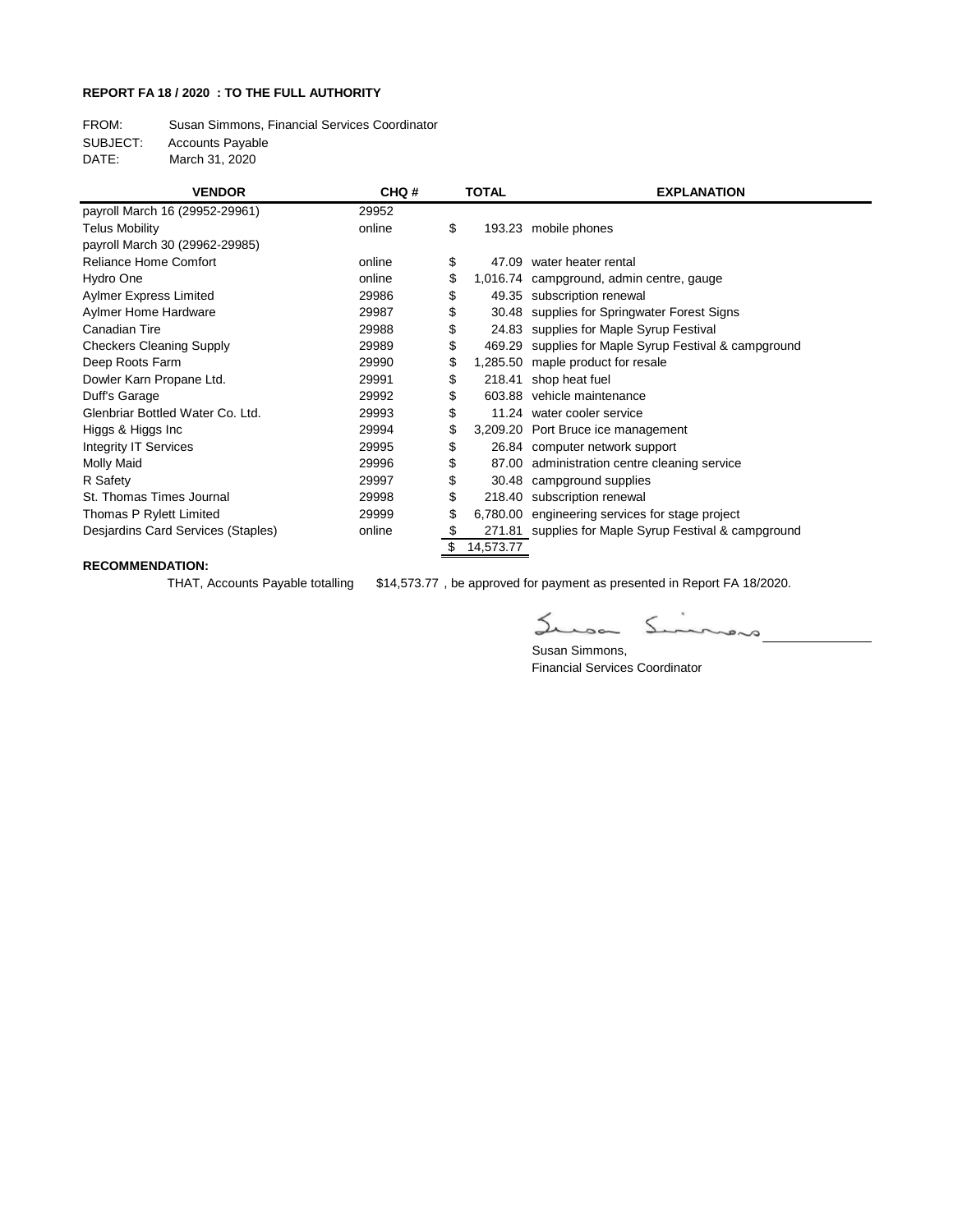#### **Report FA 19 / 2020 : To The Full Authority**

| <b>FROM:</b>                   | Christopher Wilkinson, General Manager / Secretary- |
|--------------------------------|-----------------------------------------------------|
|                                | Treasurer                                           |
| <b>SUBJECT:</b>                | Work from Home Policy                               |
| <b>DATE:</b>                   | April 1, 2020                                       |
| <b>STRATEGIC ACTION:</b>       | Operate a Sustainable and Adaptable Organization    |
| <b>FINANCIAL IMPLICATIONS:</b> | N/A                                                 |

#### PURPOSE:

To approve a working from home policy to facilitate business continuity.

#### DISCUSSION:

#### New Work From Home Policy

CCCA does not have currently have a work from home policy. An interim policy was put in place by the General Manager on March 16<sup>th</sup> allowing staff to work from home during the emergency.

Staff consulted with other CAs and our HR Downloads software to prepare the following amendment to the Personnel Policy.

#### **8.1 Work From Home**

Catfish Creek Conservation Authority is a service based organization that requires staff to be present in the workplace. The Authority recognizes that working from home may meet a variety of interests such as emergencies and enhancing employee productivity and satisfaction, and that there are circumstances where this may be feasible.

Working from home does not alter or supersede the terms of the existing employment relationship. The employee remains obligated to comply with all company rules, policies, practices and instructions that would apply if the employee were working at the regular company worksite.

The Authority recognizes that working from home is completely voluntary and that certain employees may choose not to select the working from home option if offered on a case-by-case basis.

#### **Definitions**

**Home** - refers to the employee's residence or another off-site location, as approved by the supervisor and General Manager / Secretary-Treasurer.

#### **Policy Provisions**

- 1. Under no circumstances are employees permitted to work at home without prior permission from the employee's supervisor and General Manager / Secretary-Treasurer.
- 2. Long-term work from home is not contemplated due to the service-oriented nature of the organization. Any proposal for a long-term work from home arrangement would be in consultation with the Board of Directors through the General Manager / Secretary-Treasurer.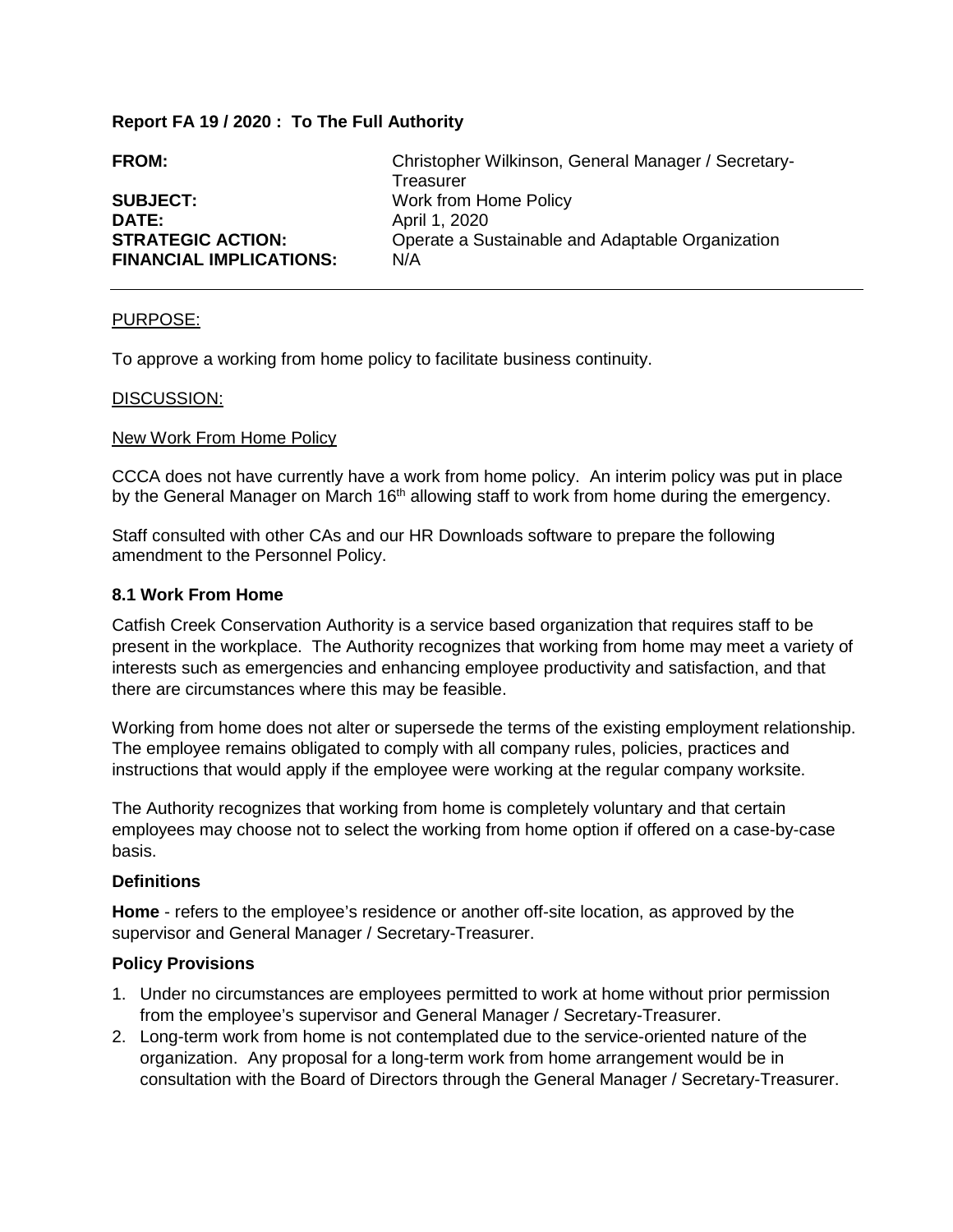- 3. Short-term work from home, defined as an occasional day, may be permitted subject to the following conditions:
	- a. Before granting permission for short-term work at home arrangements, supervisors must know the specific work to be performed and the projected amount of time expected.
	- b. Employees may be required to provide the work completed to their supervisor for review upon return to the office.
	- c. The employee shall provide the address and contact information for the work site with the request to work from home.
	- d. Requests to work overtime or take time off must be approved in the same manner as when working at the regular Authority worksite.
	- e. The employee agrees to take reasonable steps to protect any Catfish Creek Conservation Authority property from theft, damage, or misuse. This includes maintaining data security and record confidentiality to at least the same degree as when working at the regular Conservation Authority worksite.
	- f. Work products developed or produced by the employee while working from home remain the property of the company.
	- g. The employee will ensure that the alternate worksite is safe and ergonomically suitable.
- 4. Staff on approved work at home arrangement will be required to identify on their time sheets all time spent working at home.
- 5. Salaried Regular Employees as outlined in Personnel Regulation No. 5, and Contract Employees as outlined in Personnel Regulation No. 6 are eligible for work from home arrangements.

#### Long-term work from home arrangements

The proposed policy indicates that a long-term work from home arrangement is made in consultation with the Board of Directors through the General Manager / Secretary-Treasurer.

Since the declaration of the State of Emergency, staff have been successfully working from home. Essential work is being performed as required based on the recommendations from the Health and Safety.

The General Manager / Secretary-Treasurer proposes to the Board of Directors that all staff be permitted to work at home under a Long Term work from home arrangement, subject to the Short-Term work arrangement conditions, until the declared State of Emergency has been lifted.

#### RECCOMENDATION:

THAT, the Full Authority approve the Work from Home Policy as outlined in Report FA 19 / 2020; and further,

THAT, the Full Authority approve the Long-term work from home arrangements outlined in Report FA 19 / 2020.

 $\sim$   $\sim$   $\sim$   $\sim$   $\sim$   $\sim$ 

Christopher Wilkinson, General Manager / Secretary-Treasurer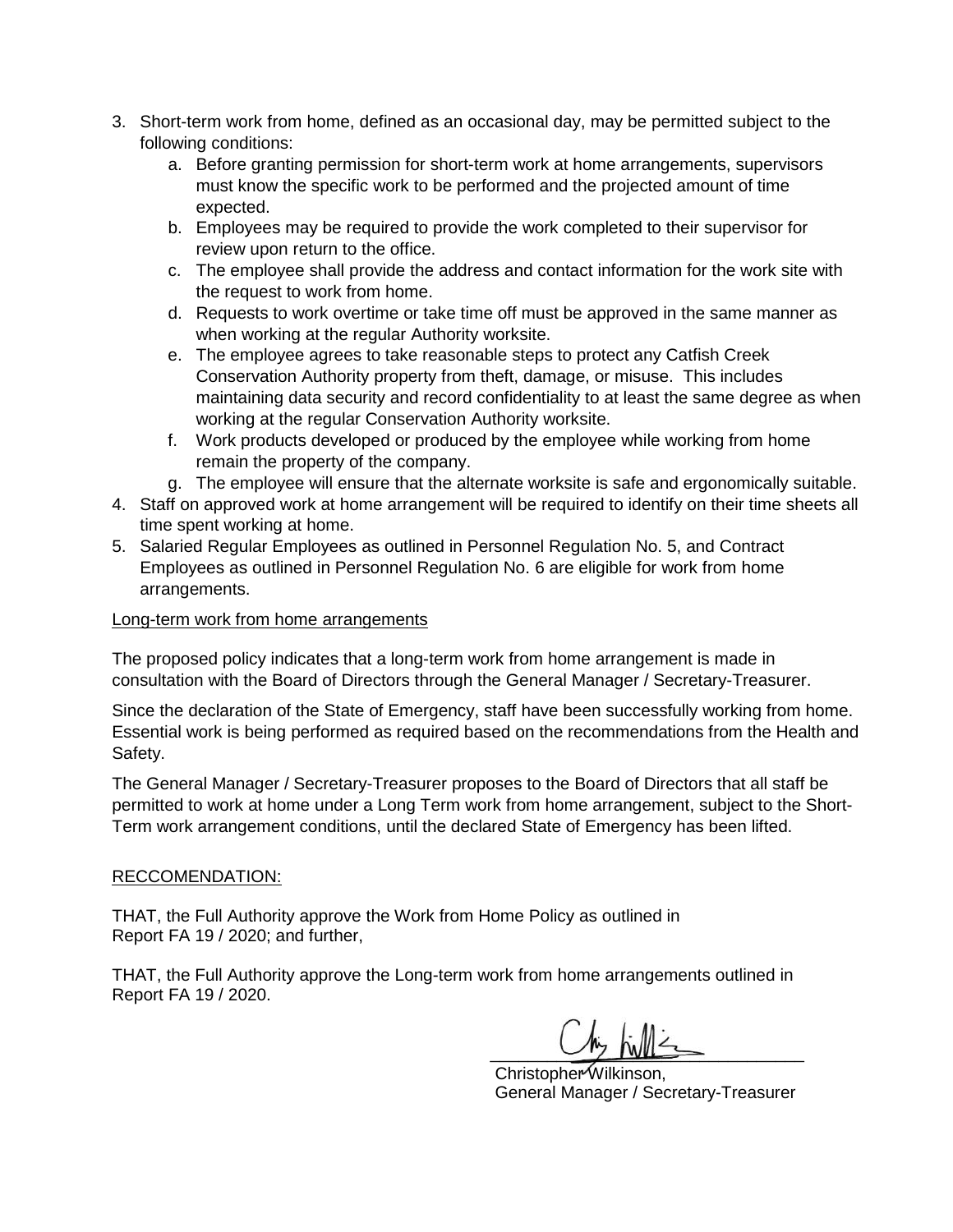

February 18, 2020

Sara Peckford Food Safety and Environmental Policy Branch 1 Stone Road West Ontario Government Building, 2<sup>nd</sup> Floor, Southwest Guelph, ON N1G 4Y2

Ms. Peckford:

#### **Re: Conservation Ontario's Comments on the "Drainage Act Discussion Paper" (ERO # 019- 1187)**

Thank you for the opportunity to provide comments on the "Drainage Act Discussion Paper". Conservation Ontario (CO) is the network of Ontario's 36 conservation authorities (CAs). Conservation Ontario appreciates the webinar that the Ontario Ministry of Agriculture, Food and Rural Affairs (OMAFRA) hosted to better inform CAs about this proposal and the acknowledgement within the discussion paper that CAs have worked closely with the agricultural and drainage communities to streamline approvals for low risk activities through the *Drainage Act and Conservation Authorities Act Protocol* (*"*DART"). These comments are not intended to limit comments provided directly by CAs on this discussion paper.

#### **Comments on the Drainage Act Discussion Paper**

#### *1. Supporting technical protocols – Authority to adopt protocols by reference in regulation*

Conservation Ontario is supportive of legislative changes that would allow for the Minister to collaboratively develop and sign off on technical protocol documents, such as the DART. Prior to Ministerial sign off, these protocols should also proceed through a public consultation process. Conservation Ontario agrees that the DART model is an appropriate model to emulate for future protocol development. The DART model has been successful as it focused on establishing mutually agreeable solutions that streamlined approvals, addressed stakeholder concerns and maintained environmental standards utilizing a multi-agency approach. Conservation authorities are prepared to assist in the development of future technical protocols and have identified additional potential protocols in response to question 1 below.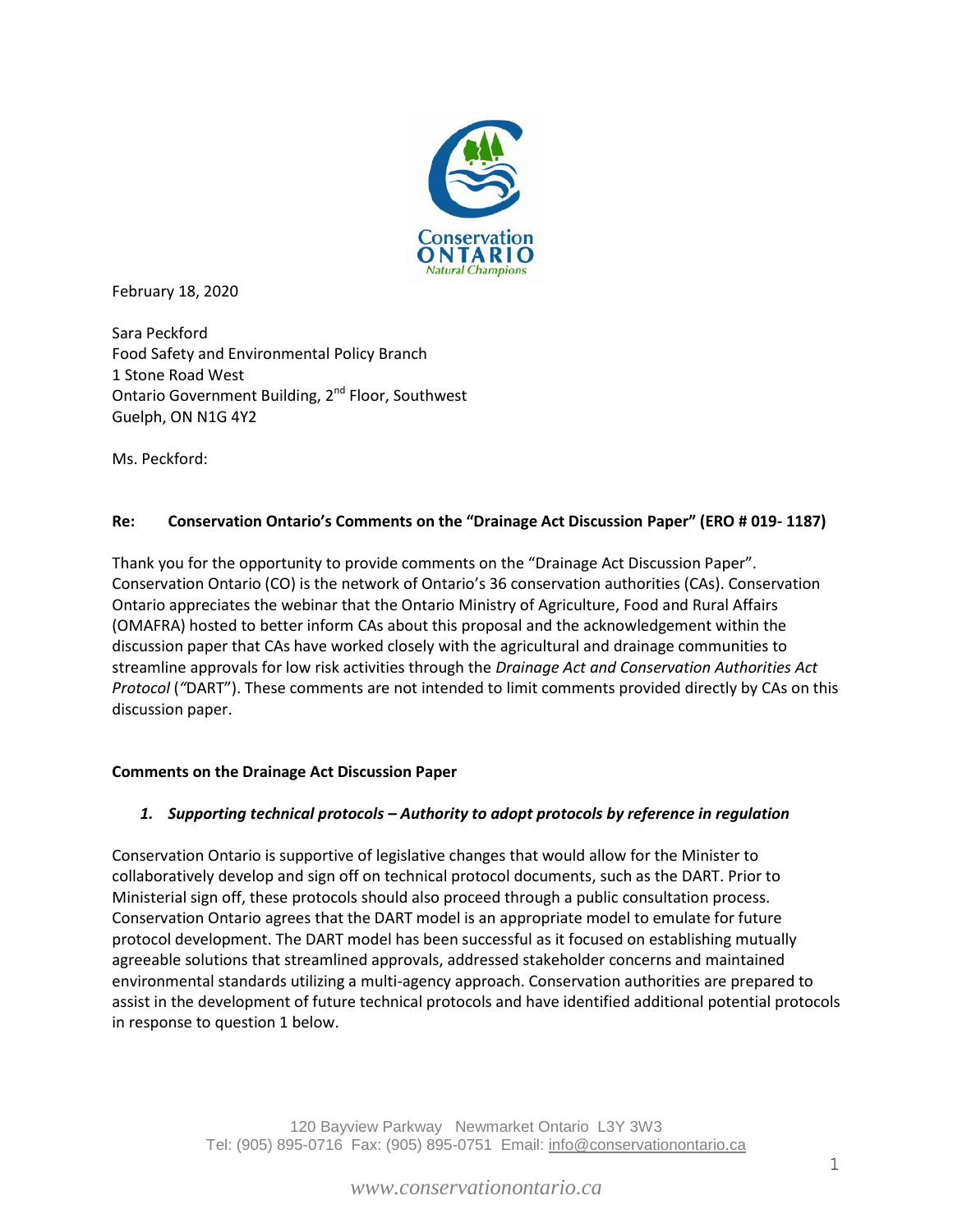#### *2. Streamlining Approvals – Creating a new process for minor improvements*

Conservation Ontario is supportive in principle of the proposal to create a new process for minor improvements to municipal drains. Through their stewardship programs, conservation authorities have been involved in many projects that which could have benefited from a streamlined approval process (e.g. reconnecting flood plain area due to drain spoil bank placement, bank protection, buffer enhancement, etc.) Streamlining the approval process for these projects would have provided an additional incentive for landowners to undertake these actions. It is noted that these activities would generally fit into the "addition of a feature with environmental benefits" example provided within the discussion paper.

The other examples of minor improvements provided within the discussion paper require careful consideration and further discussion with affected stakeholders. For example, "creating or widening a crossing" would not necessarily be considered a minor activity if it was proposed on a large watercourse with extremely high flow velocities. This new crossing could potentially restrict flow capacity leading to potential ice jams or increased erosion. "Relocating a drain on an individual property" may also not be considered a minor activity, given the size of individual properties and the nature of individual watercourses will vary significantly. The current DART protocol streamlines maintenance and repair of existing municipal drains, with approved engineers reports and a municipal by-law. The proposed examples of minor improvements may not conform to regulations made under the *Conservation Authorities Act* and any proposal to create a new process for minor improvements to municipal drains should acknowledge that additional approvals under other pieces of legislation may still be required. Given the shared interest in streamlining approvals and managing watercourses, Conservation Ontario respectfully requests direct involvement with the development of proposed technical protocols and regulations to streamline minor improvements to municipal drains.

#### *3. Simplifying Administrative Processes – Accounting for changes to drain design during construction*

Conservation authorities are generally supportive of simplifying the process to account for minor changes to the design plans in the engineer's report because of unforeseen site conditions in the field. The proposed "simplified process" should include a requirement to consult with the applicable CA. Any amendments to the engineer's report must not contravene an existing permission under the *Conservation Authorities Act* and there may be a requirement to amend the permit to reflect the as-built condition. The requirement to consult with the applicable CA will prevent non-compliance issues under another piece of provincial legislation. The proposed simplified administrative process should require clearance from the local CA or the Ministry of Natural Resources and Forestry for areas outside of CA watersheds, prior to granting the municipality authority to maintain the drain "as built".

#### **Questions for Consultation**

*i. Beyond the DART Protocol, what additional protocols could be established to help streamline approvals?* 

Conservation Ontario welcomes the opportunity to work in partnership with the drainage community to develop additional protocols to help streamline approvals. As previously indicated, Conservation Ontario is supportive of the DART model and acknowledges that an update to the group's Terms of Reference

> 120 Bayview Parkway Newmarket Ontario L3Y 3W3 Tel: (905) 895-0716 Fax: (905) 895-0751 Email: info@conservationontario.ca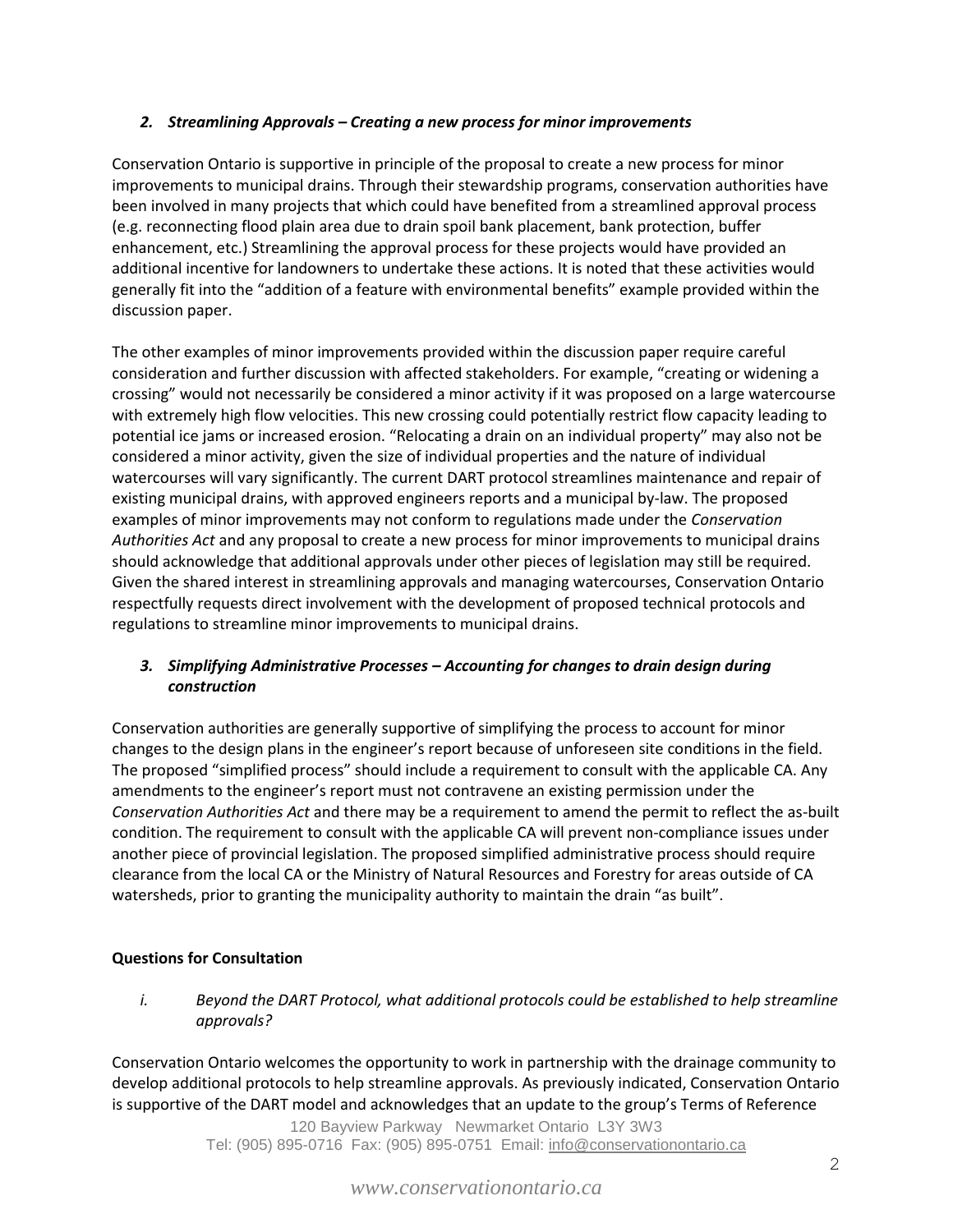could assist in broadening the scope of its work. In general, it is recommended that a process be established to monitor and report on the effectiveness of the existing and proposed streamlined protocols, looking at parameters including reduction of administrative burden, improved drainage and the maintenance of environmental standards.

Additional protocols to be considered include:

#### **Bridge/Culvert Design and Approval Protocol (for upsizing)**

Currently, the *Drainage Act* does not allow deviation from an approved engineer's report to upsize an existing bridge/culvert or to add a new bridge/culvert to the existing report without re-opening the entire report. This results in money that could be used on improved infrastructure being spent on the approval process. The current process deters private landowners and occasionally municipalities from properly upsizing a stream crossing even when the existing structure is causing flooding and/or erosion. A streamlined protocol (and corresponding clauses in a proposed regulation for minor improvements) would encourage the installation of appropriately-sized watercourse crossings and should include reference to the local flood event standards.

#### **Erosion Control Protocol**

It is recommended that a protocol document be developed which allows for the design, installation and streamlined approval/inclusion in the drainage report of field, bank and channel erosion controls. This will help to incentivize erosion control projects on municipal drains that do not currently conform to the existing drainage report.

#### **S. 78** *Drainage Act* **Improvements**

Conservation Ontario would support a new DART protocol for S. 78 Drainage Improvements to streamline very low risk activities and to clearly identify the types of activities that are likely to require permissions under the *Conservation Authorities Act.* 

#### **Invasive Species Management Protocol**

Given the shared concern between the municipalities and conservation authorities with regard to the spread of invasive species (e.g. Phragmites) via waterways, an invasive species management protocol may be appropriate. These invasive species can cause blockages that cannot be easily rectified via traditional drain maintenance.

#### *Drainage Act* **and** *Conservation Authorities Act* **Compliance Protocol**

While it is acknowledged that this protocol would not assist with streamlining approvals, it would assist with the maintenance of approved municipal drainage projects. As drainage works often meet the definition of a watercourse under the *Conservation Authorities Act,* municipal Drainage Superintendents and CA staff should work together to achieve compliance related to *Drainage Act* and *Conservation Authorities Act* approvals.

*ii. What projects should be included in the definition of minor improvements? What else would you like a minor process to achieve?* 

Conservation Ontario recommends that the definition of minor improvements should be developed in a collaborative, forum, similar to that of DART. Potential projects to consider include: installing new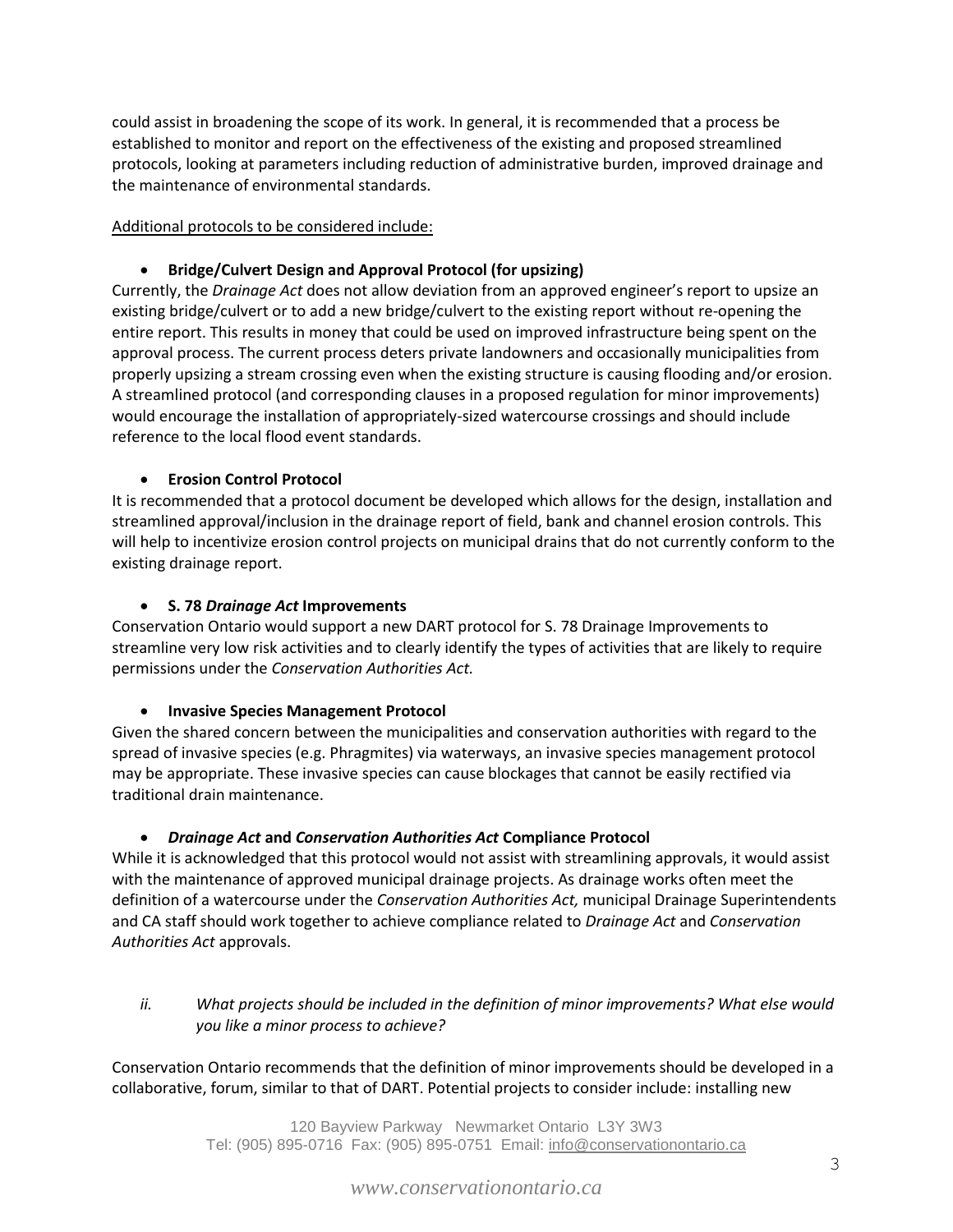appropriately-sized crossings, upsizing existing crossings, and the addition of a feature with environmental benefits (vegetative buffers, bio-engineering erosion control projects, etc.). Additional projects to discuss could include tile extensions/relocations/re-sizing; new catch basins/junction boxes; and works outside of a CA regulated area. In the development of the definition of minor improvements, there may need to be a differentiation between works within or outside of a CA regulated wetland.

#### iii. *Do you have any specific concerns with any of the items discussed in the paper?*

Conservation Ontario has previously identified concerns related to the proposed definition of minor improvements. Throughout this process of creating regulations and protocols it should be acknowledged that other approvals may still apply to the drainage works. These approval agencies (i.e. CAs) should be directly consulted with in the development of any protocols or regulations.

#### iv. *Do you have any additional suggestions to reduce burden or contribute to additional opportunities for your business?*

In addition to the current review, OMAFRA should consider:

- Modernizing the technical design standards for drainage works to better assist with rural stormwater management, flood mitigation and resiliency, and erosion protection;
- Modernizing the notification system regarding drain meetings under the Act (e.g. providing more options than regular mail) to encourage greater participation;
- Amending the timeframe requirements for the submission of a new Engineer's Report to Council to allow reasonable time for external agency review; and,
- Modernizing the assessment of costs process to incentivize landowners who employ BMPs such as buffer strips.

Thank you for the opportunity to provide comments on the "Drainage Act Discussion Paper" and for facilitating a webinar on this topic for conservation authority staff. Conservation Ontario appreciates OMAFRA's commitment to consult further on more specific changes to be included in a regulatory proposal for minor drain improvements and looks forward to working collaboratively with OMAFRA on this work, as well as in the development of future protocols. Should you have any questions about this letter, please feel free to contact me at **Irich@conservationontario.ca** or extension 226.

sincerely,<br>*Jephie Pinek* 

Leslie Rich Policy and Planning Liaison

c.c. all CA GMs/CAOs Jennifer Keyes, Director, Natural Resources Conservation Policy Branch, Ministry of Natural Resources and Forestry Ling Mark, Director, Great Lakes and Inland Waters Branch, Ministry of Environment, Conservation and Parks

> 120 Bayview Parkway Newmarket Ontario L3Y 3W3 Tel: (905) 895-0716 Fax: (905) 895-0751 Email: info@conservationontario.ca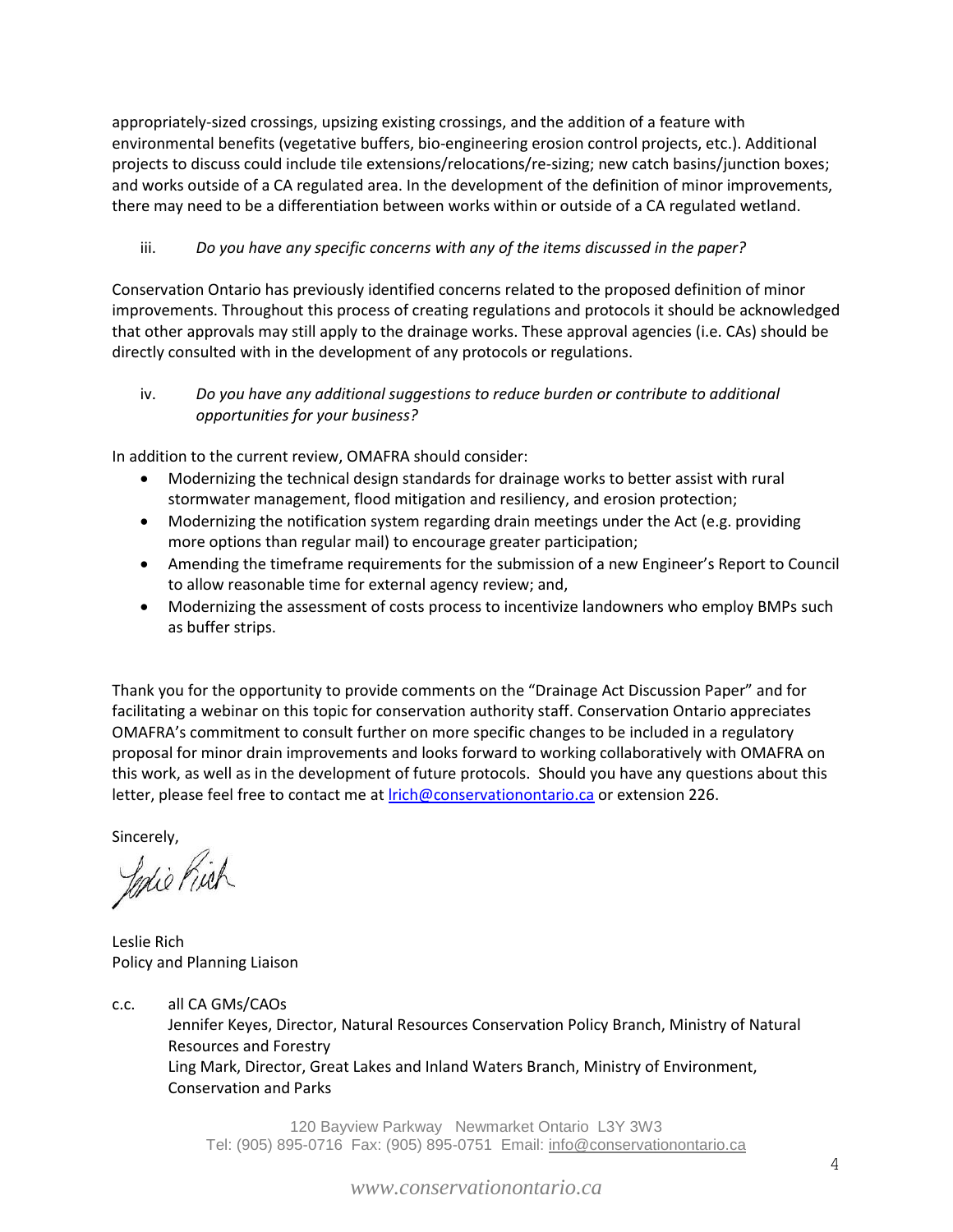

February 28, 2020

Honourable John Yakabuski Minister of Natural Resources 99 Wellesley Street West, 6th Floor Toronto, Ontario M7A 1W3

Dear Minister Yakabuski:

Thank you for your continued provincial investment of \$5 Million in improvements to aging Conservation Authority (CA) Water and Erosion Control Infrastructure (WECI) which is required to be at least a 50/50 cost share from local municipalities or contributors. I am writing about the opportunity to leverage future Federal Investments provided under the Investing in Canada Infrastructure Program (ICIP) Green Stream towards Ontario's 'small community' flood and erosion control infrastructure (aka CA WECI).

The WECI funding program is critical. The replacement value of this infrastructure is approximately \$3.8 billion. As well, avoided annual damages to houses from flooding and erosion because of this infrastructure is estimated to be approximately \$150 Million per year. The funding is allocated by your Ministry according to a risk management framework which we support. Successful projects are of high urgency, required to avoid structural failure and structures which, if they fail, present the greatest risk to life and property. We have noted, however, that the 'high risk' approach oftentimes means that structures located in rural areas, with less costs from damages, do not rank high enough to access this funding. This is exacerbated by the fact that the funding program is regularly oversubscribed by \$4Million per year in total project costs. As a result, it is usually structures in small and rural communities that rank lower even though keeping people, property and businesses safe is important to their local economies and quality of life.

One of the outcomes of the federal Investing in Canada Infrastructure Program (ICIP) Green stream supports greater adaptation and resilience to the impacts of climate change and climate-related disaster mitigation for communities. It is also recognized that there is already a provincial commitment to programs that focus on bringing infrastructure investments to small communities across Ontario.

While Water and Erosion Control Infrastructure has not yet been eligible under the ICIP Green Stream, the ongoing flooding and erosion which is taking place in Ontario provides the case for Federal and

> 120 Bayview Parkway Newmarket Ontario L3Y 3W3 Tel: (905) 895-0716 Fax: (905) 895-0751 Email: info@conservationontario.ca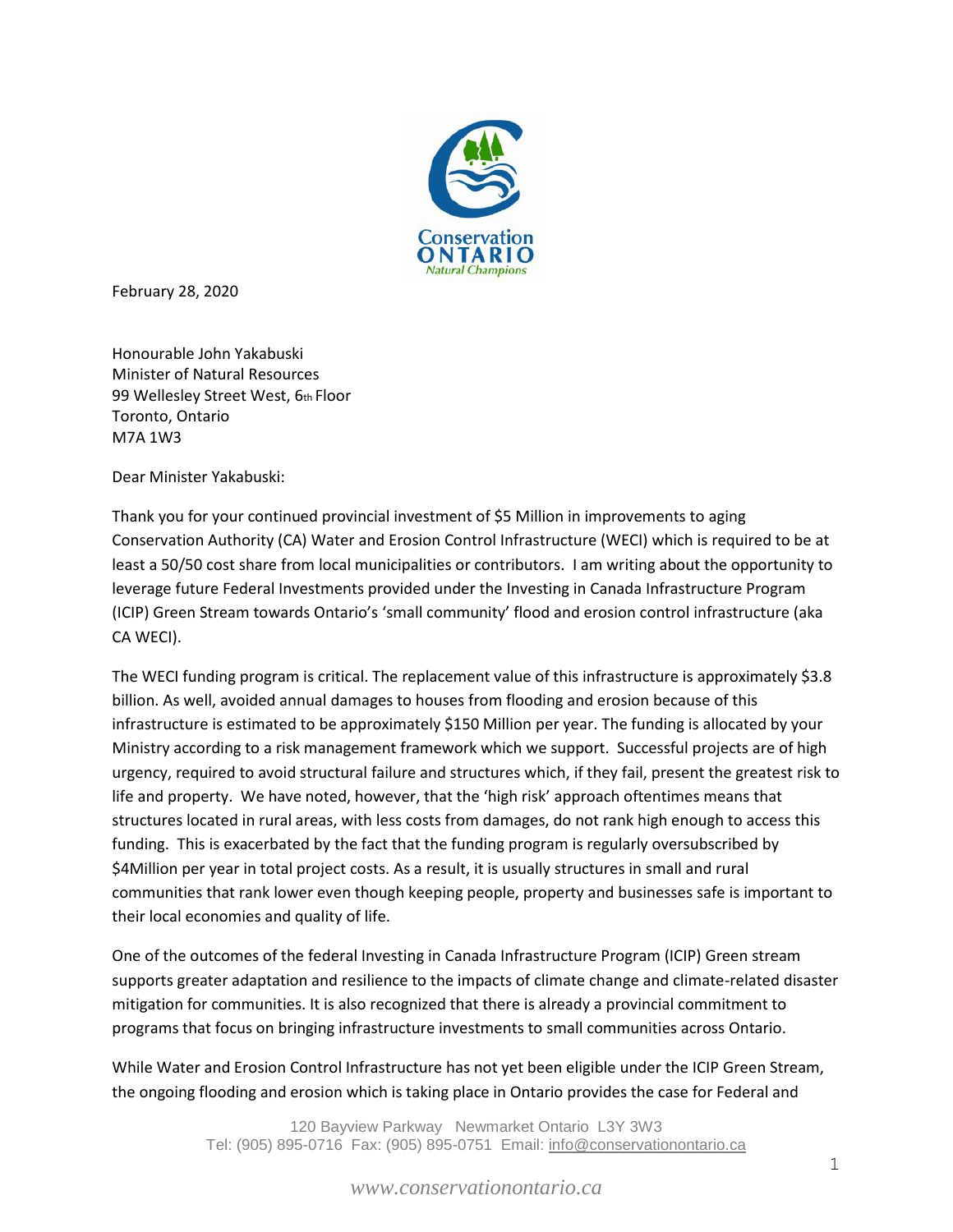Provincial investments in WECI under the Green Stream, particularly for those projects in small communities. The Province has an opportunity to demonstrate its commitment to disaster mitigation by promoting the need for Federal Investments in WECI, in addition to leveraging additional provincial dollars for much needed investments in small community projects that have not ranked high enough under the current WECI program.

Conservation Ontario will continue to engage with the Federal Government to encourage investments in Ontario's flood management services, tools, programs and infrastructure recognizing that this is a shared responsibility of all levels of government.

We would be happy to discuss this important opportunity with you.

Sincerely,

Mayor Connersor

Wayne Emmerson

Chair, Conservation Ontario

c.c. Honourable Laurie Scott, Minister of Infrastructure Honourable Jeff Yurek, Minister of Environment Conservation and Parks Honourable Steve Clark, Minister of Municipal Affairs and Housing Honourable Sylvia Jones, Solicitor General Honourable Rod Phillips, Minister of Finance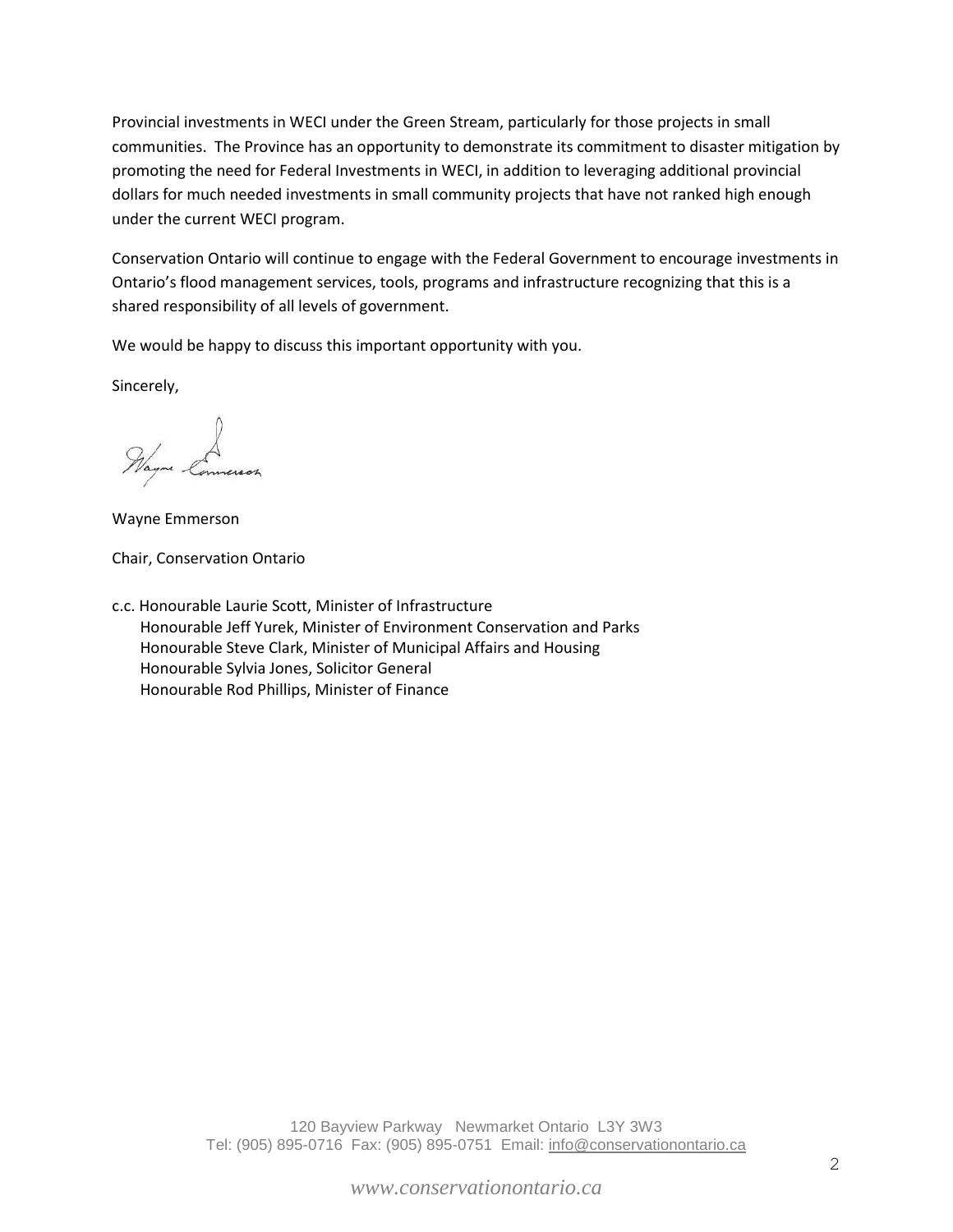

#### **COVID-19 Support for Elgin County Businesses**

Dear Elgin County Business Owners,

On behalf of myself and County Council, I would like to personally thank you for all that you do to make Elgin County a great place to live, work, and play. The current COVID-19 Pandemic is impacting all of us within our community, and we realize that this poses a significant impact on our local businesses.

It is times like these where we need to all work together as a community to support one another. I want to emphasize that Elgin County Council and the Elgin County Economic Development and Tourism team are here to assist you in any way that we can.

Economic Development and Tourism staff will be continually sharing information with you as it becomes available from the Provincial or Federal government. Moreover, staff will assist in sharing your business's posts on their social media platforms (@elgincounty) to ensure that the public is aware of your business' status.

The Government of Canada announced that they will be taking immediate and decisive action to support Canadians facing hardship as a result of the COVID-19 outbreak.

On March 18, 2020, the Prime Minister announced a new set of economic measures to help stabilize the economy during this difficult time. Delivered as part of the Government of Canada's *COVID-19 Economic Response Plan*, these measures will provide up to \$27 billion in direct support to Canadian businesses and workers.

As we continue to monitor the COVID-19 Pandemic, below are some business resources that have been created thus far. Please share these with your networks to help ensure that businesses are prepared to manage through this challenging time. These links can also be found on our Economic Development website at [www.progressivebynature.com/COVID19.](http://www.progressivebynature.com/COVID19) Economic Development and Tourism Staff will update these resources as they become available.

#### **Government of Canada Resources**

- **Work Share Program –** [https://www.canada.ca/en/employment-social](https://www.canada.ca/en/employment-social-development/services/work-sharing.html)[development/services/work-sharing.html](https://www.canada.ca/en/employment-social-development/services/work-sharing.html)
- **Resources for business from trade commissioner –** [https://www.tradecommissioner.gc.ca/campaign-campagne/ressources-entreprises-](https://www.tradecommissioner.gc.ca/campaign-campagne/ressources-entreprises-COVID-19-business-resources.aspx?lang=eng)[COVID-19-business-resources.aspx?lang=eng](https://www.tradecommissioner.gc.ca/campaign-campagne/ressources-entreprises-COVID-19-business-resources.aspx?lang=eng)
- **Business Development Bank: Support for entrepreneurs impacted by Covid-19 –** <https://www.bdc.ca/en/pages/special-support.aspx?special-initiative=covid19>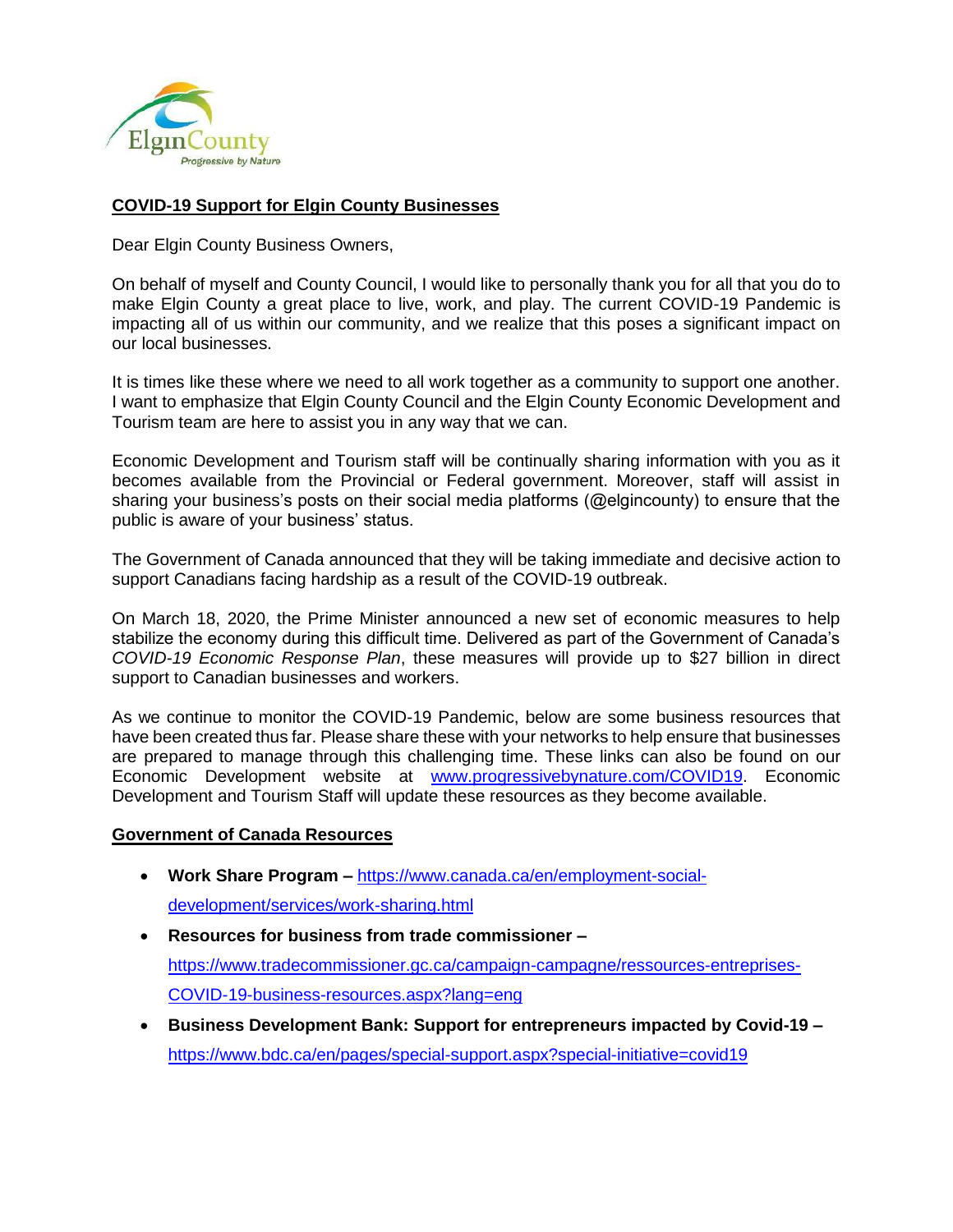- **Funding –** [https://www.bdc.ca/en/pages/special-support.aspx?special](https://www.bdc.ca/en/pages/special-support.aspx?special-initiative=covid19&_ga=2.190559339.1591330801.1584414343-2137179842.1584414343)[initiative=covid19&\\_ga=2.190559339.1591330801.1584414343-](https://www.bdc.ca/en/pages/special-support.aspx?special-initiative=covid19&_ga=2.190559339.1591330801.1584414343-2137179842.1584414343) [2137179842.1584414343](https://www.bdc.ca/en/pages/special-support.aspx?special-initiative=covid19&_ga=2.190559339.1591330801.1584414343-2137179842.1584414343)
- **Continuity Plans –** [https://www.bdc.ca/en/articles-tools/entrepreneur-toolkit/templates](https://www.bdc.ca/en/articles-tools/entrepreneur-toolkit/templates-business-guides/pages/business-continuity-guide-templates-entrepreneurs.aspx)[business-guides/pages/business-continuity-guide-templates-entrepreneurs.aspx](https://www.bdc.ca/en/articles-tools/entrepreneur-toolkit/templates-business-guides/pages/business-continuity-guide-templates-entrepreneurs.aspx)
- **Export Development Canada** [https://www.edc.ca/en/events/webinar/managing](https://www.edc.ca/en/events/webinar/managing-impact-on-global-supply-chains.html)[impact-on-global-supply-chains.html](https://www.edc.ca/en/events/webinar/managing-impact-on-global-supply-chains.html)
- **Service Canada** [https://www.canada.ca/en/employment-social](https://www.canada.ca/en/employment-social-development/corporate/notices/coronavirus.html)[development/corporate/notices/coronavirus.html](https://www.canada.ca/en/employment-social-development/corporate/notices/coronavirus.html)

### **General Resources**

- **Trade Commissioner –** [Resources for Business](https://www.canada.ca/en/services/business/maintaingrowimprovebusiness/resources-for-canadian-businesses.html)
- **Canadian Chamber of Commerce –** [Preparedness Website & Preparedness Guide](http://chamber.ca/resources/pandemic-preparedness/%20and%20http:/www.chamber.ca/resources/pandemic-preparedness/BusinessPrepGuidePanPrep2020)
- **Federation of Canadian Municipalities –** [COVID 19 Resources for Municipalities](https://fcm.ca/en/resources/covid-19-resources-municipalities?_cldee=a2J1cm5zQGVsZ2luLmNh&recipientid=contact-8df7070cab67ea1180d0005056bc7996-26b620d6667644fcbf9afad5fc501075&esid=08e5f5aa-6365-ea11-80d0-005056bc7996)
- **Ontario Chamber of Commerce –** [Pandemic Preparedness Toolkit](https://occ.ca/wp-content/uploads/OCC-Pandemic-Preparedness-Toolkit-for-COVID-19_final.pdf)
- **Workplace Safety & Prevention Services –** [Pandemic Preparedness Toolkit](https://www.wsps.ca/WSPS/media/Site/Resources/Downloads/Bsnss_Pndmc_Prprdnss_Chcklst_FINAL.pdf?ext=.pdf)
- **Retail Council of Canada –** [Resources for Retailers](https://www.retailcouncil.org/coronavirus-info-for-retailers/)
- **Canadian Agriculture Human Resource Council –** [Information and Tips](https://cahrc-ccrha.ca/programs/emerging-agriworkforce-issues/information-and-updates-coronavirus-covid-19?utm_source=CAHRC+-+CCRHA+Mailing+List&utm_campaign=1f4e489d16-EMAIL_CAMPAIGN_2017_12_14_COPY_02&utm_medium=email&utm_term=0_c2d791d1b6-1f4e489d16-172675529&mc_cid=1f4e489d16&mc_eid=1af5ab0c96)
- World Health Organization [Resources for Businesses and Employees](•%09https:/www.epi-win.com/advice-and-information/business-and-employees)
- **Conference Board of Canada –** [Updates & Resources](https://www.conferenceboard.ca/(X(1)S(qxr0cyscwydrk4qivyxfky0t))/insights/covid-19?utm_source=COVID-19&utm_medium=EMAIL&utm_campaign=COVID19FREERESOURCESMAR17.20&mkt_tok=eyJpIjoiWkRGbVlUWmlZelV4WmpSbCIsInQiOiJTZjdPMGdMMHJtcnNDTDM1ZHVQNlkrekhyTTJJQUhveGV0alVWSTZ0eHJneG1ISGRtUjlLcjJGUFFBa0M4MWc0SHY3elZCT1lrd2ZyQ203eHUzZTI5ZzJiS2NGbFhOODdDZkZxaG9Cb29kazRVdHhxNnlIZDAydWFCT0lVRVJaZiJ9&AspxAutoDetectCookieSupport=1)
- **Tourism Industry Association of Ontario –** [Industry Survey](https://www.surveymonkey.com/r/HXXC9Y6)

### **Local Resources**

• **[Elgin Business Resource Centre](https://www.elginbusinessresourcecentre.com/)** – Can offer quick loans to businesses

Elgin County is a resilient and robust community, and by working together, we will get through this uncertain time.

Please stay in touch and reach out with questions or comments about business challenges via email [\(info@elgin.ca\)](mailto:info@elgin.ca) and on our social media channels (@elgincounty). We are committed to the well-being of our staff and community, and as a result, our Administrative Building has limited public access to tenants only. However, we will be maintaining regular working hours so that we can continue supporting you.

I wish you the best in health at this time,

DeMinie

Dave Mennill Elgin County Warden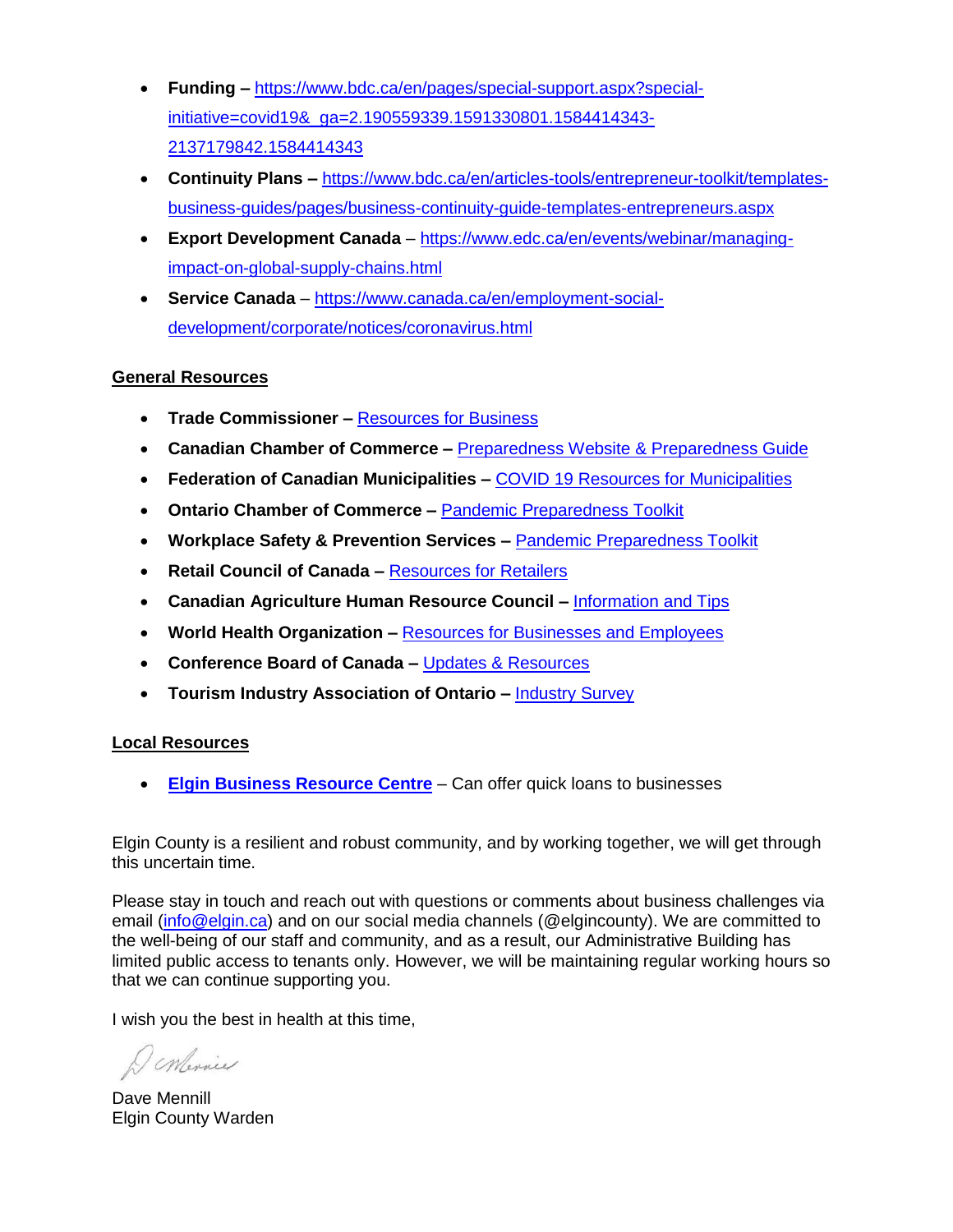

Christopher Wilkinson General Manager/Secretary Treasurer Catfish Creek Conservation Authority 8079 Springwater Road R.R.5 Aylmer, Ontario N5H 2R4

Attention: Christopher Wilkinson

Dear Christopher,

Thank you for your generous donation to the A.D. Latornell Conservation Symposium Dream Auction held in November 2019. The Dream Auction ensured a lively evening and successful conference!

Each year, funds raised at the previous year's Auction provide financial support to post-secondary students and non-government organizations to attend the conference. Thanks to the generous support of donors the auction raised \$8,500 which will fund the 2020 Grant Program.

Again, thank you for your support of the Symposium and for the valuable opportunities the donation will provide to the next generation of conservation professionals.

Warm regards,

Freyja Whitten Chair, Latornell Auction

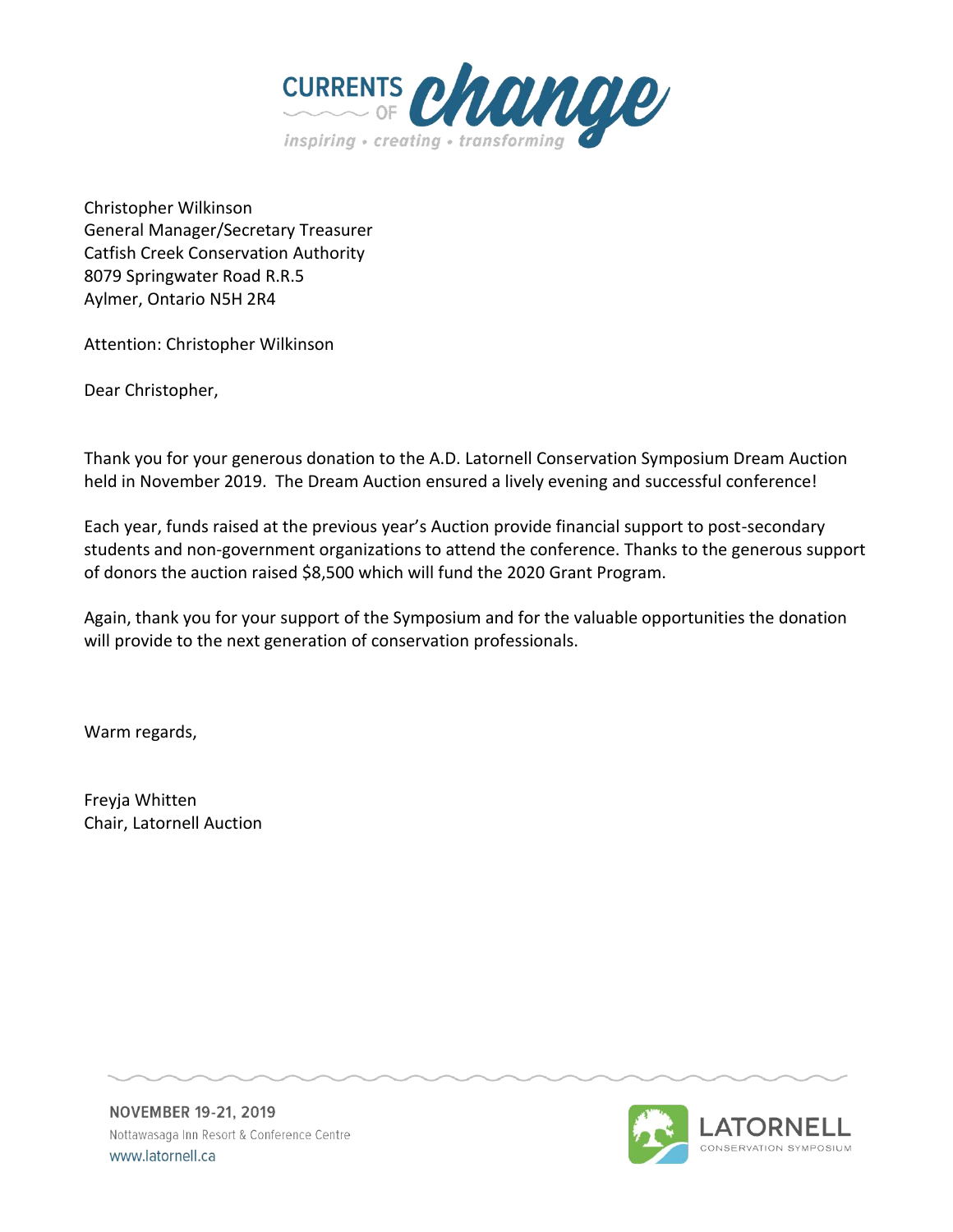#### **Chris Wilkinson**

FW: Message from the Honourable John Yakabuski, Minister of Natural Resources and Forestry Attachments: Final Yakabuski LCIP Green Stream for WECI February 28, 2020.pdf

**From:** MIN Feedback (MNRF) [mailto:minister.mnrf@ontario.ca] **Sent:** Tuesday, March 31, 2020 1:00 PM **To:** Jo‐Anne Rzadki <jrzadki@conservationontario.ca> **Subject:** Message from the Honourable John Yakabuski, Minister of Natural Resources and Forestry

**Ministry of Natural Resources and Forestry** **Ministère des Richesses naturelles et des Forêts**

Office of the Minister

Bureau du ministre

Room 6630, Whitney Block 99 Wellesley Street West Toronto ON M7A 1W3 Tel: 416-314-2301

Édifice Whitney, bureau 6630 99, rue Wellesley Ouest Toronto (Ontario) M7A 1W3 Tél.: 416-314-2301



354-2020-422

March 31, 2020

Mr. Wayne Emmerson **Chair** Conservation Ontario c/o jrzadki@conservationontario.ca

Dear Mr. Emmerson:

Thank you for your letter expressing your interest in leveraging funding under the Investing in Canada Infrastructure Program (ICIP) Green Stream. I am pleased to see conservation authorities exploring additional opportunities for flood management program funding for important flood management projects.

As I am sure you are aware, applications for the recent Green Stream intake, which focuses on bringing infrastructure investments to small communities across Ontario, with emphasis on improving drinking water, wastewater and stormwater infrastructure, closed on January 22, 2020. All applications are currently being reviewed and successful applicants will be notified in the coming months.

As the scope and eligibility of the second intake of Green Stream is developed, my ministry will continue to advocate for the federal government to focus on funding for flood management and water and erosion control infrastructure, particularly for projects in small communities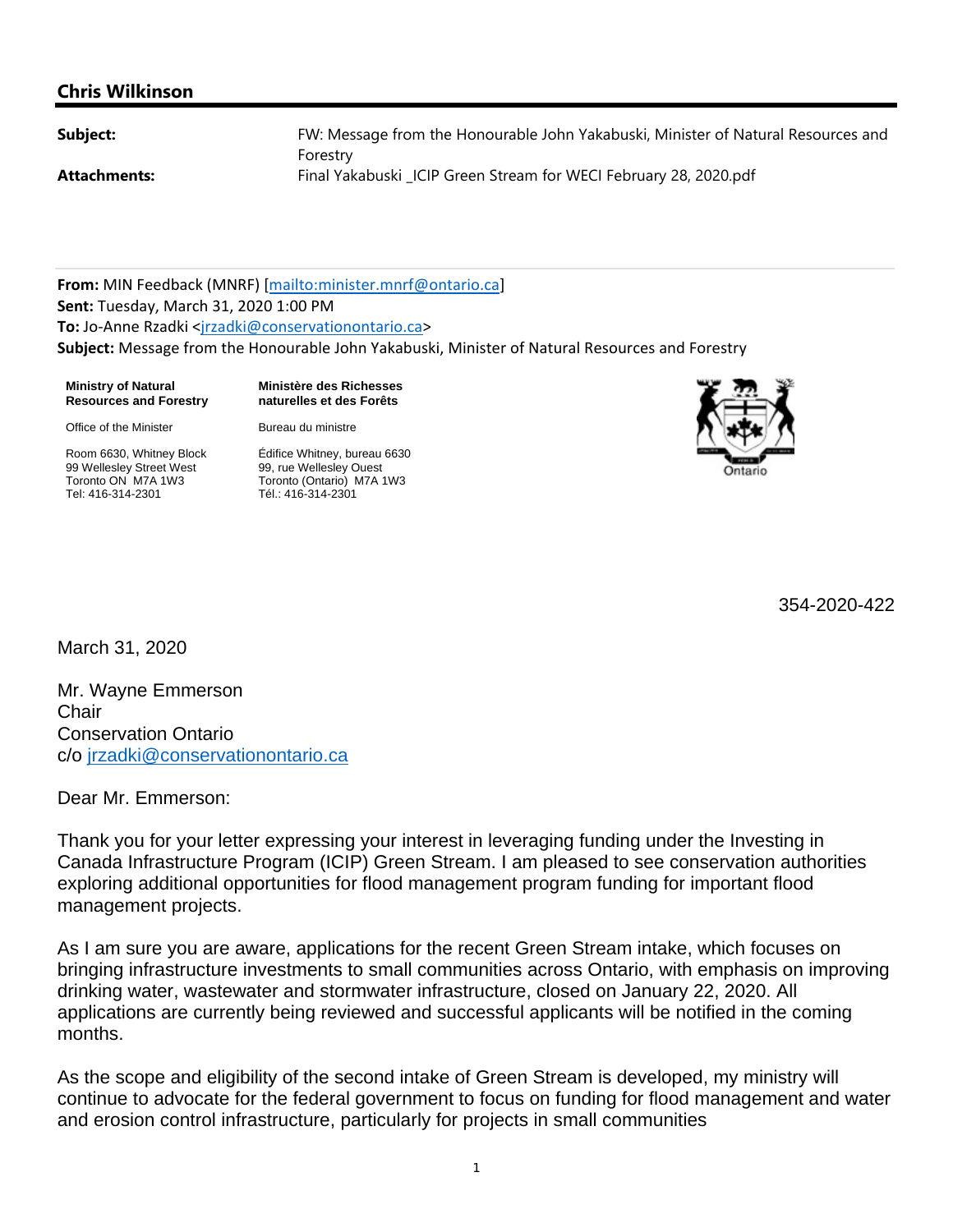I would encourage your member authorities to continue to seek federal funding opportunities as they become available.

Thank you again for writing.

Sincerely,

John Yakabuski Minister of Natural Resources and Forestry

c: The Honourable Laurie Scott, Minister of Infrastructure The Honourable Jeff Yurek, Minister of the Environment, Conservation and Parks The Honourable Steve Clark, Minister of Municipal Affairs and Housing The Honourable Sylvia Jones, Solicitor General The Honourable Rod Phillips, Minister of Finance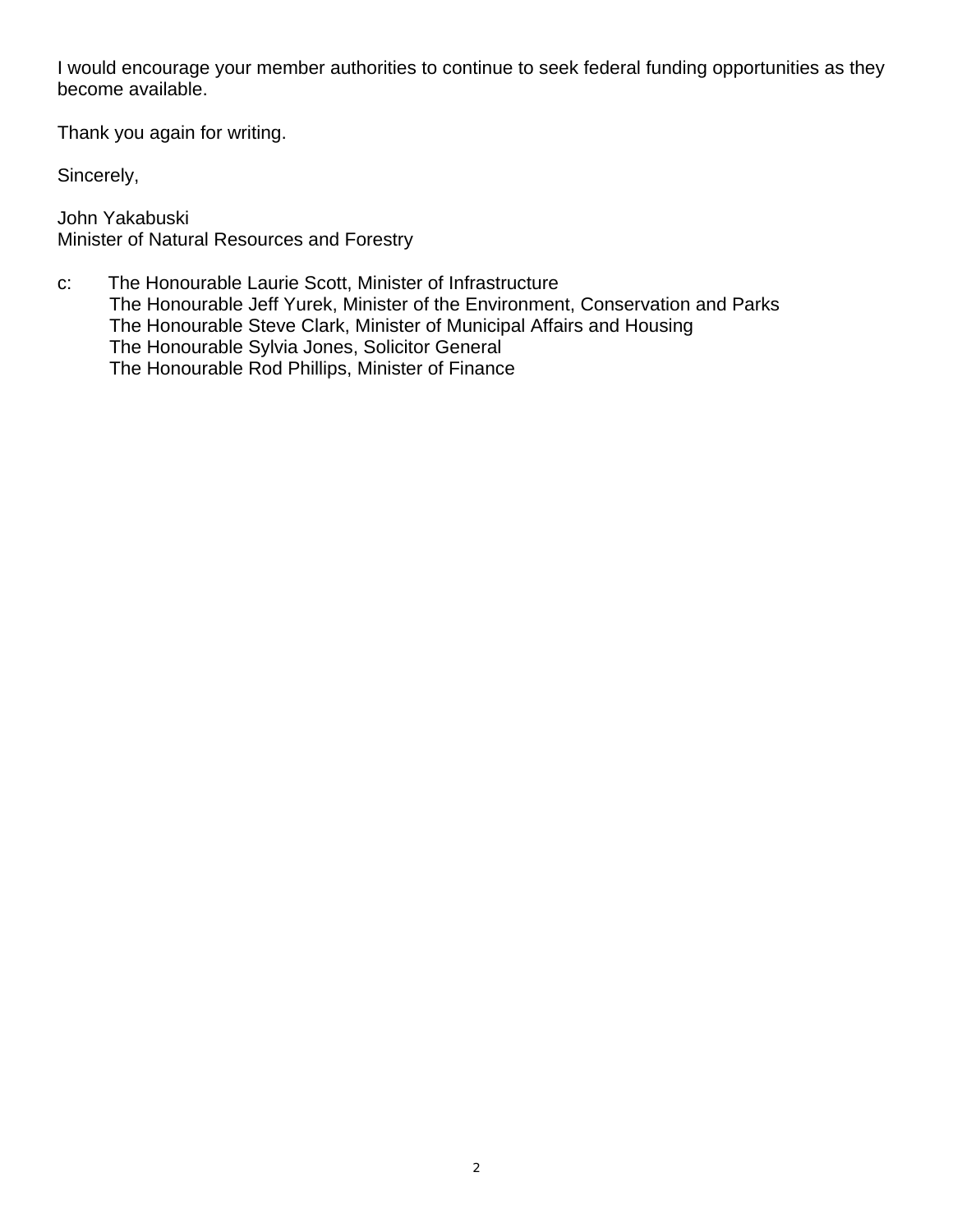**Confidentiality Notice**: This e-mail contains information intended only for the use of the individual whose email address is identified above. If you have received this e-mail in error, please advise us by responding to it. Please also destroy all copies of this message. Thank you

**Avis de confidentialité :** Ce courriel contient des renseignements à l'usage exclusif de la personne à l'adresse courriel ci-haut. Si vous avez reçu ce courriel par erreur, veuillez nous en informer en répondant. Veuillez aussi détruire toutes les copies de ce message. Merci.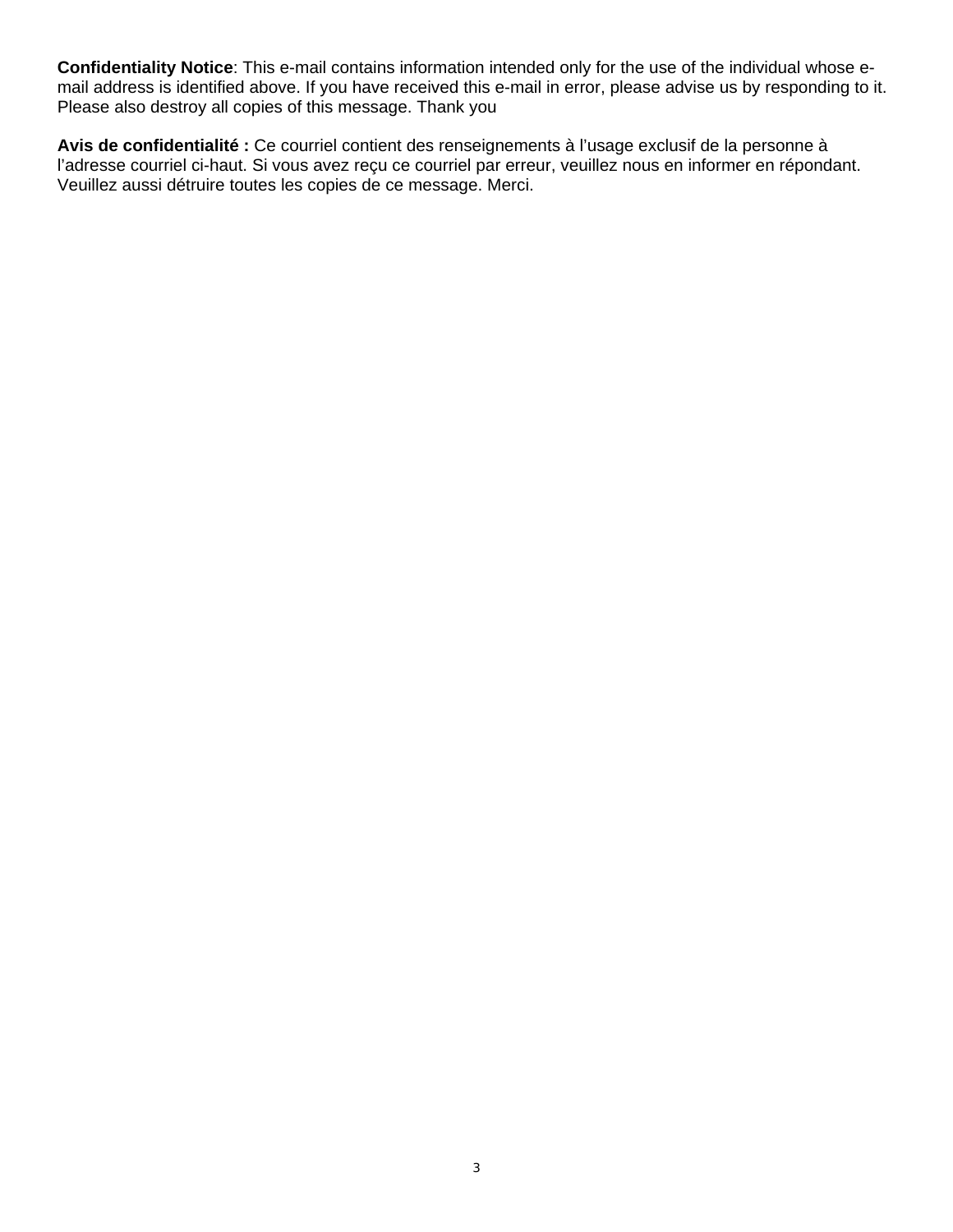#### **Correspondence: To The Full Authority**

**FROM:** Christopher Wilkinson, General Manager / Secretary - Treasurer **SUBJECT:** Correspondence Register, March 1 – March 31, 2020 **DATE:** March 31, 2020 **STRATEGIC ACTION:** Operate a Sustainable and Adaptable Organization **FINANCIAL IMPLICATIONS:** None

#### Purpose:

To update members on correspondence received by the General Manager / Secretary-Treasurer.

#### Discussion:

The following is a list of correspondence received by the General Manager / Secretary-Treasurer:

| <b>Date</b>      | <b>Type</b>       | <b>Agency</b>                 | <b>Topic</b>                                                                           |
|------------------|-------------------|-------------------------------|----------------------------------------------------------------------------------------|
| Mar 2            | Email and         | HWC Insurance Ltd.            | Frank Cowan Company's Risk Management                                                  |
|                  | <b>CCCA Reply</b> |                               | Recommendations                                                                        |
| Mar 2            | Email             | Ontario land Trust            | Help us close the floodgates on cutbacks!                                              |
|                  |                   | Alliance                      |                                                                                        |
| Mar 2            | Email             | Surface Water                 | WISKI Maintenance: Scheduled for Tuesday                                               |
|                  |                   | Monitoring Centre of          | March 3rd from 9am to 5pm                                                              |
|                  |                   | the Ministry of Natural       |                                                                                        |
|                  |                   | Resources and                 |                                                                                        |
|                  |                   | Forestry                      |                                                                                        |
| Mar 2            | Email             | <b>Conservation Ontario</b>   | Reminder: Comments Requested: Proposed                                                 |
|                  |                   |                               | Amendments to O.Reg 244/97 and the                                                     |
|                  |                   |                               | Aggregate Resources of Ontario Provincial                                              |
| Mar <sub>2</sub> | Email             | <b>Kettle Creek</b>           | Standards under the Aggregate Resources Act<br>News Release: Lake Erie Shoreline Flood |
|                  |                   | <b>Conservation Authority</b> | <b>Outlook Update</b>                                                                  |
| Mar 2            | Email             | <b>Conservation Ontario</b>   | Conservation Ontario's Responses to MECP                                               |
|                  |                   |                               | online survey and link to Blog                                                         |
| Mar <sub>3</sub> | Email             | Lake Simcoe Region            | Request for info: AODA and source water                                                |
|                  |                   | <b>Conservation Authority</b> | protection document                                                                    |
| Mar <sub>3</sub> | Email             | <b>Ontario Power</b>          | 1 lot(s) from Event OPG Regional Biodiversity                                          |
|                  |                   | Generation                    | Funding Program have been awarded to other                                             |
|                  |                   |                               | bidder(s).                                                                             |
| Mar 4            | Email             | Ministry of the               | Final agenda and webinar info: PWQMN                                                   |
|                  |                   | Environment,                  | workshop                                                                               |
|                  |                   | Conservation and              |                                                                                        |
|                  |                   | Parks                         |                                                                                        |
| Mar 4            | Email             | Ministry of Natural           | Reminder: RSVP to North Bay MECP                                                       |
|                  |                   | Resources and                 | Engagement Session Scheduled for March 5                                               |
|                  |                   | Forestry                      |                                                                                        |
| Mar 4            | Email             | Surface Water                 | WISKI Maintenance: Scheduled for Tuesday                                               |
|                  |                   | Monitoring Centre of          | March 3rd from 9am to 5pm - Update #2                                                  |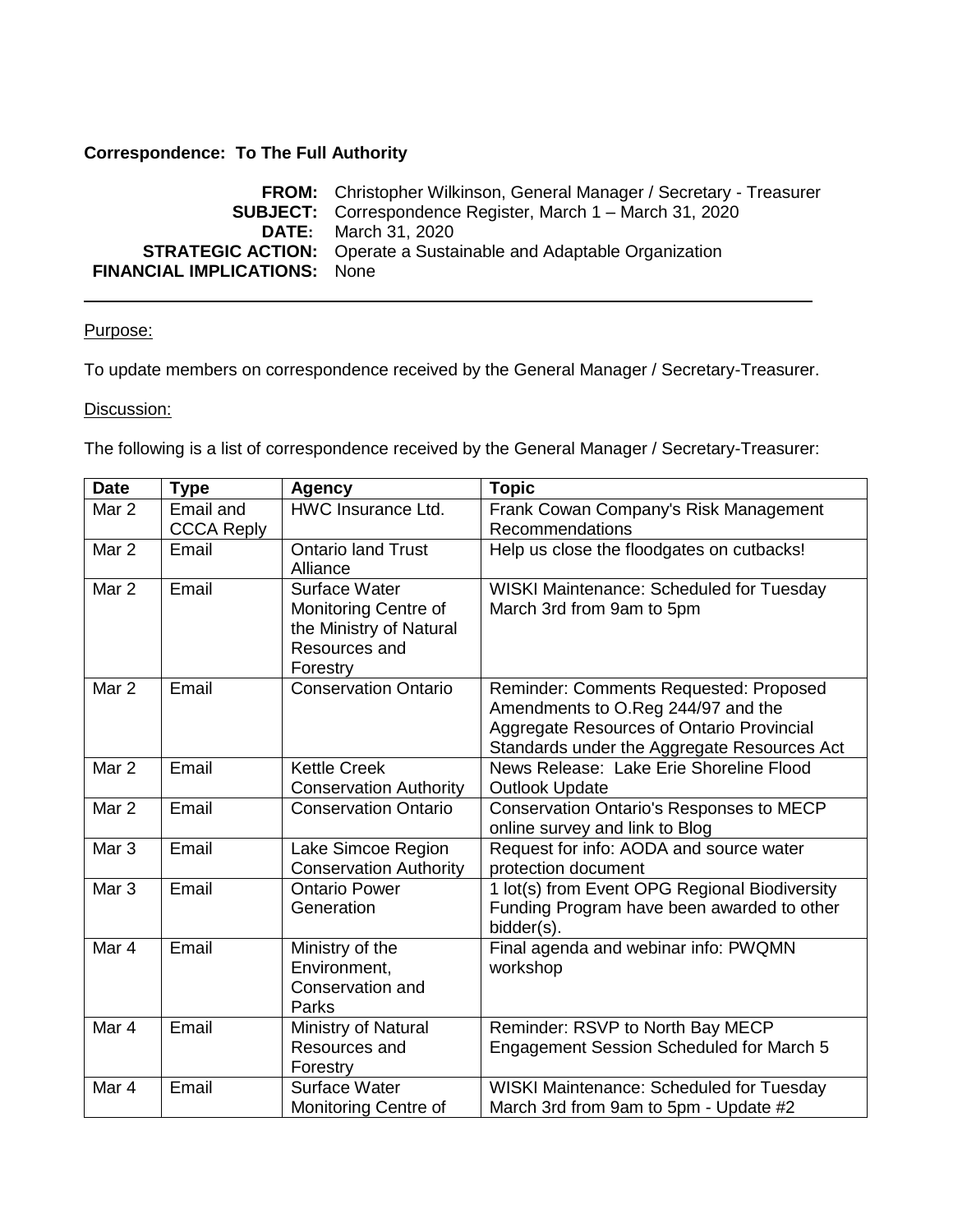| <b>Date</b>      | <b>Type</b>       | <b>Agency</b>                                            | <b>Topic</b>                                                        |
|------------------|-------------------|----------------------------------------------------------|---------------------------------------------------------------------|
|                  |                   | the Ministry of Natural                                  |                                                                     |
|                  |                   | Resources and                                            |                                                                     |
|                  |                   | Forestry                                                 |                                                                     |
| Mar 4            | Email             | <b>Elgin County</b>                                      | Our Community Safety and Well-Being Plan                            |
| Mar <sub>5</sub> | Email and         | <b>HWC</b> Insurance Ltd.                                | 2020 Renewal Report                                                 |
|                  | <b>CCCA Reply</b> |                                                          |                                                                     |
| Mar <sub>5</sub> | Email             | <b>Ontario land Trust</b>                                | Letter to the Premier Regarding CAs                                 |
|                  |                   | Alliance                                                 |                                                                     |
| Mar <sub>5</sub> | Email             | <b>Grand River Lead</b>                                  | Public Interest Seat on the SPC - Nanticoke                         |
|                  |                   | <b>Source Protection</b>                                 | <b>Regional Water Supply System</b>                                 |
|                  |                   | Authority                                                |                                                                     |
| Mar <sub>5</sub> | Email             | <b>Rideau Valley</b>                                     | It's official! CA Tournament April 4th in Kingston.                 |
|                  |                   | <b>Conservation Authority</b>                            | Please respond with your interest                                   |
| Mar <sub>5</sub> | Email and         | Dan and Shirley Dale                                     | <b>Springwater Park</b>                                             |
|                  | <b>CCCA Reply</b> |                                                          |                                                                     |
| Mar <sub>5</sub> | Email             | Ministry of the                                          | Call for Proposals - 2020-2021 Species at Risk                      |
|                  |                   | Environment,                                             | Stewardship Program                                                 |
|                  |                   | Conservation and                                         |                                                                     |
|                  |                   | Parks                                                    |                                                                     |
| Mar <sub>6</sub> | Email             | Lake Simcoe Region                                       | 2019 LSRCA Annual Report                                            |
|                  |                   | <b>Conservation Authority</b>                            |                                                                     |
| Mar <sub>6</sub> | Email and         | <b>Grey Sauble</b>                                       | GSCA Announces Tim Lanthier as the new CAO                          |
|                  | <b>CCCA Reply</b> | <b>Conservation Authority</b>                            |                                                                     |
| Mar 9            | Email             | <b>Conservation Ontario</b>                              | <b>Ontario's Flooding Strategy</b>                                  |
| Mar 9            | Email             | Surface Water                                            | <b>Provincial Watershed Conditions Statement</b>                    |
|                  |                   | Monitoring Centre of                                     | issued for Southern and Northeastern Ontario                        |
|                  |                   | the Ministry of Natural                                  | on March 9, 2020 at 10:30 a.m.                                      |
|                  |                   | Resources and                                            |                                                                     |
|                  |                   | Forestry                                                 |                                                                     |
| Mar 9            | Email             | Ontario Ministry of                                      | Release of 'Protecting People and Property:                         |
|                  |                   | Natural Resources and                                    | Ontario's Flooding Strategy'                                        |
|                  |                   | Forestry                                                 |                                                                     |
| Mar 9            | Email             | <b>Aerial Gypsy Moth</b>                                 | Zimmer Air Services Inc.                                            |
|                  |                   | Control                                                  |                                                                     |
| Mar 9            | Email             | <b>Upper Thames Region</b>                               | <b>Watershed Conditions Statement - Water</b>                       |
|                  |                   | <b>Conservation Authority</b>                            | Safety/Flood Outlook (March 9, 2020)                                |
| Mar 9            | Email             | <b>Conservation Ontario</b>                              | CO Media Release re: Provincial Response to                         |
|                  |                   |                                                          | <b>Flood Advisor's Report</b>                                       |
| Mar 10           | Email             | <b>Conservation Ontario</b>                              | COVID-19 in the workplace                                           |
| Mar 10           | Email             | <b>Upper Thames Region</b>                               | Water Safety / Flood Outlook Update                                 |
|                  | Email             | <b>Conservation Authority</b><br>Office of Karen Vecchio | Letter from Catfish Creek CA to MP Vecchio re                       |
| Mar 10           |                   |                                                          |                                                                     |
| Mar 11           | Email and         |                                                          | <b>GLPI</b>                                                         |
|                  |                   | Creative Irrigation Inc.                                 | <b>Irrigation Layout</b>                                            |
|                  | <b>CCCA Reply</b> |                                                          |                                                                     |
| Mar 11           | Email             | <b>OFA</b>                                               | Add your voice to Ontario Conservation<br>Authorities consultations |
|                  |                   |                                                          |                                                                     |